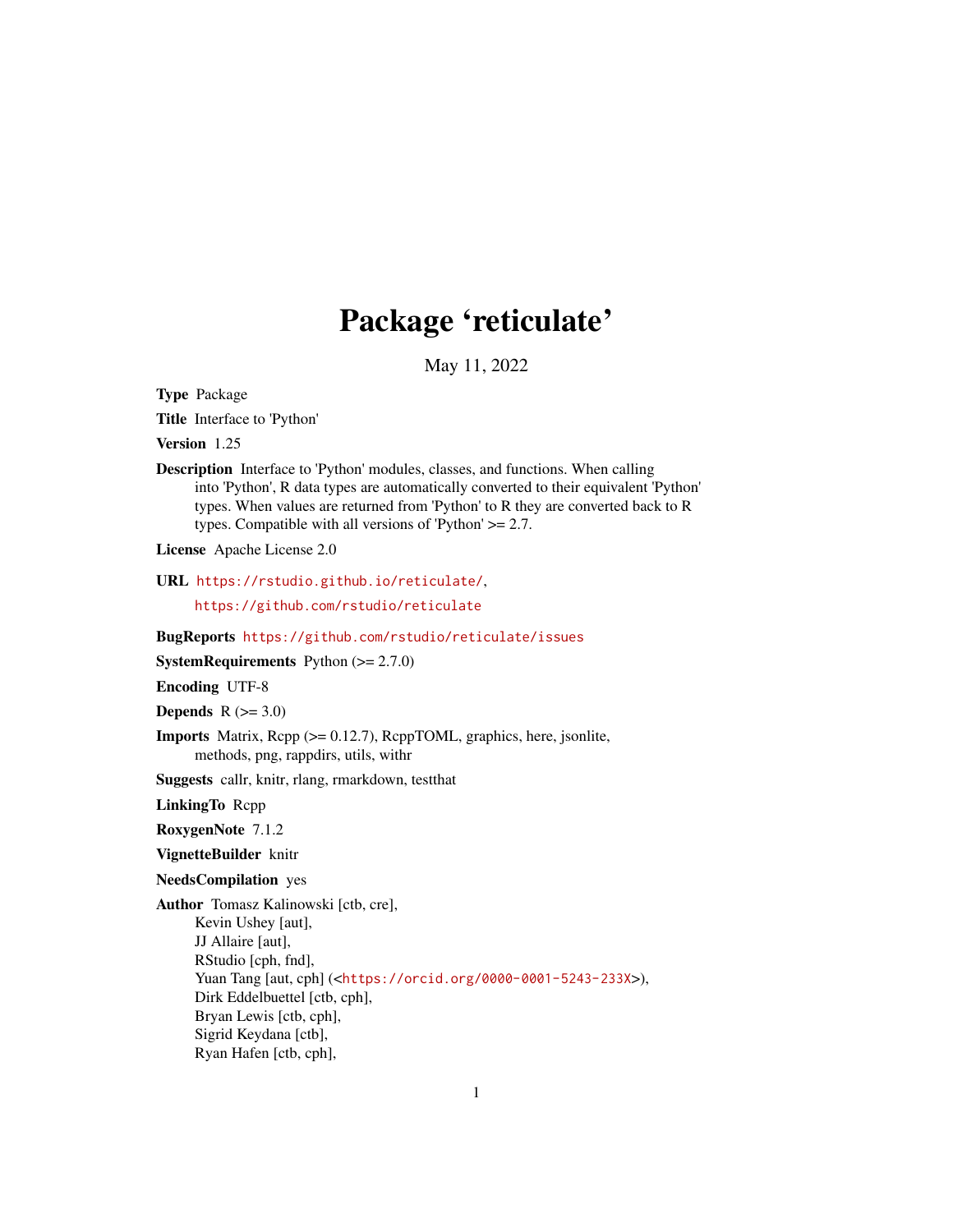Marcus Geelnard [ctb, cph] (TinyThread library, http://tinythreadpp.bitsnbites.eu/)

Maintainer Tomasz Kalinowski <tomasz@rstudio.com>

**Repository CRAN** 

Date/Publication 2022-05-11 17:20:02 UTC

## R topics documented:

| 3                                                                                                                  |
|--------------------------------------------------------------------------------------------------------------------|
| $\overline{4}$                                                                                                     |
| 5                                                                                                                  |
| $\overline{7}$                                                                                                     |
| 8                                                                                                                  |
| 9                                                                                                                  |
| 10                                                                                                                 |
| 11                                                                                                                 |
| $install\_python \ldots \ldots \ldots \ldots \ldots \ldots \ldots \ldots \ldots \ldots \ldots \ldots \ldots$<br>12 |
| -13                                                                                                                |
| 14                                                                                                                 |
| 14                                                                                                                 |
| 15                                                                                                                 |
| 15                                                                                                                 |
| 16                                                                                                                 |
| 16                                                                                                                 |
| 17                                                                                                                 |
| 17                                                                                                                 |
| 18                                                                                                                 |
| 19                                                                                                                 |
| 20                                                                                                                 |
| 20                                                                                                                 |
| 21                                                                                                                 |
| 21                                                                                                                 |
| 22                                                                                                                 |
| 22                                                                                                                 |
| 23                                                                                                                 |
| 23                                                                                                                 |
| 24                                                                                                                 |
| 25                                                                                                                 |
| 26                                                                                                                 |
| 27                                                                                                                 |
| 27                                                                                                                 |
| 28                                                                                                                 |
|                                                                                                                    |
| $py_is\_null\_xptr \ldots \ldots \ldots \ldots \ldots \ldots \ldots \ldots \ldots \ldots \ldots \ldots \ldots 29$  |
|                                                                                                                    |
|                                                                                                                    |
| 32                                                                                                                 |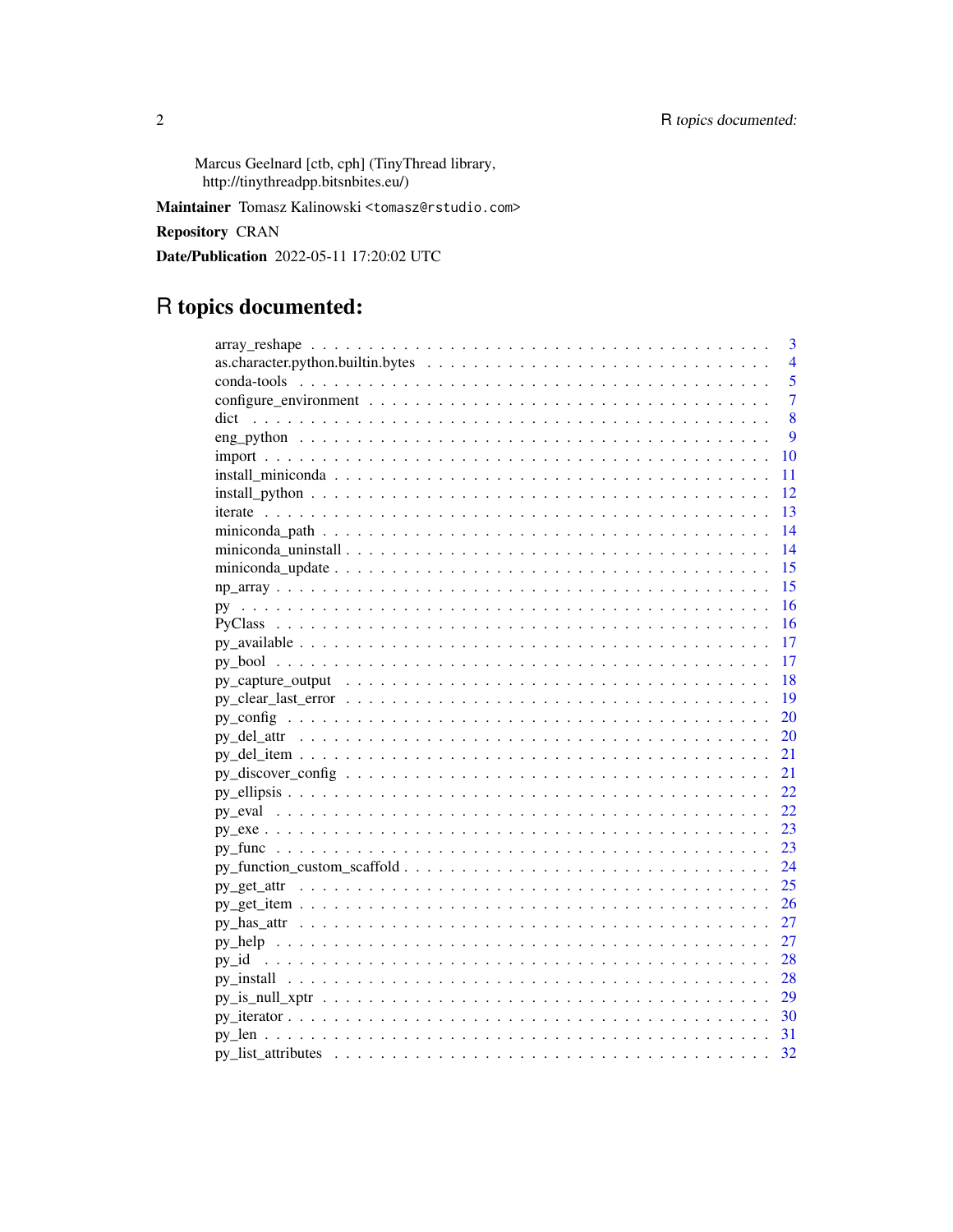<span id="page-2-0"></span>

| Index | 48 |
|-------|----|

array\_reshape *Reshape an Array*

### Description

Reshape (reindex) a multi-dimensional array, using row-major (C-style) reshaping semantics by default.

### Usage

```
array\_reshape(x, dim, order = c("C", "F"))
```

| x     | An array                                                                                                                                                                                                                                                                       |
|-------|--------------------------------------------------------------------------------------------------------------------------------------------------------------------------------------------------------------------------------------------------------------------------------|
| dim   | The new dimensions to be set on the array.                                                                                                                                                                                                                                     |
| order | The order in which elements of x should be read during the rearrangement. "C"<br>means elements should be read in row-major order, with the last index changing<br>fastest; "F" means elements should be read in column-major order, with the first<br>index changing fastest. |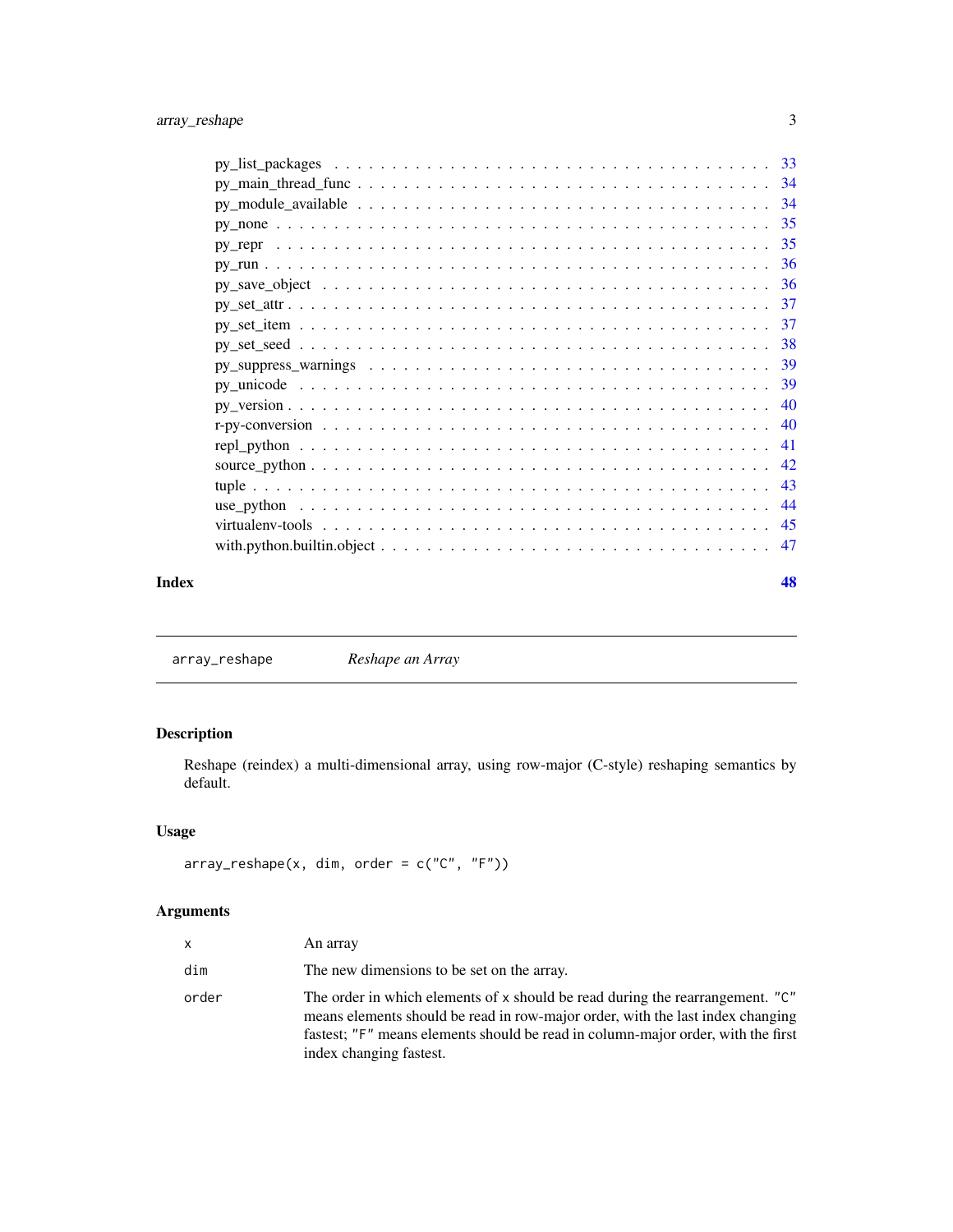#### Details

This function differs from e.g.  $dim(x) < -dim$  in a very important way: by default,  $array\_reshape()$ will fill the new dimensions in row-major (C-style) ordering, while  $dim \lt-$  () will fill new dimensions in column-major (Fortran-style) ordering. This is done to be consistent with libraries like NumPy, Keras, and TensorFlow, which default to this sort of ordering when reshaping arrays. See the examples for why this difference may be important.

#### Examples

```
## Not run:
# let's construct a 2x2 array from a vector of 4 elements
x < -1:4# rearrange will fill the array row-wise
array_reshape(x, c(2, 2))
# [,1] [,2]
# [1,] 1 2
# [2,] 3 4
# setting the dimensions 'fills' the array col-wise
dim(x) <- c(2, 2)x
# [,1] [,2]
# [1,] 1 3
# [2, 3 2 4## End(Not run)
```
as.character.python.builtin.bytes *Convert Python bytes to an R character vector*

#### Description

Convert Python bytes to an R character vector

#### Usage

```
## S3 method for class 'python.builtin.bytes'
as.character(x, encoding = "utf-8", errors = "strict", \dots)
```

| X.        | object to be coerced or tested.                                                                                                        |
|-----------|----------------------------------------------------------------------------------------------------------------------------------------|
| encoding  | Encoding to use for conversion (defaults to utf-8)                                                                                     |
| errors    | Policy for handling conversion errors. Default is 'strict' which raises an error.<br>Other possible values are 'ignore' and 'replace'. |
| $\ddotsc$ | further arguments passed to or from other methods.                                                                                     |

<span id="page-3-0"></span>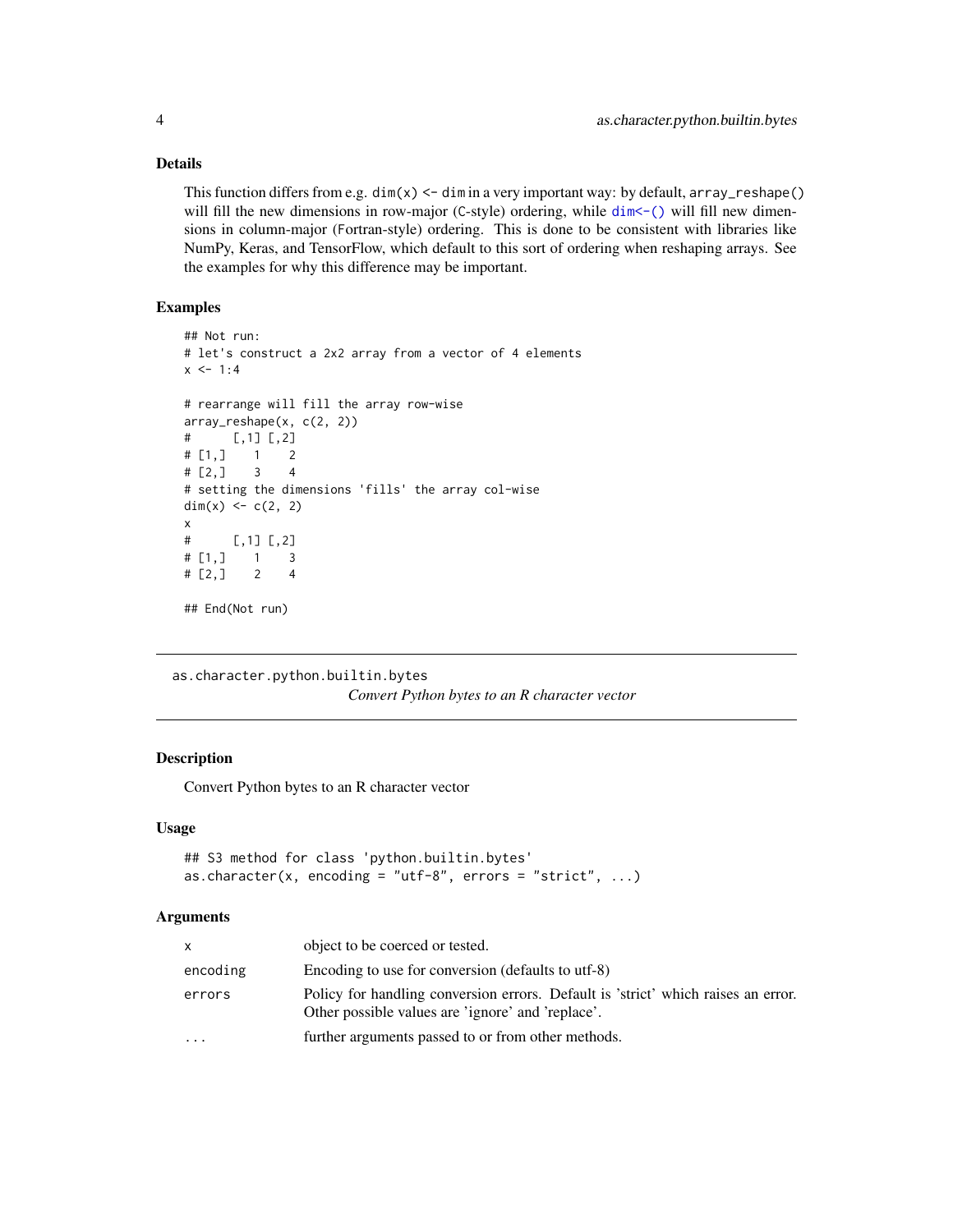<span id="page-4-1"></span><span id="page-4-0"></span>

Tools for managing Python conda environments.

#### Usage

```
conda_list(conda = "auto")
conda_create(
  envname = NULL,
 packages = NULL,
  ...,
  forge = TRUE,
  channel = character(),environment = NULL,
  conda = "auto",python_version = miniconda_python_version()
)
conda_clone(envname, ..., clone = "base", conda = "auto")
conda_export(
 envname,
  file = if (json) "environment.json" else "environment.yml",
  json = FALSE,
  ...,
  conda = "auto"
\lambdaconda_remove(envname, packages = NULL, conda = "auto")
conda_install(
  envname = NULL,
 packages,
  forge = TRUE,
  channel = character(),pip = FALSE,pip_options = character(),
 pip_ignore_installed = FALSE,
  conda = "auto",python_version = NULL,
  ...
)
```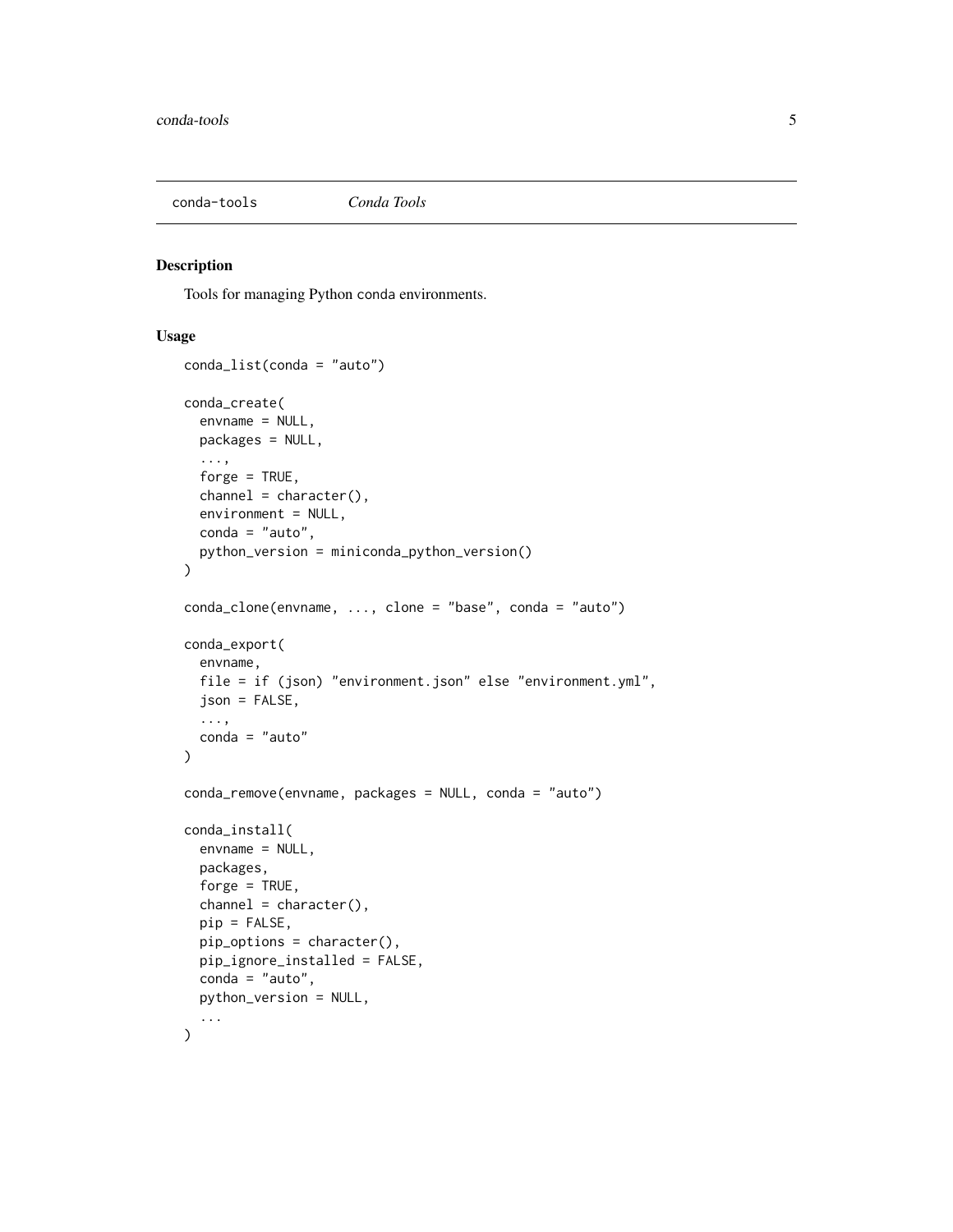```
conda_binary(conda = "auto")
conda_exe(conda = "auto")
conda_version(conda = "auto")
conda_update(conda = "auto")
conda_python(envname = NULL, conda = "auto", all = FALSE)
```

| conda                | The path to a conda executable. Use "auto" to allow reticulate to automati-<br>cally find an appropriate conda binary. See Finding Conda and conda_binary()<br>for more details.                                                                                                                                                                                                                                           |
|----------------------|----------------------------------------------------------------------------------------------------------------------------------------------------------------------------------------------------------------------------------------------------------------------------------------------------------------------------------------------------------------------------------------------------------------------------|
| envname              | The name of, or path to, a conda environment.                                                                                                                                                                                                                                                                                                                                                                              |
| packages             | A character vector, indicating package names which should be installed or re-<br>moved. Use python= <version> to request the installation of a specific version<br/>of Python.</version>                                                                                                                                                                                                                                   |
|                      | Optional arguments, reserved for future expansion.                                                                                                                                                                                                                                                                                                                                                                         |
| forge                | Boolean; include the conda-forge repository?                                                                                                                                                                                                                                                                                                                                                                               |
| channel              | An optional character vector of conda channels to include. When specified, the<br>forge argument is ignored. If you need to specify multiple channels, including<br>the conda forge, you can use c("conda-forge", <other channels="">).</other>                                                                                                                                                                            |
| environment          | The path to an environment definition, generated via (for example) conda_export(),<br>or via conda env export. When provided, the conda environment will be cre-<br>ated using this environment definition, and other arguments will be ignored.                                                                                                                                                                           |
| python_version       | The version of Python to be installed. Set this if you'd like to change the version<br>of Python associated with a particular conda environment.                                                                                                                                                                                                                                                                           |
| clone                | The name of the conda environment to be cloned.                                                                                                                                                                                                                                                                                                                                                                            |
| file                 | The path where the conda environment definition will be written.                                                                                                                                                                                                                                                                                                                                                           |
| json                 | Boolean; should the environment definition be written as JSON? By default,<br>conda exports environments as YAML.                                                                                                                                                                                                                                                                                                          |
| pip                  | Boolean; use pip for package installation? By default, packages are installed<br>from the active conda channels.                                                                                                                                                                                                                                                                                                           |
| pip_options          | An optional character vector of additional command line arguments to be passed<br>to pip. Only relevant when $pip = TRUE$ .                                                                                                                                                                                                                                                                                                |
| pip_ignore_installed |                                                                                                                                                                                                                                                                                                                                                                                                                            |
|                      | Ignore already-installed versions when using pip? (defaults to FALSE). Set this<br>to TRUE so that specific package versions can be installed even if they are down-<br>grades. The FALSE option is useful for situations where you don't want a pip<br>install to attempt an overwrite of a conda binary package (e.g. SciPy on Win-<br>dows which is very difficult to install via pip due to compilation requirements). |
| all                  | Boolean; report all instances of Python found?                                                                                                                                                                                                                                                                                                                                                                             |
|                      |                                                                                                                                                                                                                                                                                                                                                                                                                            |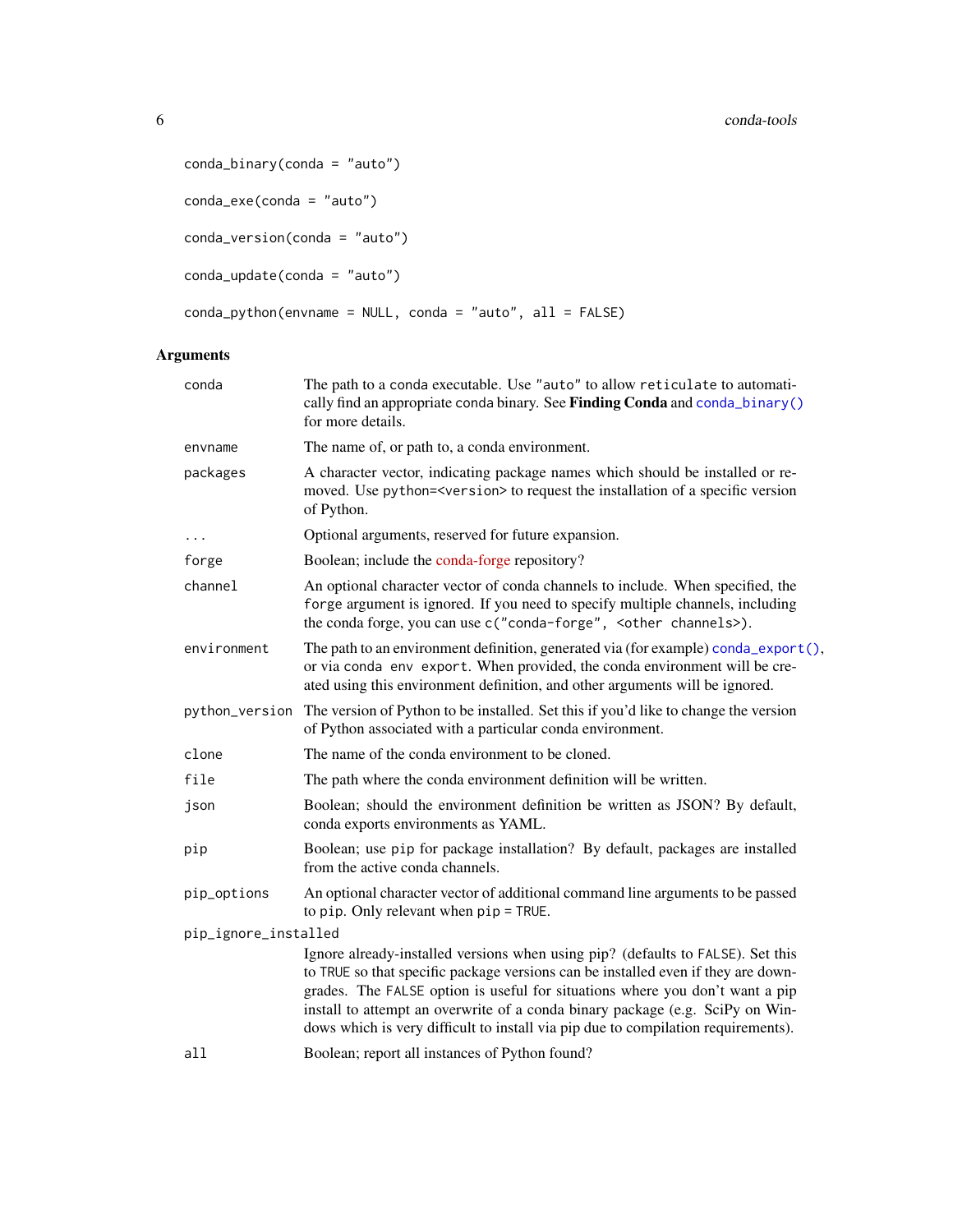#### <span id="page-6-0"></span>Value

 $\text{cond}_\text{all}$  ist() returns an R data. frame, with name giving the name of the associated environment, and python giving the path to the Python binary associated with that environment.

conda\_create() returns the path to the Python binary associated with the newly-created conda environment.

conda\_clone() returns the path to Python within the newly-created conda environment.

conda\_export() returns the path to the exported environment definition, invisibly.

#### Finding Conda

Most of reticulate's conda APIs accept a conda parameter, used to control the conda binary used in their operation. When conda = "auto", reticulate will attempt to automatically find a conda installation. The following locations are searched, in order:

- 1. The location specified by the reticulate.conda\_binary R option,
- 2. The location specified by the RETICULATE\_CONDA environment variable,
- 3. The [miniconda\\_path\(\)](#page-13-1) location (if it exists),
- 4. The program PATH,
- 5. A set of pre-defined locations where conda is typically installed.

To force reticulate to use a particular conda binary, we recommend setting:

options(reticulate.conda\_binary = "/path/to/conda")

This can be useful if your conda installation lives in a location that reticulate is unable to automatically discover.

configure\_environment *Configure a Python Environment*

#### Description

Configure a Python environment, satisfying the Python dependencies of any loaded R packages.

#### Usage

```
configure_environment(package = NULL, force = FALSE)
```

| package | The name of a package to configure. When NULL, reticulate will instead look<br>at all loaded packages and discover their associated Python requirements.                                                                                                                                |
|---------|-----------------------------------------------------------------------------------------------------------------------------------------------------------------------------------------------------------------------------------------------------------------------------------------|
| force   | Boolean; force configuration of the Python environment? Note that configure_environment()<br>is a no-op within non-interactive $\bf{R}$ sessions. Use this if you require automatic<br>environment configuration, e.g. when testing a package on a continuous integra-<br>tion service. |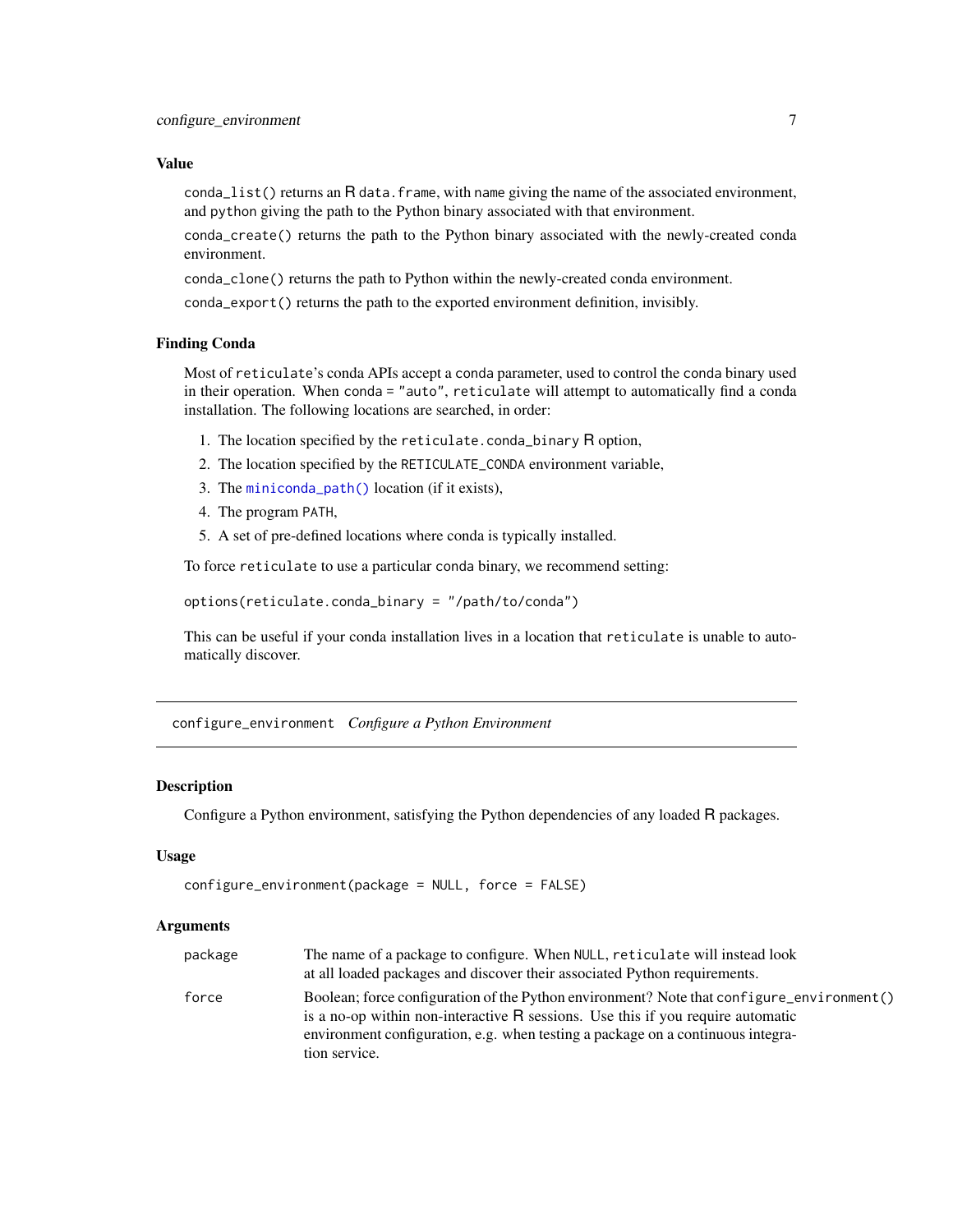#### Details

Normally, this function should only be used by package authors, who want to ensure that their package dependencies are installed in the active Python environment. For example:

```
.onLoad <- function(libname, pkgname) {
  reticulate::configure_environment(pkgname)
}
```
If the Python session has not yet been initialized, or if the user is not using the default Miniconda Python installation, no action will be taken. Otherwise, reticulate will take this as a signal to install any required Python dependencies into the user's Python environment.

If you'd like to disable reticulate's auto-configure behavior altogether, you can set the environment variable:

RETICULATE\_AUTOCONFIGURE = FALSE

e.g. in your ~/.Renviron or similar.

Note that, in the case where the Python session has not yet been initialized, reticulate will automatically ensure your required Python dependencies are installed after the Python session is initialized (when appropriate).

dict *Create Python dictionary*

#### Description

Create a Python dictionary object, including a dictionary whose keys are other Python objects rather than character vectors.

#### Usage

```
dict(..., convert = FALSE)
```

```
py_dict(keys, values, convert = FALSE)
```

| $\ddots$ . | Name/value pairs for dictionary (or a single named list to be converted to a<br>dictionary).                                                          |
|------------|-------------------------------------------------------------------------------------------------------------------------------------------------------|
| convert    | TRUE to automatically convert Python objects to their R equivalent. If you pass<br>FALSE you can do manual conversion using the $py_to_r()$ function. |
| keys       | Keys to dictionary (can be Python objects)                                                                                                            |
| values     | Values for dictionary                                                                                                                                 |

<span id="page-7-0"></span>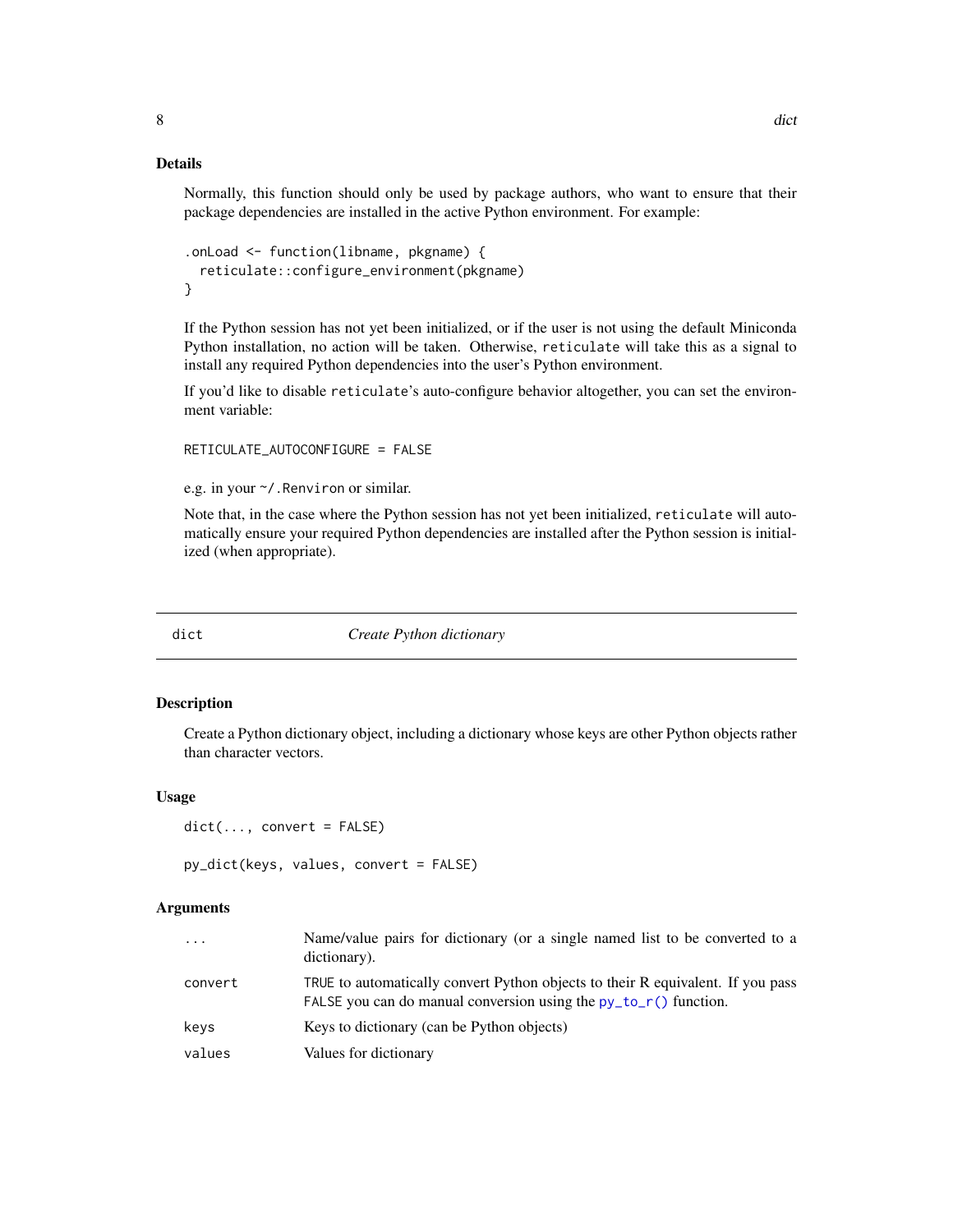#### <span id="page-8-0"></span>eng\_python 9

#### Value

A Python dictionary

#### Note

The returned dictionary will not automatically convert its elements from Python to R. You can do manual conversion with the  $py_to_r()$  function or pass convert = TRUE to request automatic conversion.

eng\_python *A reticulate Engine for Knitr*

#### Description

This provides a reticulate engine for knitr, suitable for usage when attempting to render Python chunks. Using this engine allows for shared state between Python chunks in a document – that is, variables defined by one Python chunk can be used by later Python chunks.

#### Usage

eng\_python(options)

#### Arguments

options Chunk options, as provided by knitr during chunk execution.

#### Details

The engine can be activated by setting (for example)

knitr::knit\_engines\$set(python = reticulate::eng\_python)

Typically, this will be set within a document's setup chunk, or by the environment requesting that Python chunks be processed by this engine. Note that knitr (since version 1.18) will use the reticulate engine by default when executing Python chunks within an R Markdown document.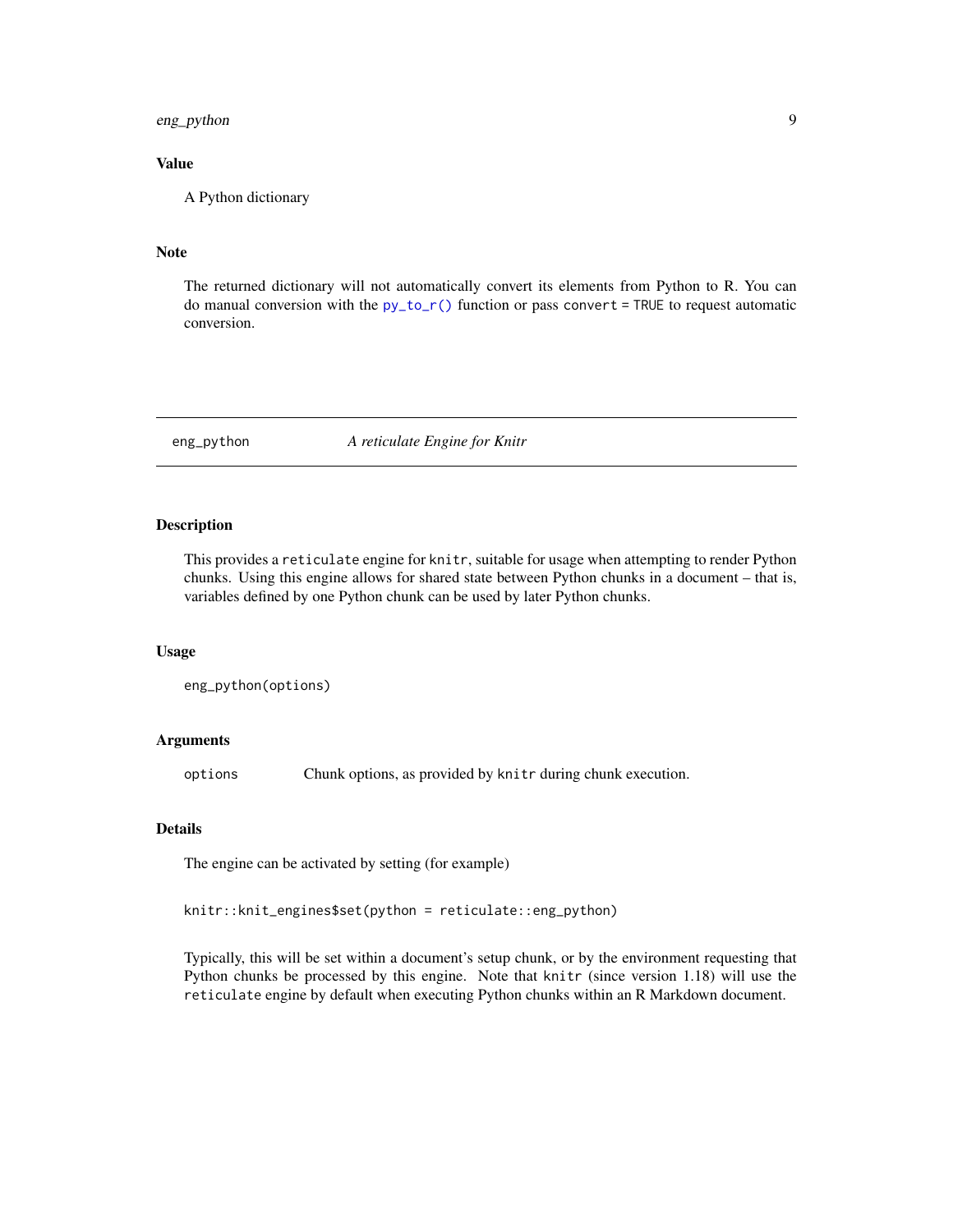<span id="page-9-0"></span>

Import the specified Python module, making it available for use from R.

#### Usage

```
import(module, as = NULL, convert = TRUE, delay_load = FALSE)
import_main(convert = TRUE)
import_builtins(convert = TRUE)
import_from_path(module, path = ".", convert = TRUE, delay_load = FALSE)
```
#### Arguments

| module     | The name of the Python module.                                                                                                                                                                                                                                                 |
|------------|--------------------------------------------------------------------------------------------------------------------------------------------------------------------------------------------------------------------------------------------------------------------------------|
| as         | An alias for module name (affects names of R classes). Note that this is an<br>advanced parameter that should generally only be used in package development<br>(since it affects the S3 name of the imported class and can therefore interfere<br>with S3 method dispatching). |
| convert    | Boolean; should Python objects be automatically converted to their R equiva-<br>lent? If set to FALSE, you can still manually convert Python objects to R via the<br>$py_to_r()$ function.                                                                                     |
| delav_load | Boolean; delay loading the module until it is first used? When FALSE, the mod-<br>ule will be loaded immediately. See <b>Delay Load</b> for advanced usages.                                                                                                                   |
| path       | The path from which the module should be imported.                                                                                                                                                                                                                             |
|            |                                                                                                                                                                                                                                                                                |

#### Value

An R object wrapping a Python module. Module attributes can be accessed via the \$ operator, or via [py\\_get\\_attr\(\)](#page-24-1).

#### Python Built-ins

Python's built-in functions (e.g. len()) can be accessed via Python's built-in module. Because the name of this module has changed between Python 2 and Python 3, we provide the function import\_builtins() to abstract over that name change.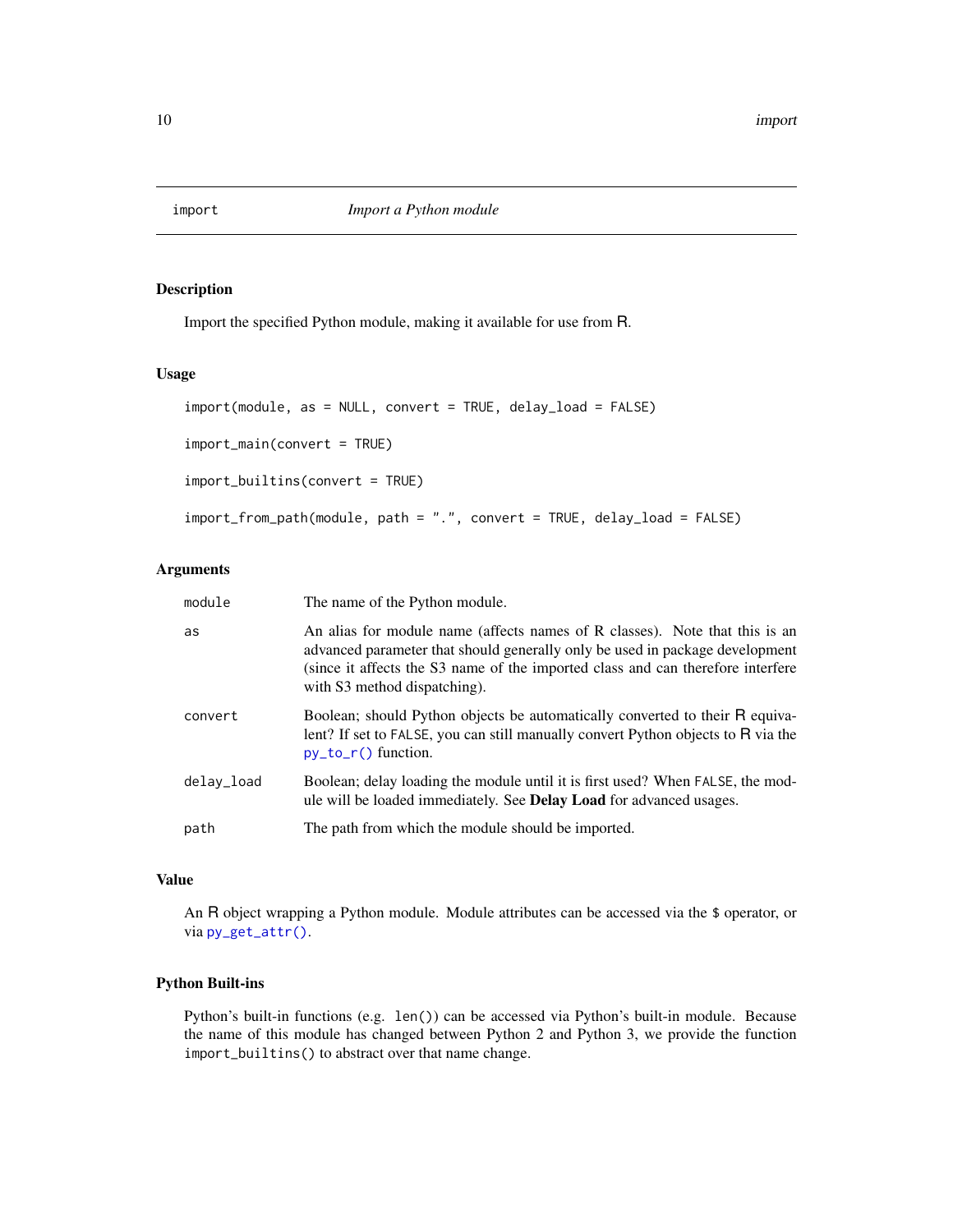#### <span id="page-10-0"></span>install\_miniconda 11

#### Delay Load

The delay\_load parameter accepts a variety of inputs. If you just need to ensure your module is lazy-loaded (e.g. because you are a package author and want to avoid initializing Python before the user has explicitly requested it), then passing TRUE is normally the right choice.

You can also provide a list of named functions, which act as callbacks to be run when the module is later loaded. For example:

```
delay_load = list(
  # run before the module is loaded
 before_load = function() \{ \ldots \}# run immediately after the module is loaded
  on_load = function() \{ \ldots \}# run if an error occurs during module import
  on_error = function(error) \{ \ldots \})
```
Alternatively, if you supply only a single function, that will be treated as an on\_load handler.

#### Import from Path

import\_from\_path() can be used in you need to import a module from an arbitrary filesystem path. This is most commonly used when importing modules bundled with an R package – for example:

```
path <- system.file("python", package = <package>)
reticulate::import_from_path(<module>, path = path, delay_load = TRUE)
```
#### Examples

```
## Not run:
main <- import_main()
sys <- import("sys")
```
## End(Not run)

<span id="page-10-1"></span>install\_miniconda *Install Miniconda*

#### Description

Download the [Miniconda](https://docs.conda.io/en/latest/miniconda.html) installer, and use it to install Miniconda.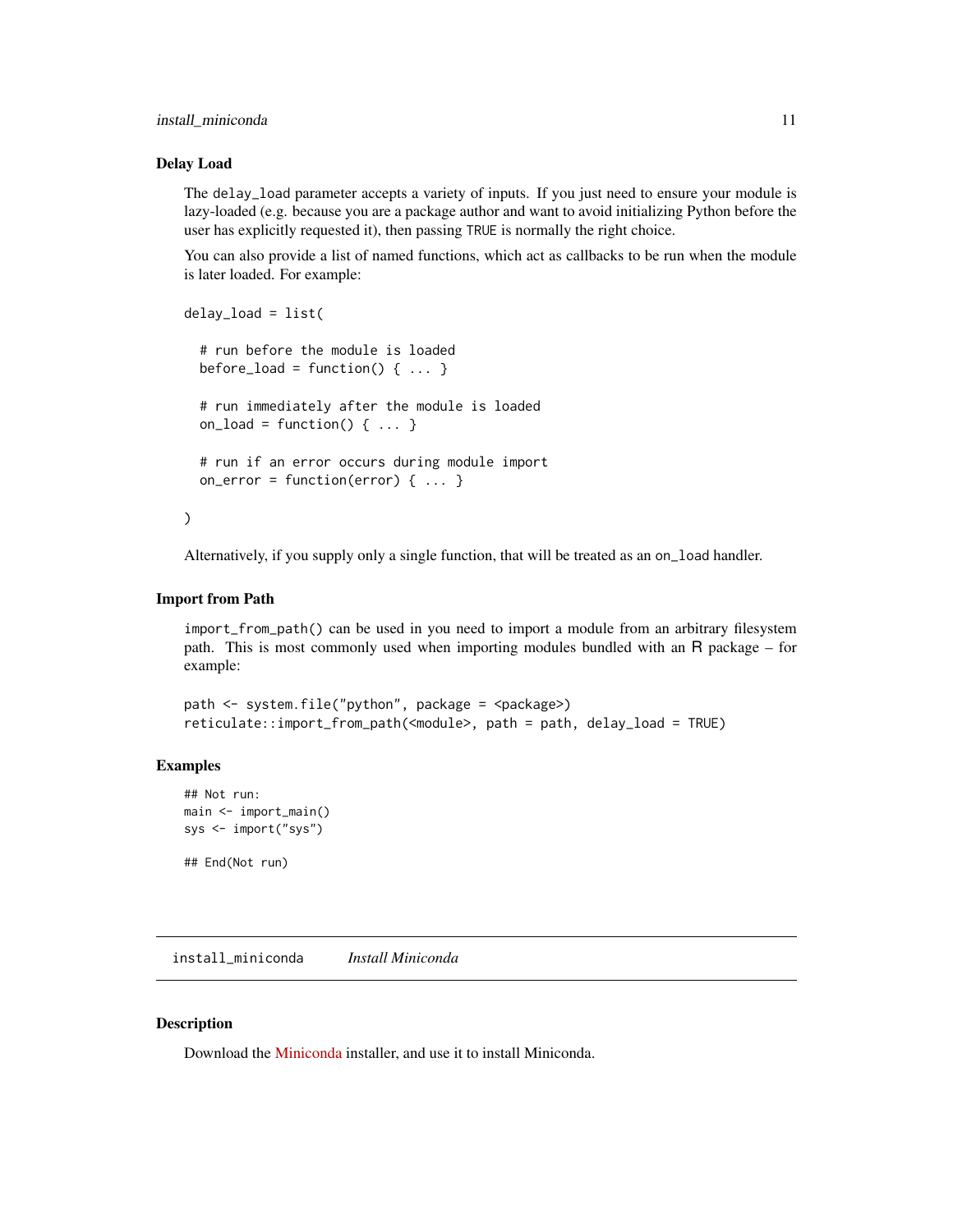#### <span id="page-11-0"></span>Usage

install\_miniconda(path = miniconda\_path(), update = TRUE, force = FALSE)

#### Arguments

| path   | The location where Miniconda is (or should be) installed. Note that the Mini-<br>conda installer does not support paths containing spaces. See miniconda_path<br>for more details on the default path used by reticulate. |
|--------|---------------------------------------------------------------------------------------------------------------------------------------------------------------------------------------------------------------------------|
| update | Boolean; update to the latest version of Miniconda after installation?                                                                                                                                                    |
| force  | Boolean; force re-installation if Miniconda is already installed at the requested<br>path?                                                                                                                                |

#### Details

For arm64 builds of R on macOS, install\_miniconda() will use binaries from [miniforge](https://github.com/conda-forge/miniforge) instead.

#### Note

If you encounter binary incompatibilities between R and Miniconda, a scripted build and installation of Python from sources can be performed by [install\\_python\(\)](#page-11-1)

#### See Also

Other miniconda-tools: [miniconda\\_uninstall\(](#page-13-2)), [miniconda\\_update\(](#page-14-1))

<span id="page-11-1"></span>install\_python *Install Python*

### Description

Download and install Python, using the [pyenv.](https://github.com/pyenv/pyenv) and [pyenv-win](https://github.com/pyenv-win/pyenv-win) projects.

#### Usage

```
install_python(version = "3.9:latest", list = FALSE, force = FALSE)
```

| version | The version of Python to install.                                                               |
|---------|-------------------------------------------------------------------------------------------------|
| list    | Boolean; if set, list the set of available Python versions?                                     |
| force   | Boolean; force re-installation even if the requested version of Python is already<br>installed? |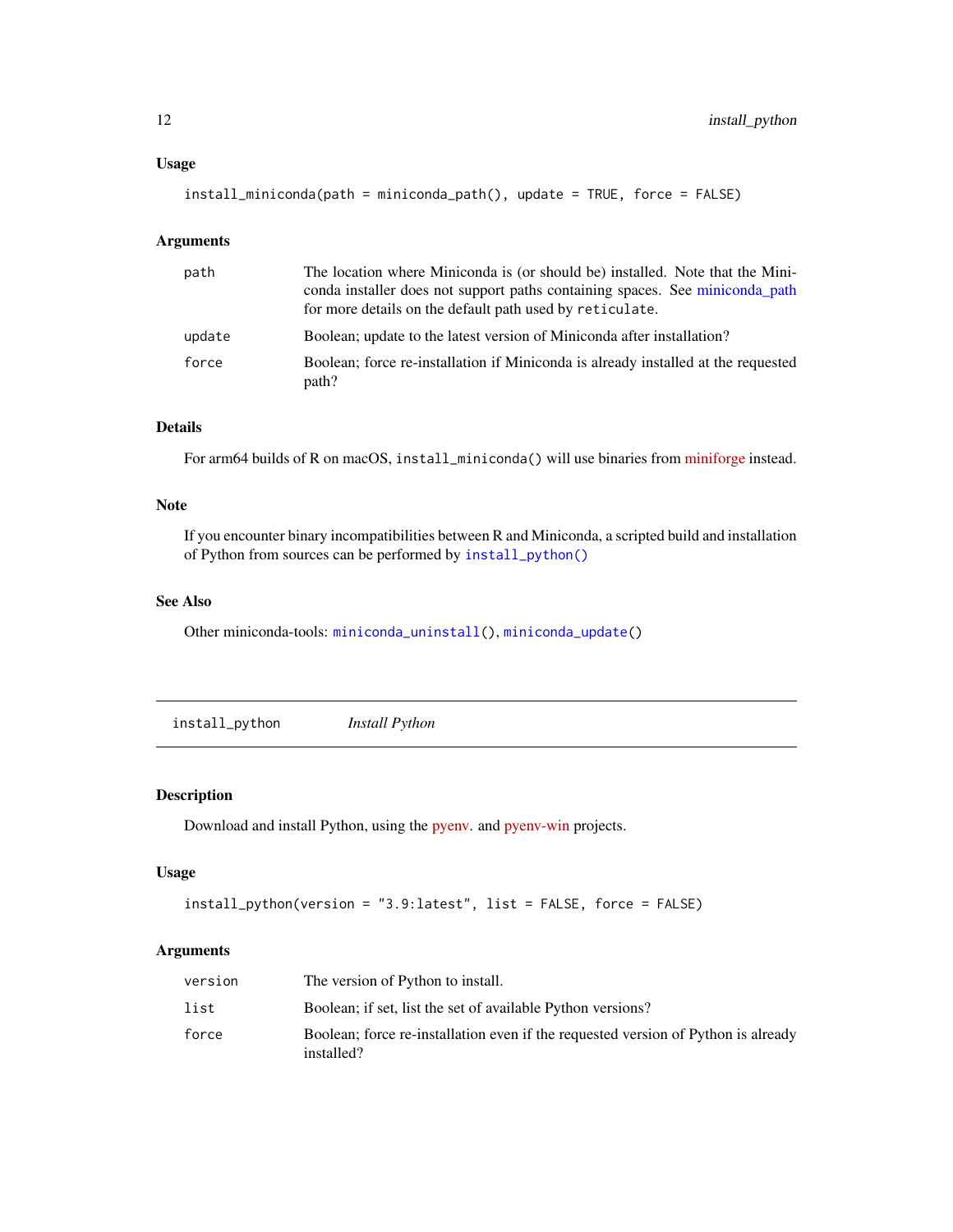#### <span id="page-12-0"></span>iterate the contract of the contract of the contract of the contract of the contract of the contract of the contract of the contract of the contract of the contract of the contract of the contract of the contract of the co

#### Details

In general, it is recommended that Python virtual environments are created using the copies of Python installed by [install\\_python\(\)](#page-11-1). For example:

```
library(reticulate)
version <- "3.9.12"
install_python(version)
virtualenv_create("my-environment", version = version)
use_virtualenv("my-environment")
```
# There is also support for a ":latest" suffix to select the latest patch release install\_python("3.9:latest") # install latest patch available at python.org

```
# select the latest 3.9.* patch installed locally
virtualenv_create("my-environment", version = "3.9:latest")
```
#### Note

On macOS and Linux this will build Python from sources, which may take a few minutes.

| erat |  |
|------|--|
|      |  |

Traverse a Python iterator or generator

#### Description

Traverse a Python iterator or generator

#### Usage

 $iterate(it, f = base::identity, simplify = TRUE)$ 

```
iter_next(it, completed = NULL)
```
as\_iterator(x)

| it           | Python iterator or generator                                                                                                   |
|--------------|--------------------------------------------------------------------------------------------------------------------------------|
| $\mathsf{f}$ | Function to apply to each item. By default applies the identity function which<br>just reflects back the value of the item.    |
| simplify     | Should the result be simplified to a vector if possible?                                                                       |
| completed    | Sentinel value to return from iter_next() if the iteration completes (defaults<br>to NULL but can be any R value you specify). |
| X            | Python iterator or iterable                                                                                                    |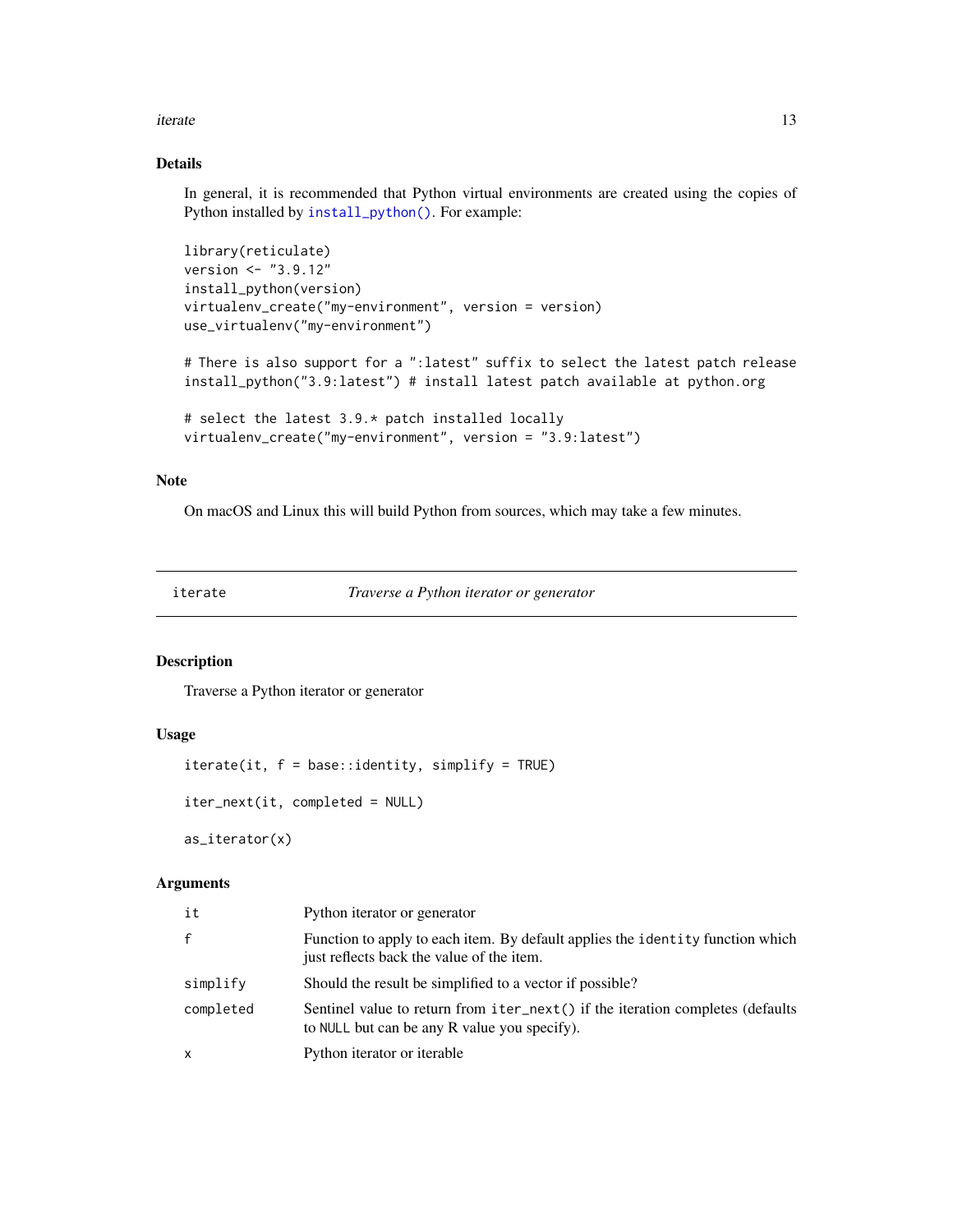#### <span id="page-13-0"></span>Details

Simplification is only attempted all elements are length 1 vectors of type "character", "complex", "double", "integer", or "logical".

#### Value

For iterate(), A list or vector containing the results of calling f on each item in x (invisibly); For iter\_next(), the next value in the iteration (or the sentinel completed value if the iteration is complete).

<span id="page-13-1"></span>miniconda\_path *Path to Miniconda*

#### Description

The path to the Miniconda installation to use. By default, an OS-specific path is used. If you'd like to instead set your own path, you can set the RETICULATE\_MINICONDA\_PATH environment variable.

#### Usage

```
miniconda_path()
```
<span id="page-13-2"></span>miniconda\_uninstall *Remove Miniconda*

#### Description

Uninstall Miniconda.

#### Usage

```
miniconda_uninstall(path = miniconda_path())
```
#### Arguments

path The path in which Miniconda is installed.

#### See Also

Other miniconda-tools: [install\\_miniconda\(](#page-10-1)), [miniconda\\_update\(](#page-14-1))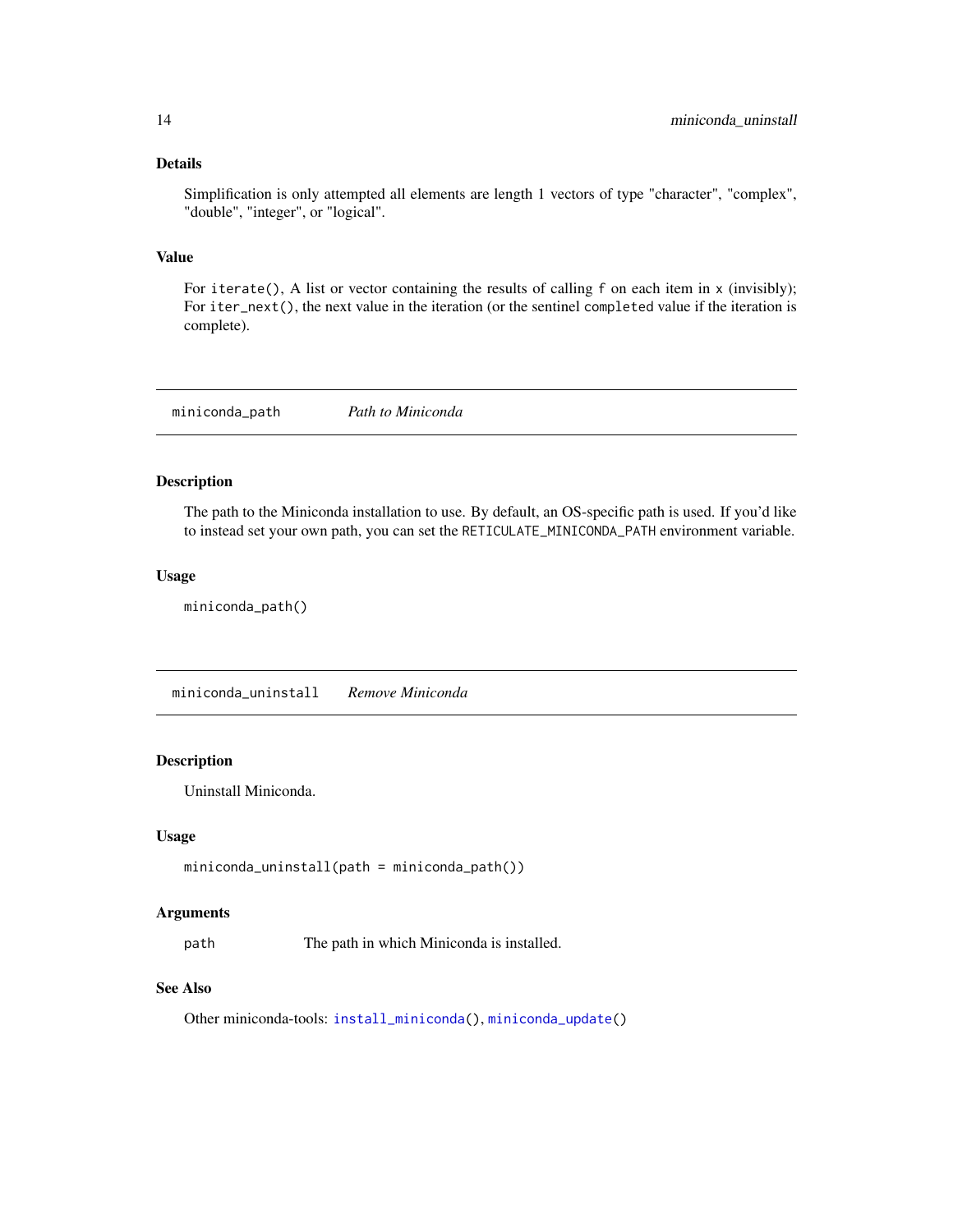<span id="page-14-1"></span><span id="page-14-0"></span>miniconda\_update *Update Miniconda*

#### Description

Update Miniconda to the latest version.

#### Usage

```
miniconda_update(path = miniconda_path())
```
#### Arguments

path The location where Miniconda is (or should be) installed. Note that the Miniconda installer does not support paths containing spaces. See [miniconda\\_path](#page-13-1) for more details on the default path used by reticulate.

#### See Also

Other miniconda-tools: [install\\_miniconda\(](#page-10-1)), [miniconda\\_uninstall\(](#page-13-2))

np\_array *NumPy array*

#### Description

Create NumPy arrays and convert the data type and in-memory ordering of existing NumPy arrays.

#### Usage

```
np_array(data, dtype = NULL, order = "C")
```
#### Arguments

| data  | Vector or existing NumPy array providing data for the array            |
|-------|------------------------------------------------------------------------|
| dtvpe | Numpy data type (e.g. "float32", "float64", etc.)                      |
| order | Memory ordering for array. "C" means C order, "F" means Fortran order. |

#### Value

A NumPy array object.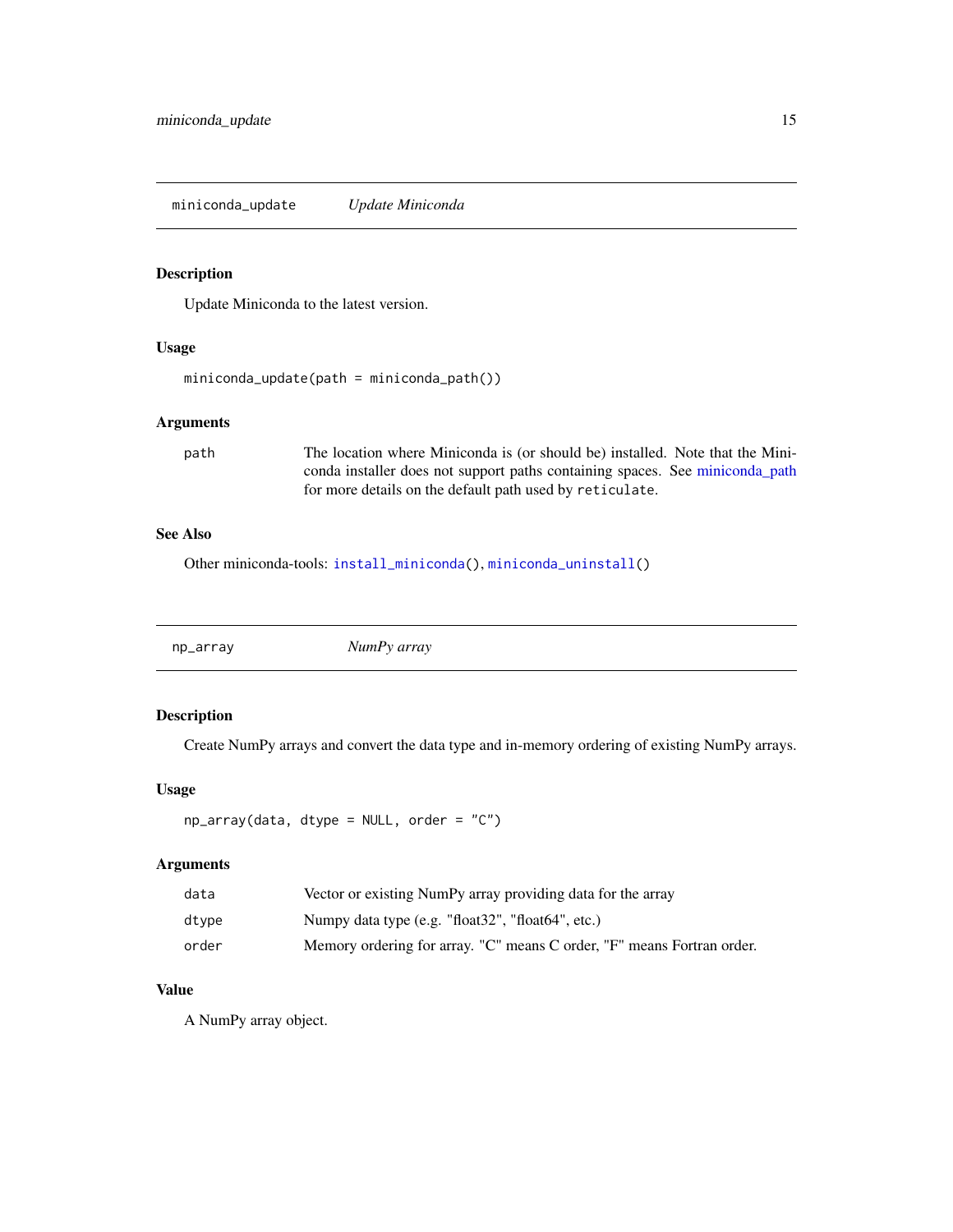<span id="page-15-1"></span><span id="page-15-0"></span>The py object provides a means for interacting with the Python main session directly from R. Python objects accessed through py are automatically converted into R objects, and can be used with any other R functions as needed.

#### Usage

py

#### Format

An R object acting as an interface to the Python main module.

| vCLas:<br>` |
|-------------|
|-------------|

Create a python class

#### Description

Create a python class

#### Usage

```
PyClass(classname, defs = list(), inherit = NULL)
```
#### Arguments

| classname | Name of the class. The class name is useful for S3 method dispatch.                               |
|-----------|---------------------------------------------------------------------------------------------------|
| defs      | A named list of class definitions - functions, attributes, etc.                                   |
| inherit   | A list of Python class objects. Usually these objects have the python, builtin, type<br>S3 class. |

#### Examples

```
## Not run:
Hi <- PyClass("Hi", list(
  name = NULL,
  \sum_{i=1}^{n} init__\sum_{i=1}^{n} = function(self, name) {
    self$name <- name
    NULL
  },
  say_hi = function(self) {
    paste0("Hi ", self$name)
```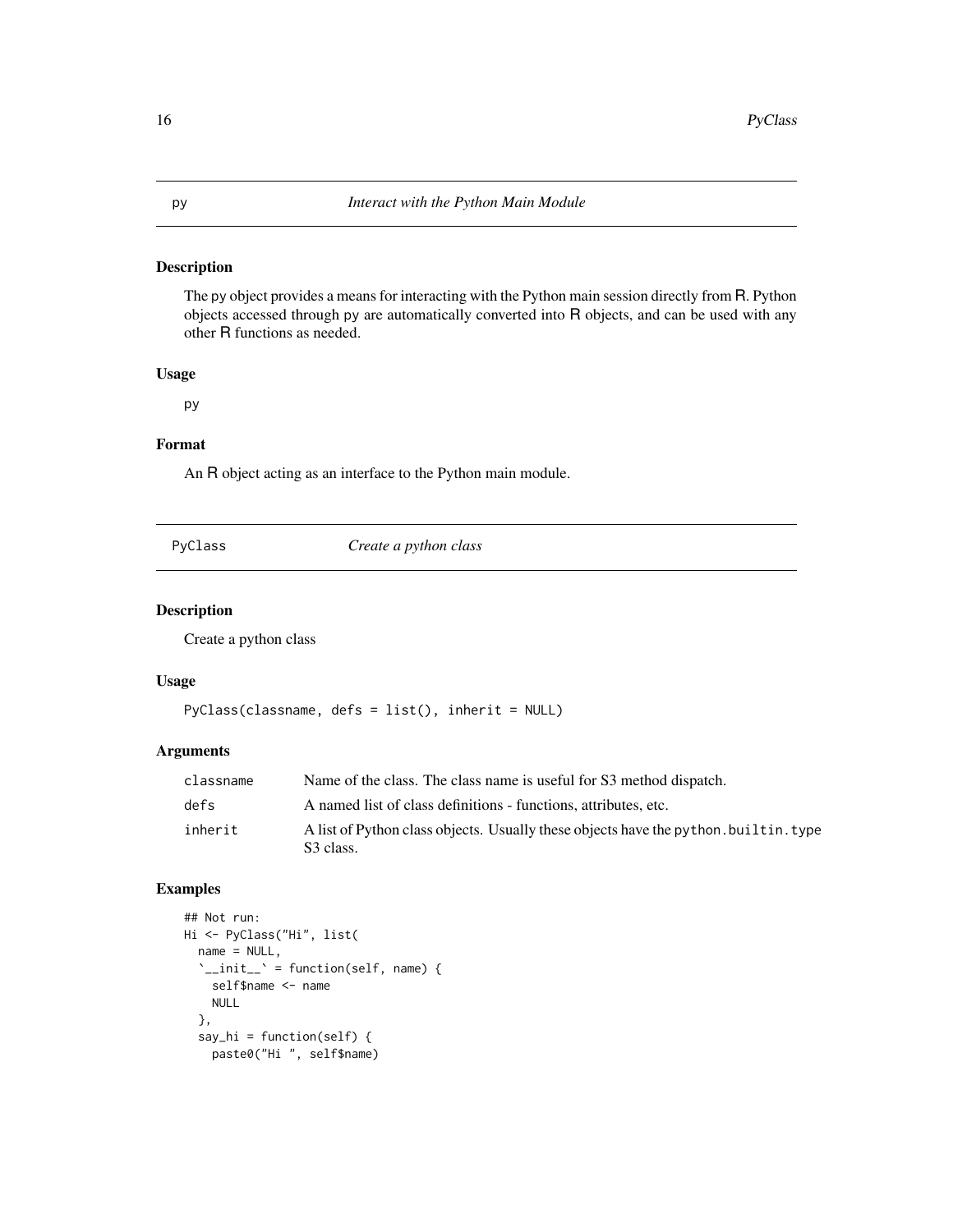#### <span id="page-16-0"></span>py\_available 17

```
}
))
a \leftarrow Hi("World")## End(Not run)
```
py\_available *Check if Python is available on this system*

#### Description

Check if Python is available on this system

#### Usage

```
py_available(initialize = FALSE)
```
py\_numpy\_available(initialize = FALSE)

#### Arguments

| initialize | TRUE to attempt to initialize Python bindings if they aren't yet available (defaults |
|------------|--------------------------------------------------------------------------------------|
|            | to FALSE).                                                                           |

#### Value

Logical indicating whether Python is initialized.

#### Note

The py\_numpy\_available function is a superset of the py\_available function (it calls py\_available first before checking for NumPy).

py\_bool *Python Truthiness*

#### Description

Equivalent to bool $(x)$  in Python, or not not x.

#### Usage

py\_bool(x)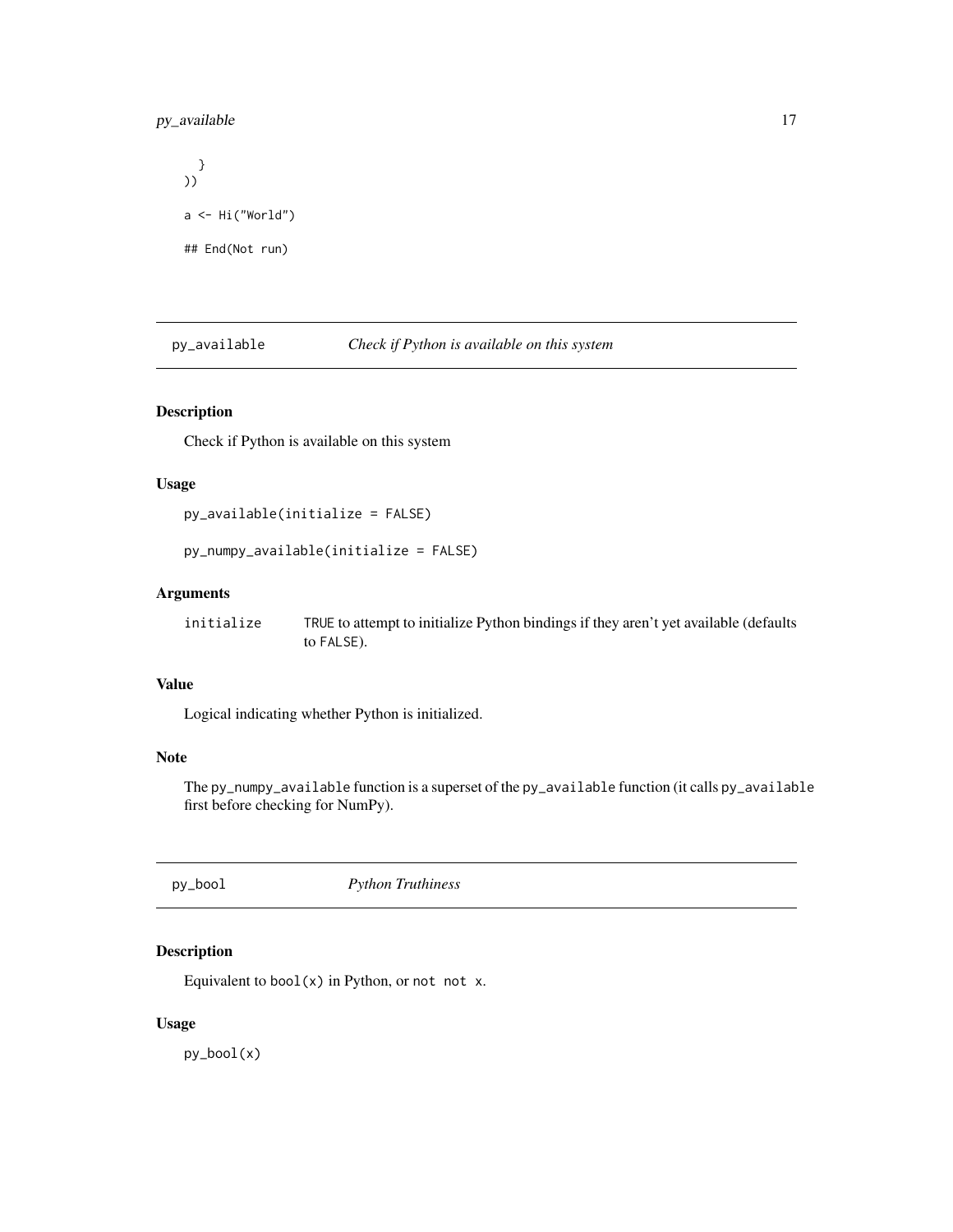#### <span id="page-17-0"></span>Arguments

x, A python object.

#### Details

If the Python object defines a \_\_bool\_\_ method, then that is invoked. Otherwise, if the object defines a \_\_len\_\_ method, then TRUE is returned if the length is nonzero. If neither \_\_len\_\_ nor \_\_bool\_\_ are defined, then the Python object is considered TRUE. If x

#### Value

An R scalar logical: TRUE or FALSE. If x is a null pointer or Python is not initialized, FALSE is returned.

py\_capture\_output *Capture and return Python output*

#### Description

Capture and return Python output

#### Usage

py\_capture\_output(expr, type = c("stdout", "stderr"))

#### Arguments

| expr | Expression to capture stdout for                        |
|------|---------------------------------------------------------|
| type | Streams to capture (defaults to both stdout and stderr) |

#### Value

Character vector with output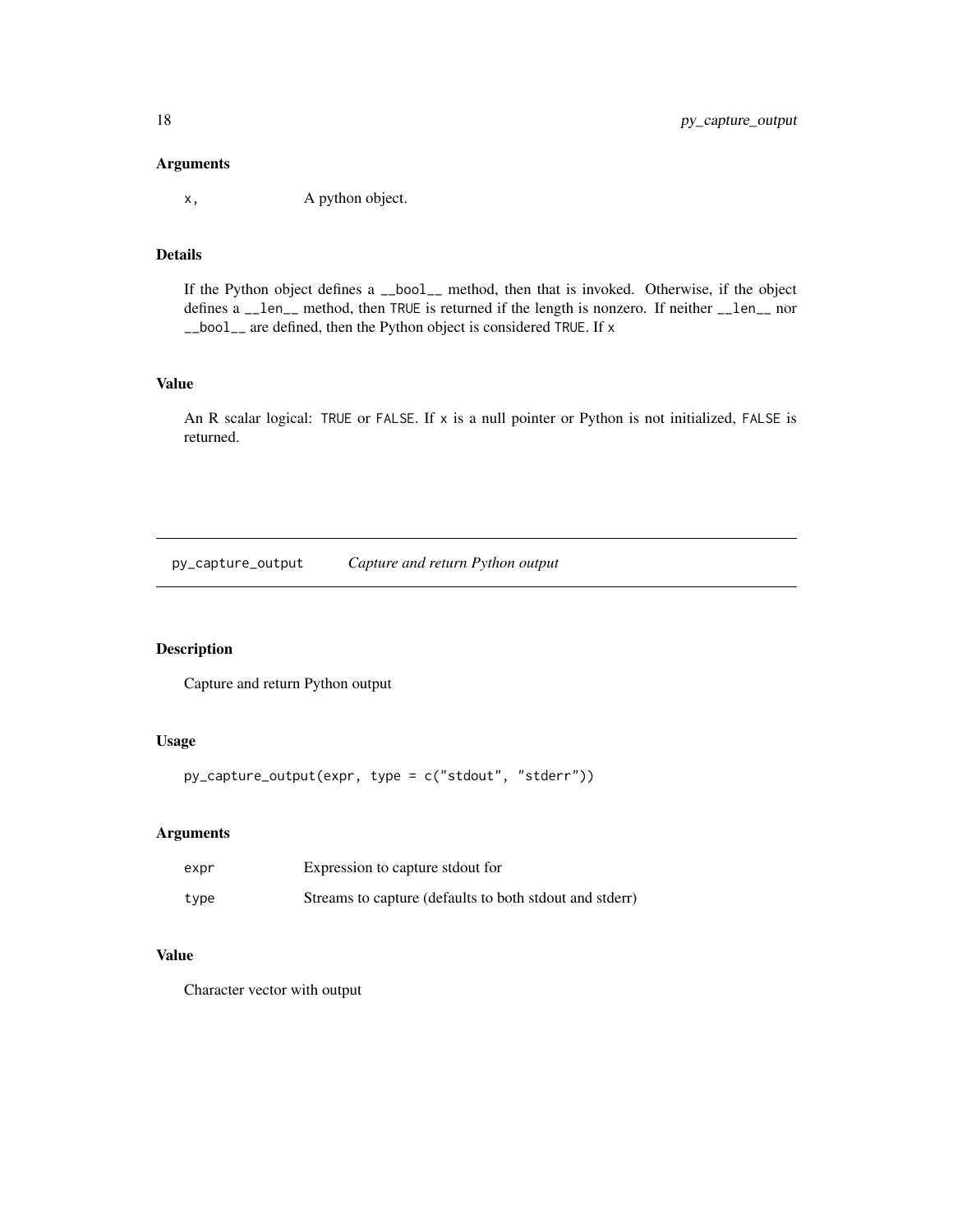<span id="page-18-0"></span>py\_clear\_last\_error *Get or (re)set the last Python error encountered.*

#### Description

Get or (re)set the last Python error encountered.

#### Usage

```
py_clear_last_error()
```

```
py_last_error(exception)
```
#### Arguments

exception A python exception object. If provided, the provided exception is set as the last exception.

#### Value

For py\_last\_error(), NULL if no error has yet been encountered. Otherwise, a named list with entries:

- "type": R string, name of the exception class.
- "value": R string, formatted exception message.
- "traceback": R character vector, the formatted python traceback,
- "message": The full formatted raised exception, as it would be printed in Python. Includes the traceback, type, and value.

And attribute "exception", a 'python.builtin.Exception' object.

The named list has class "py\_error", and has a default print method that is the equivalent of cat(py\_last\_error()\$message).

#### Examples

```
## Not run:
# run python code that might error,
# without modifying the user-visible python exception
safe_len <- function(x) {
 last_err <- py_last_error()
 tryCatch({
   # this might raise a python exception if x has no '__len__' method.
   import_builtins()$len(x)
 \}, error = function(e) {
   # py_last_error() was overwritten, is now "no len method for 'object'"
   py_last_error(last_err) # restore previous exception
    -1L
```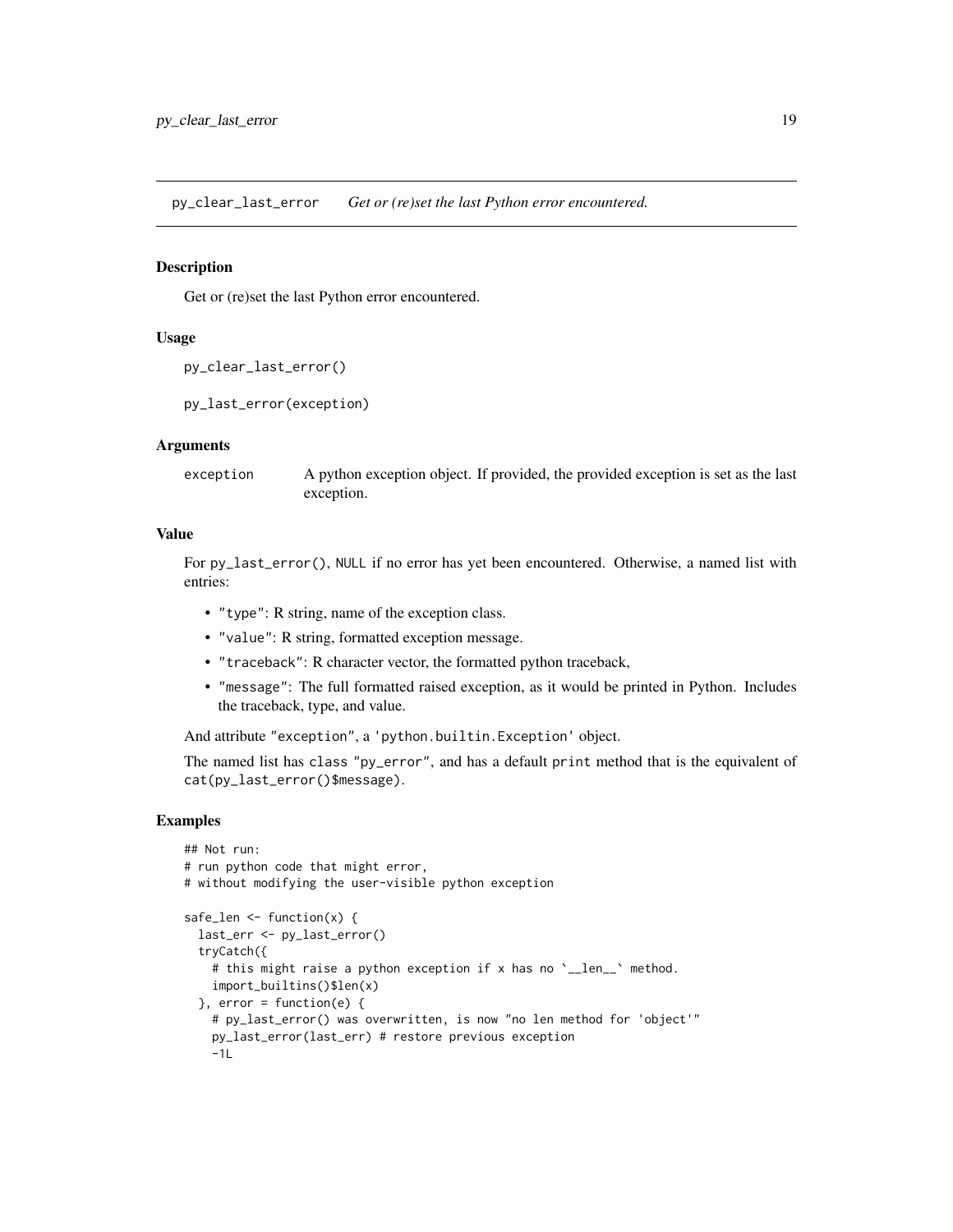```
})
}
safe_len(py_eval("object"))
## End(Not run)
```
<span id="page-19-1"></span>py\_config *Python configuration*

#### Description

Retrieve information about the version of Python currently being used by reticulate.

#### Usage

py\_config()

#### Details

If Python has not yet been initialized, then calling py\_config() will force the initialization of Python. See [py\\_discover\\_config\(\)](#page-20-1) for more details.

#### Value

Information about the version of Python in use, as an R list with class "py\_config".

py\_del\_attr *Delete an attribute of a Python object*

#### Description

Delete an attribute of a Python object

### Usage

py\_del\_attr(x, name)

| x    | A Python object.    |
|------|---------------------|
| name | The attribute name. |

<span id="page-19-0"></span>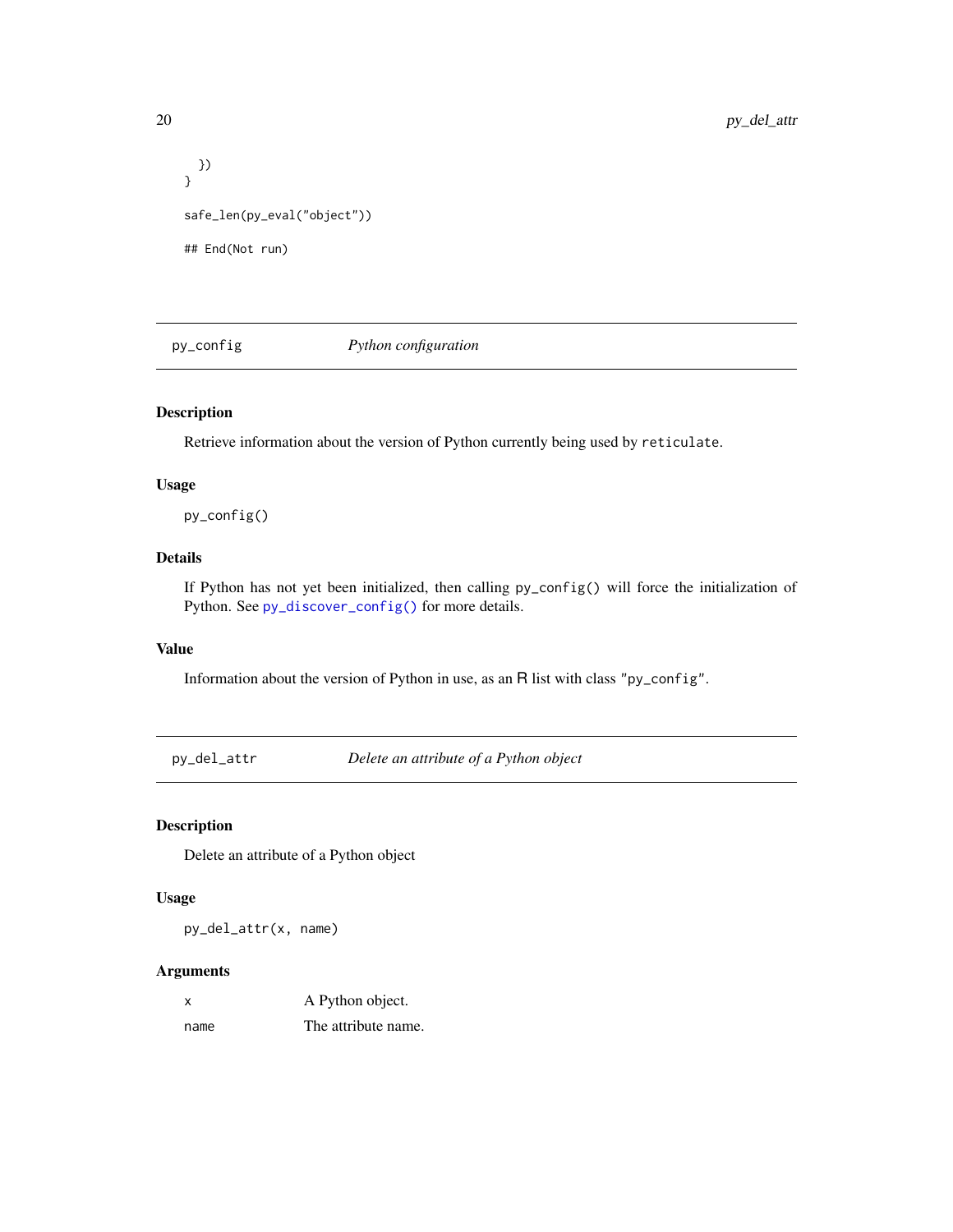<span id="page-20-2"></span><span id="page-20-0"></span>

Delete an item associated with a Python object, as through its \_\_delitem\_\_ method.

#### Usage

```
py_del_item(x, name)
```
#### Arguments

| $\boldsymbol{\mathsf{x}}$ | A Python object. |
|---------------------------|------------------|
| name                      | The item name.   |

#### Value

The (mutated) object x, invisibly.

#### See Also

Other item-related APIs: [py\\_get\\_item\(](#page-25-1)), [py\\_set\\_item\(](#page-36-1))

<span id="page-20-1"></span>py\_discover\_config *Discover the version of Python to use with reticulate.*

#### Description

This function enables callers to check which versions of Python will be discovered on a system as well as which one will be chosen for use with reticulate.

#### Usage

```
py_discover_config(required_module = NULL, use_environment = NULL)
```
#### Arguments

required\_module

A optional module name that must be available in order for a version of Python to be used.

use\_environment

An optional virtual/conda environment name to prefer in the search.

#### Value

Python configuration object.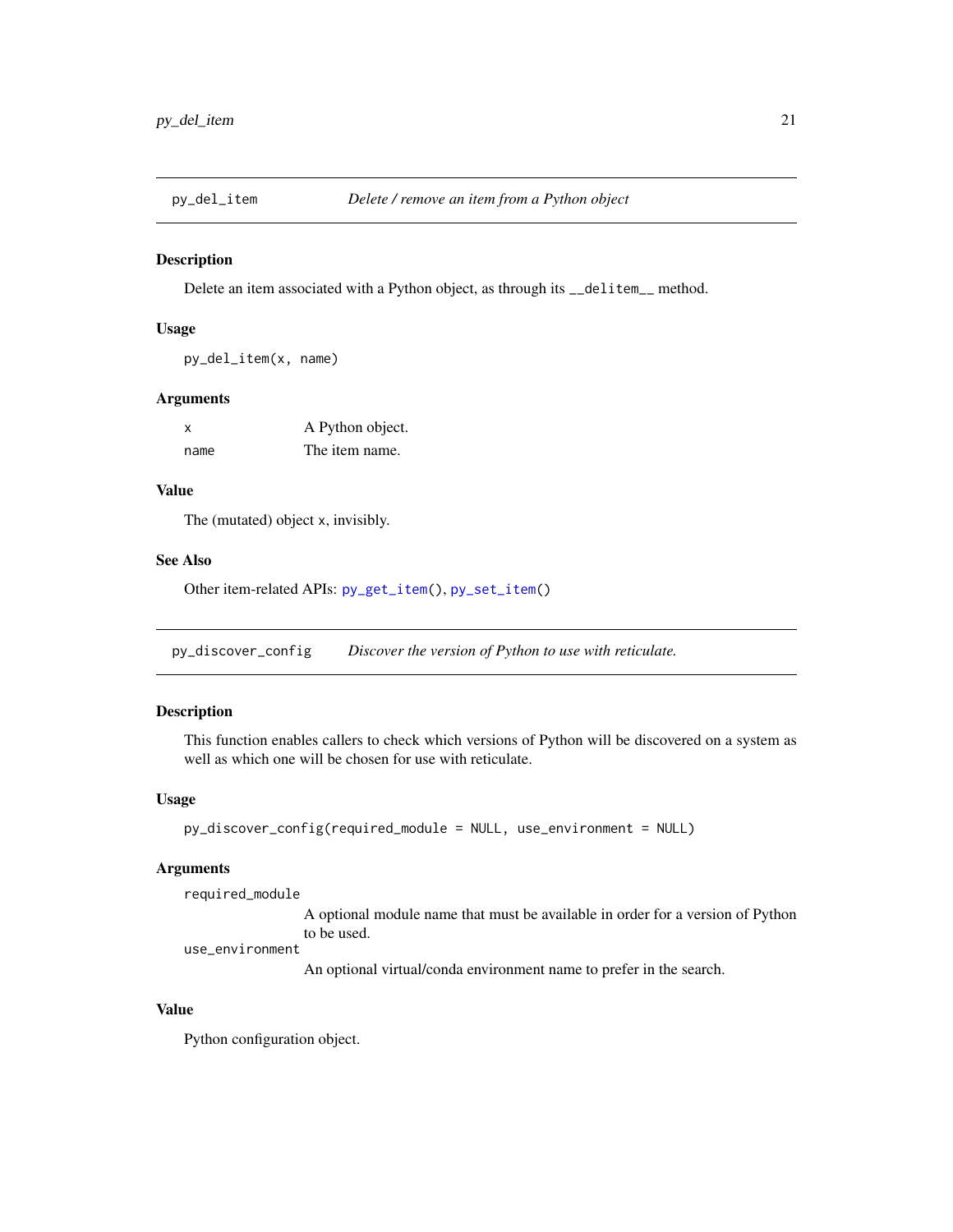<span id="page-21-0"></span>

The builtin constant Ellipsis

#### Usage

py\_ellipsis()

py\_eval *Evaluate a Python Expression*

#### Description

Evaluate a single Python expression, in a way analogous to the Python eval() built-in function.

#### Usage

py\_eval(code, convert = TRUE)

#### Arguments

| code    | A single Python expression.                         |
|---------|-----------------------------------------------------|
| convert | Boolean; automatically convert Python objects to R? |

#### Value

The result produced by evaluating code, converted to an R object when convert is set to TRUE.

#### **Caveats**

py\_eval() only supports evaluation of 'simple' Python expressions. Other expressions (e.g. assignments) will fail; e.g.

```
> py_{eval("x = 1")}Error in py_eval_impl(code, convert) :
  SyntaxError: invalid syntax (reticulate_eval, line 1)
```
and this mirrors what one would see in a regular Python interpreter: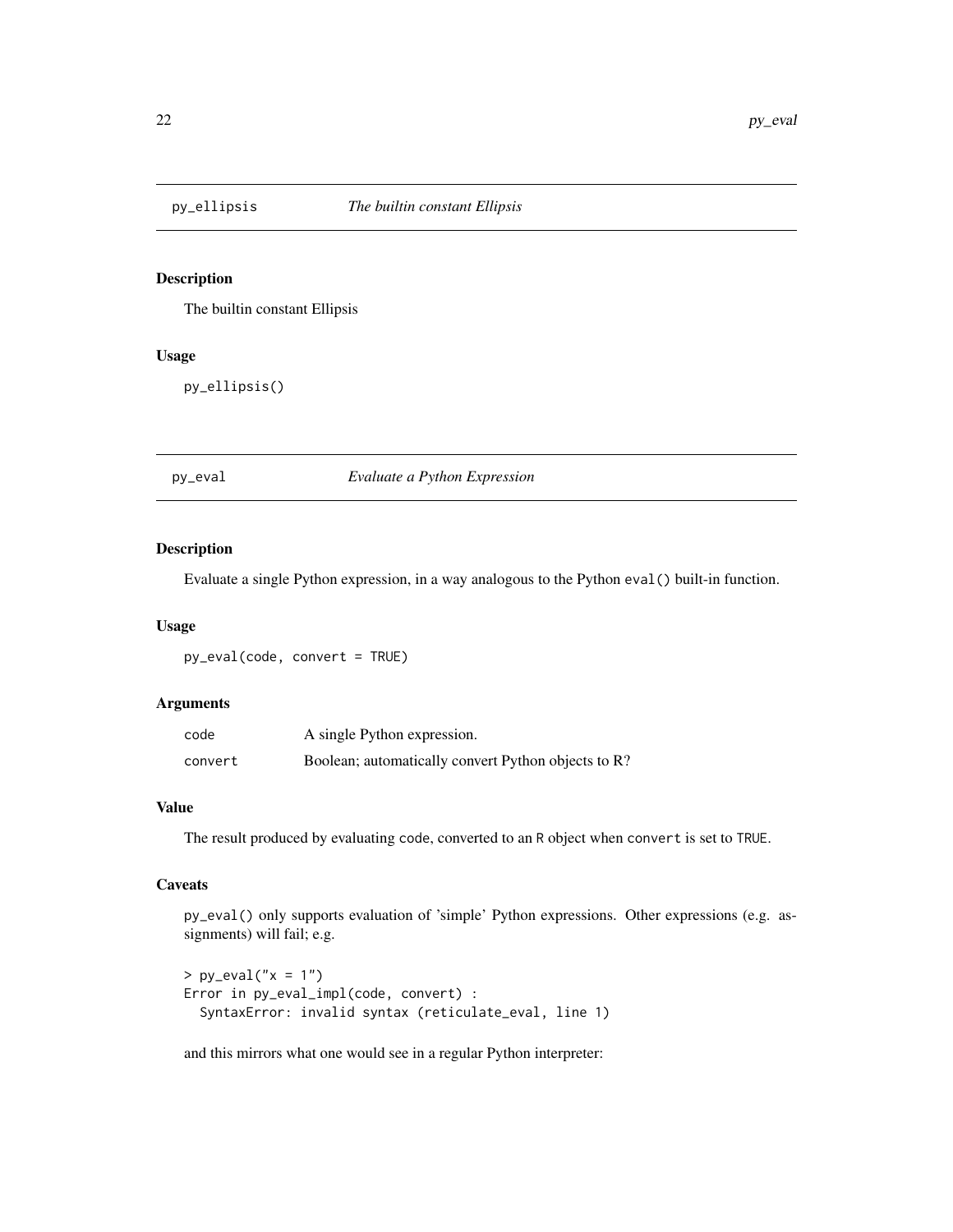#### <span id="page-22-0"></span>py\_exe 23

```
>>> eval("x = 1")
Traceback (most recent call last):
  File "<stdin>", line 1, in <module>
 File "<string>", line 1
x = 1\lambdaSyntaxError: invalid syntax
```
The [py\\_run\\_string\(\)](#page-35-1) method can be used if the evaluation of arbitrary Python code is required.

<span id="page-22-1"></span>

py\_exe *Python executable*

#### Description

Get the path to the Python executable that reticulate has been configured to use. If Python has already been initialized, then reticulate will choose the currently-active copy of Python.

#### Usage

py\_exe()

#### Details

This can occasionally be useful if you'd like to interact with Python (or its modules) via a subprocess; for example you might choose to install a package with pip:

system2(py\_exe(), c("-m", "pip", "install", "numpy"))

and so you can also have greater control over how these modules are invoked.

#### Value

The path to the Python executable reticulate has been configured to use.

py\_func *Wrap an R function in a Python function with the same signature.*

#### **Description**

This function could wrap an R function in a Python function with the same signature. Note that the signature of the R function must not contain esoteric Python-incompatible constructs.

#### Usage

py\_func(f)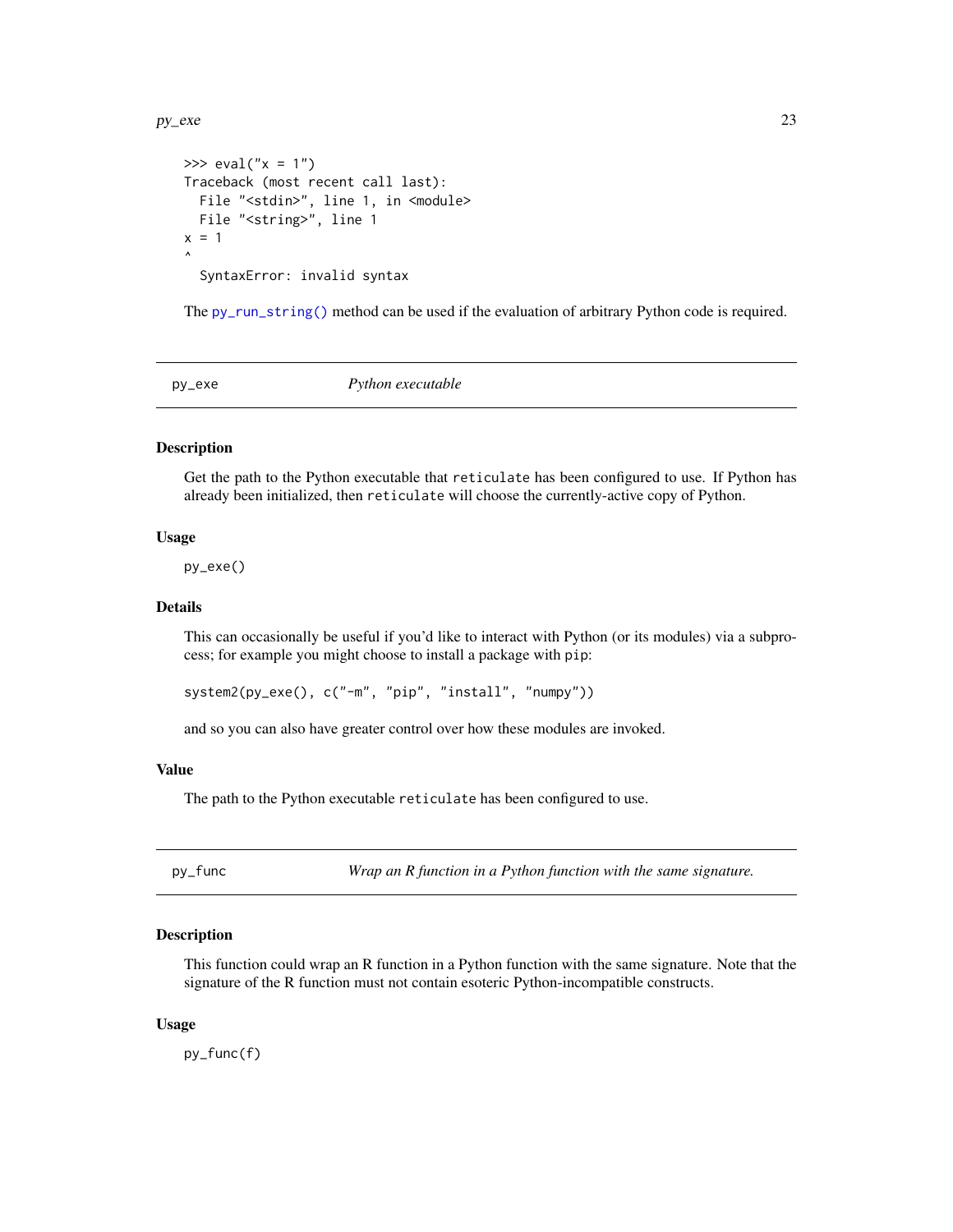#### <span id="page-23-0"></span>Arguments

f An R function

### Value

A Python function that calls the R function f with the same signature.

py\_function\_custom\_scaffold

*Custom Scaffolding of R Wrappers for Python Functions*

#### Description

This function can be used to generate R wrapper for a specified Python function while allowing to inject custom code for critical parts of the wrapper generation, such as process the any part of the docs obtained from [py\\_function\\_docs\(\)](#page-0-0) and append additional roxygen fields. The result from execution of python\_function is assigned to a variable called python\_function\_result that can also be processed by postprocess\_fn before writing the closing curly braces for the generated wrapper function.

#### Usage

```
py_function_custom_scaffold(
  python_function,
  r_function = NULL,
  additional_roxygen_fields = NULL,
  process_docs_fn = function(docs) docs,
  process_param_fn = function(param, docs) param,
  process_param_doc_fn = function(param_doc, docs) param_doc,
  postprocess_fn = function() { \},
  file_name = NULL
)
```

| python_function           |                                                                                                                                |  |
|---------------------------|--------------------------------------------------------------------------------------------------------------------------------|--|
|                           | Fully qualified name of Python function or class constructor (e.g. tf\$layers\$average_pooling1d)                              |  |
| r_function                | Name of R function to generate (defaults to name of Python function if not<br>specified)                                       |  |
| additional_roxygen_fields |                                                                                                                                |  |
|                           | A list of additional roxygen fields to write to the roxygen docs, e.g. list (export<br>$=$ "", rdname = "generated-wrappers"). |  |
| process_docs_fn           |                                                                                                                                |  |
|                           | A function to process docs obtained from reticulate::py_function_docs(python_function).                                        |  |
| process_param_fn          |                                                                                                                                |  |
|                           | A function to process each parameter needed for python_function before exe-<br>cuting python_funcion.                          |  |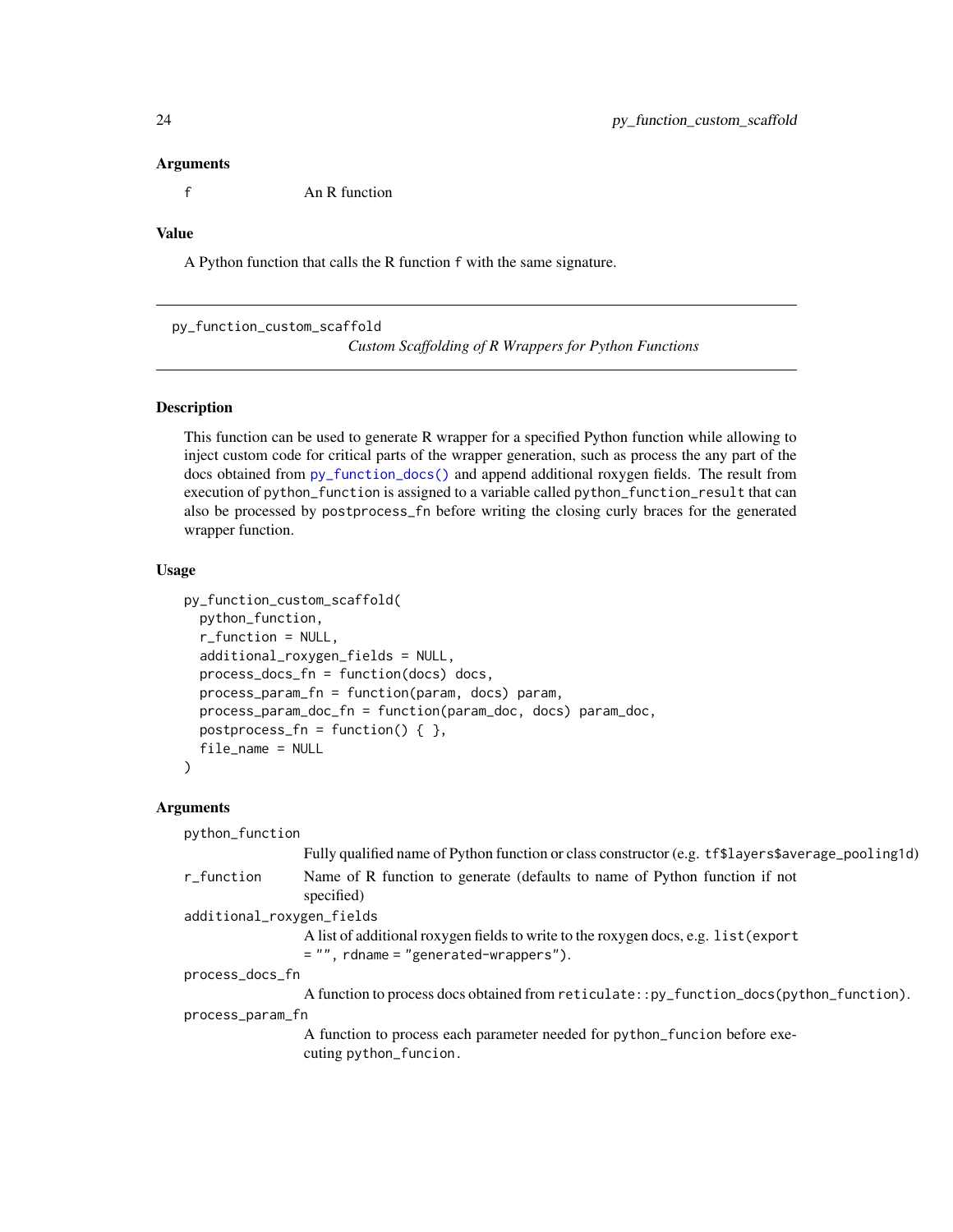#### <span id="page-24-0"></span>py\_get\_attr 25

| process_param_doc_fn |                                                                                                                                                            |
|----------------------|------------------------------------------------------------------------------------------------------------------------------------------------------------|
|                      | A function to process the roxygen doestring for each parameter.                                                                                            |
|                      | postprocess_fn A function to inject any custom code in the form of a string before writing the<br>closing curly braces for the generated wrapper function. |
| file_name            | The file name to write the generated wrapper function to. If NULL, the generated<br>wrapper will only be printed out in the console.                       |

#### Examples

## Not run:

```
library(tensorflow)
library(stringr)
# Example of a `process_param_fn` to cast parameters with default values
# that contains "L" to integers
process_int_param_fn <- function(param, docs) {
  # Extract the list of parameters that have integer values as default
  int_params <- gsub(
    " = [-]?[0-9]+L",
    ",
   str_extract_all(docs$signature, "[A-z]+ = [-]?[0-9]+L")[[1]])
  # Explicitly cast parameter in the list obtained above to integer
  if (param %in% int_params) {
   param <- paste0("as.integer(", param, ")")
  }
  param
}
# Note that since the default value of parameter `k` is `1L`. It is wrapped
# by `as.integer()` to ensure it's casted to integer before sending it to `tf$nn$top_k`
# for execution. We then print out the python function result.
py_function_custom_scaffold(
  "tf$nn$top_k",
  r_function = "top_k",
  process_param_fn = process_int_param_fn,
  postprocess_fn = function() { "print(python_function_result)" })
```
## End(Not run)

<span id="page-24-1"></span>py\_get\_attr *Get an attribute of a Python object*

#### Description

Get an attribute of a Python object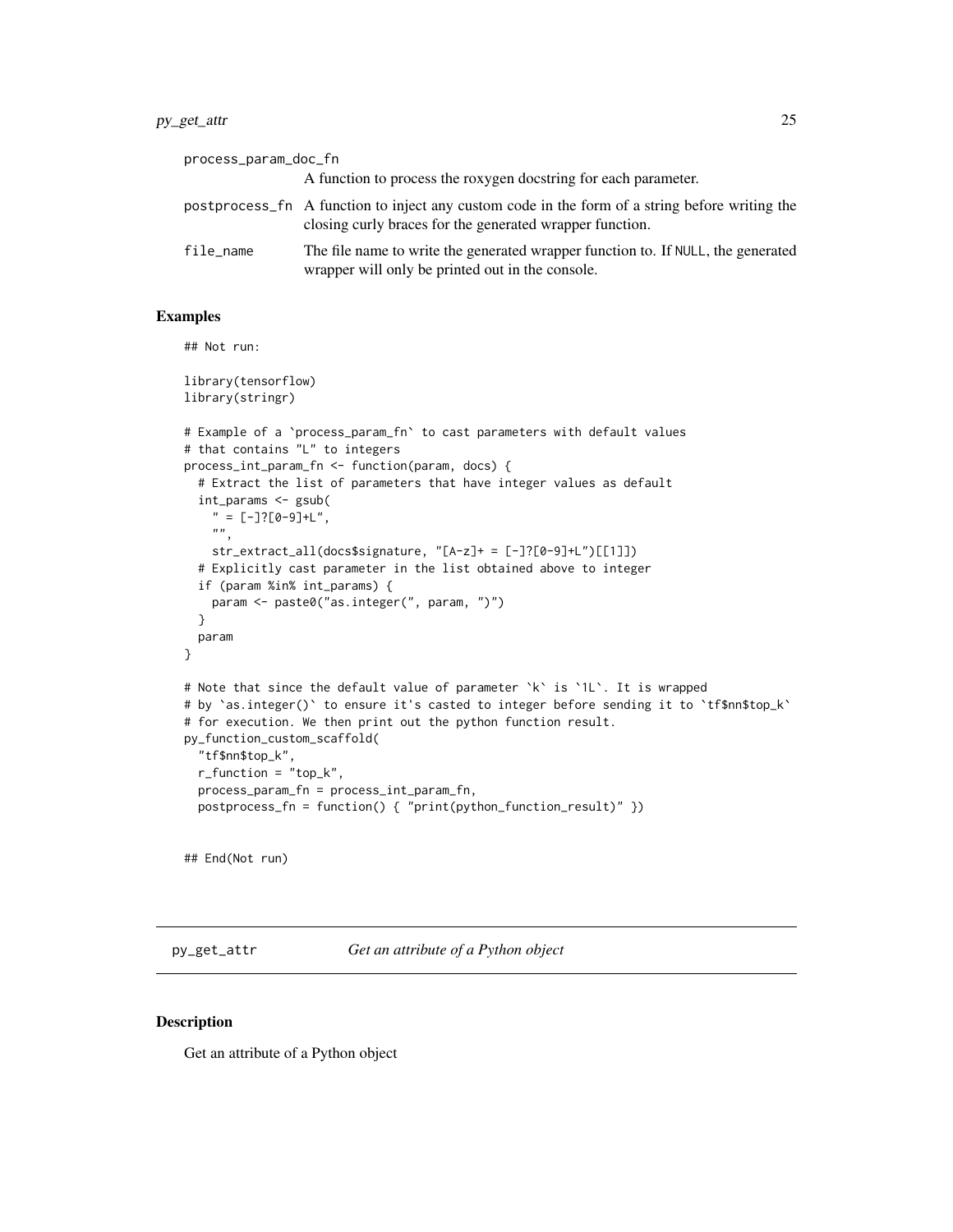#### <span id="page-25-0"></span>Usage

py\_get\_attr(x, name, silent = FALSE)

#### Arguments

|        | Python object                                                                                      |
|--------|----------------------------------------------------------------------------------------------------|
| name   | Attribute name                                                                                     |
| silent | TRUE to return NULL if the attribute doesn't exist (default is FALSE which will<br>raise an error) |

#### Value

Attribute of Python object

<span id="page-25-1"></span>

py\_get\_item *Get an item from a Python object*

### Description

Retrieve an item from a Python object, similar to how x[name] might be used in Python code to access an item indexed by key on an object x. The object's \_\_getitem\_\_ method will be called.

#### Usage

py\_get\_item(x, key, silent = FALSE)

#### Arguments

|        | A Python object.                                                                                     |
|--------|------------------------------------------------------------------------------------------------------|
| kev    | The key used for item lookup.                                                                        |
| silent | Boolean; when TRUE, attempts to access missing items will return NULL rather<br>than throw an error. |

#### See Also

Other item-related APIs: [py\\_del\\_item\(](#page-20-2)), [py\\_set\\_item\(](#page-36-1))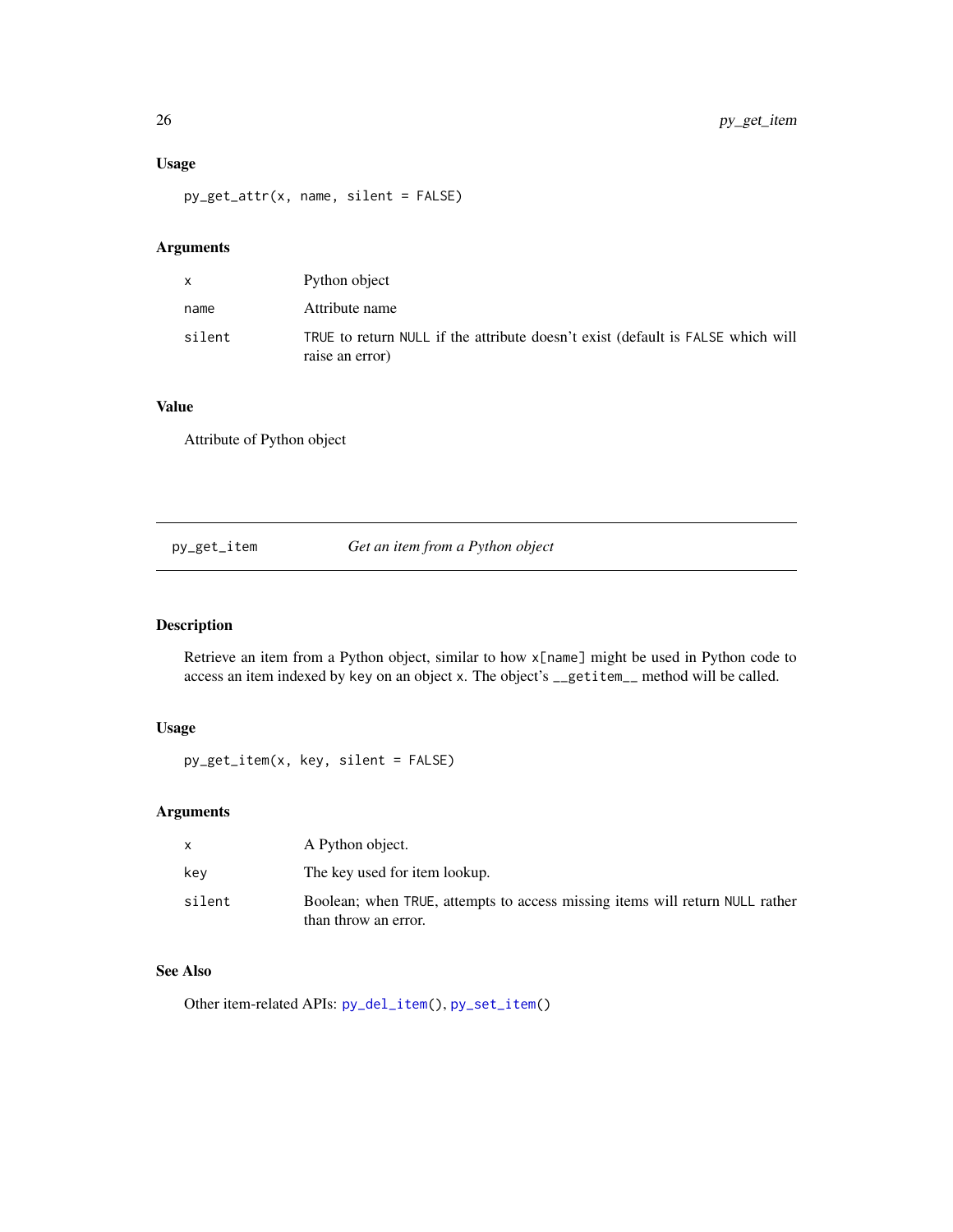<span id="page-26-0"></span>

Check whether a Python object x has an attribute name.

### Usage

py\_has\_attr(x, name)

### Arguments

| x    | A python object.              |
|------|-------------------------------|
| name | The attribute to be accessed. |

#### Value

TRUE if the object has the attribute name, and FALSE otherwise.

py\_help *Documentation for Python Objects*

### Description

Documentation for Python Objects

#### Usage

py\_help(object)

#### Arguments

object Object to print documentation for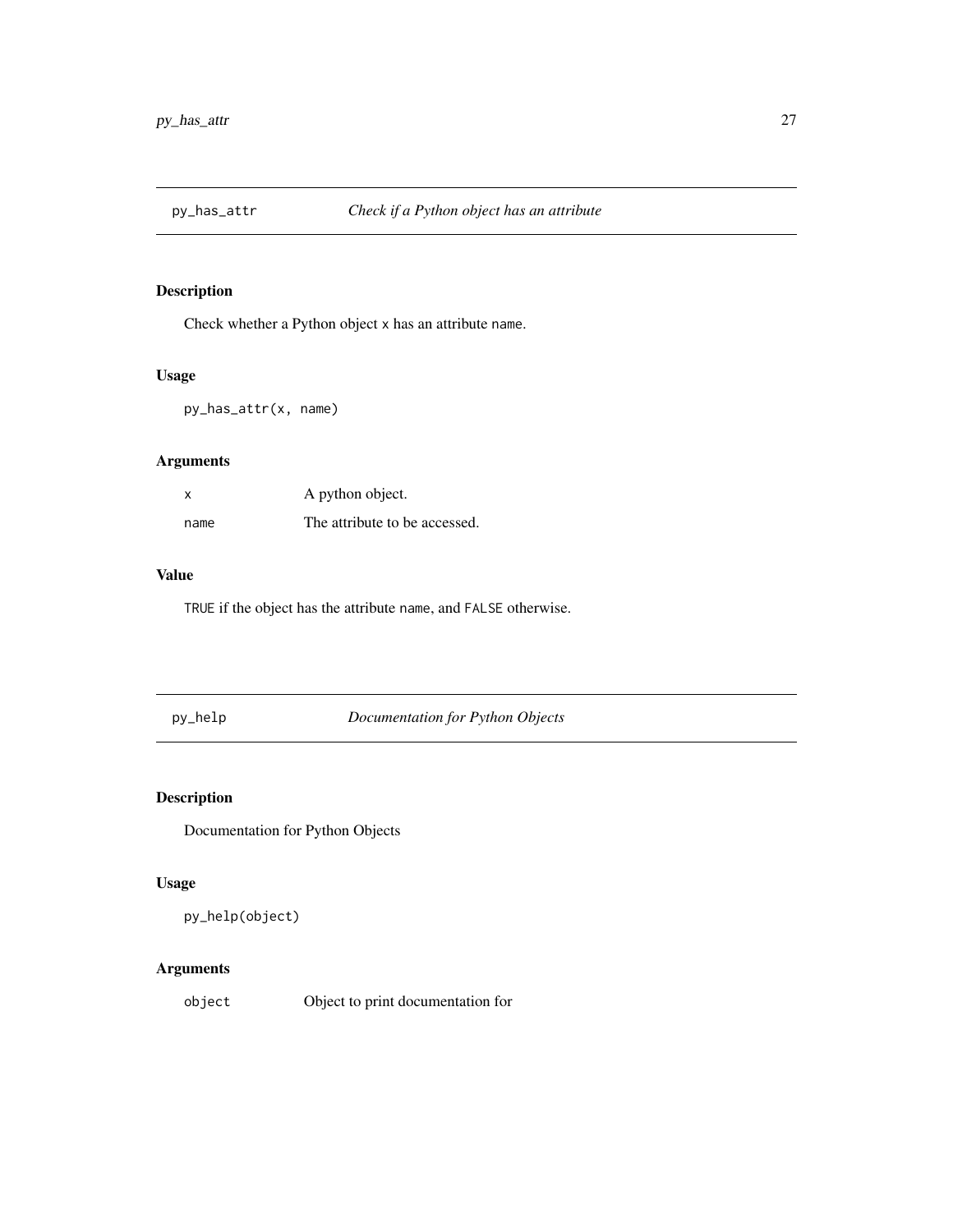<span id="page-27-0"></span>

Get a globally unique identifer for a Python object.

#### Usage

py\_id(object)

#### Arguments

object Python object

#### Value

Unique identifer (as integer) or NULL

#### Note

In the current implementation of CPython this is the memory address of the object.

py\_install *Install Python packages*

### Description

Install Python packages into a virtual environment or Conda environment.

#### Usage

```
py_install(
  packages,
  envname = NULL,
 method = c("auto", "virtualenv", "conda"),
  conda = "auto",
  python_version = NULL,
 pip = FALSE,
  ...,
 pip_ignore_installed = ignore_installed,
  ignore_installed = FALSE
\mathcal{E}
```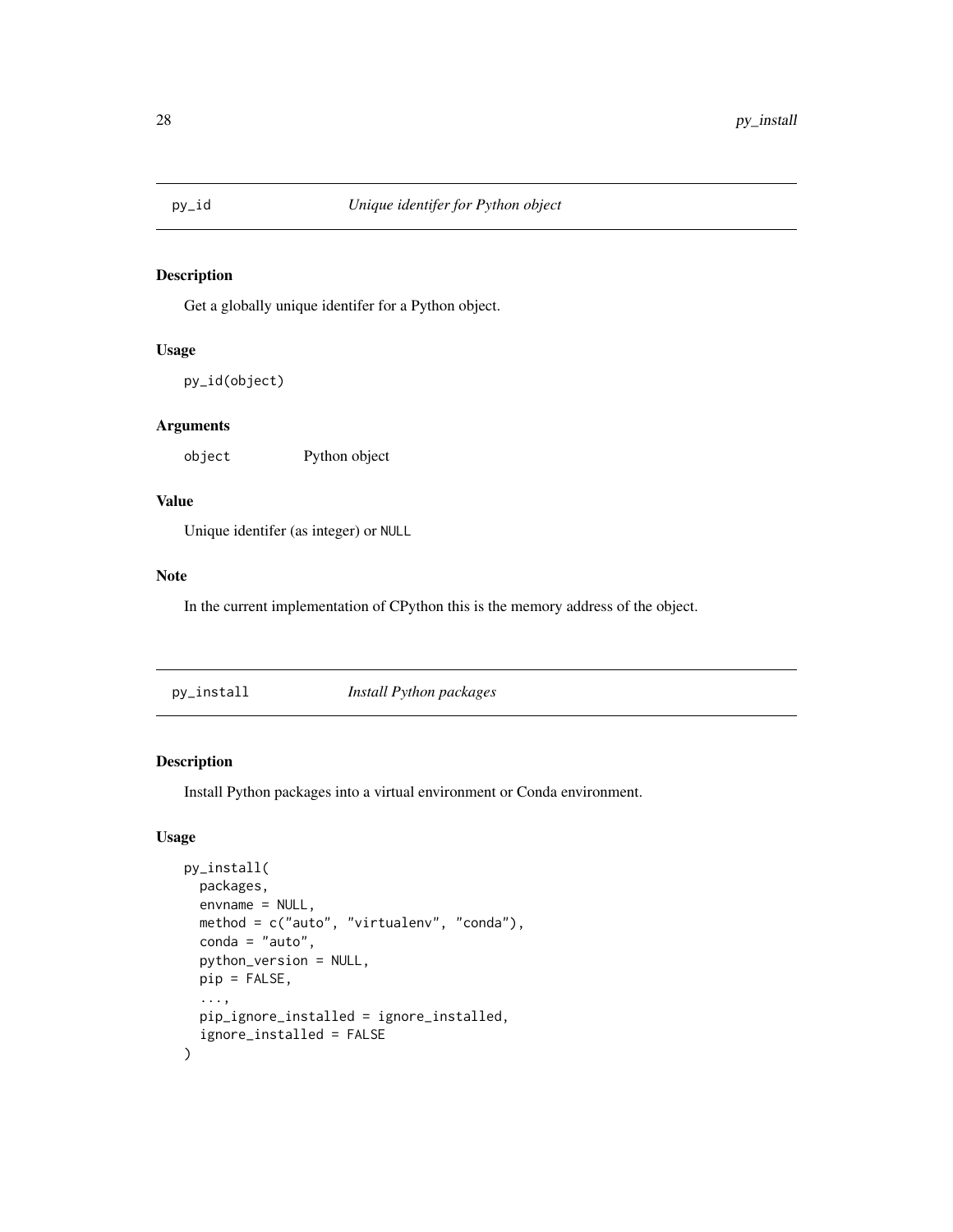#### <span id="page-28-0"></span>Arguments

| packages | A vector of Python packages to install.                                                                                                                                                                                                                                                                                                                                                                                                                                                                                               |
|----------|---------------------------------------------------------------------------------------------------------------------------------------------------------------------------------------------------------------------------------------------------------------------------------------------------------------------------------------------------------------------------------------------------------------------------------------------------------------------------------------------------------------------------------------|
| envname  | The name, or full path, of the environment in which Python packages are to<br>be installed. When NULL (the default), the active environment as set by the<br>RETICULATE_PYTHON_ENV variable will be used; if that is unset, then the r-reticulate<br>environment will be used.                                                                                                                                                                                                                                                        |
| method   | Installation method. By default, "auto" automatically finds a method that will<br>work in the local environment. Change the default to force a specific installation<br>method. Note that the "virtualeny" method is not available on Windows.                                                                                                                                                                                                                                                                                        |
| conda    | The path to a conda executable. Use "auto" to allow reticulate to automati-<br>cally find an appropriate conda binary. See Finding Conda and conda_binary()<br>for more details.                                                                                                                                                                                                                                                                                                                                                      |
|          | python_version The requested Python version. Ignored when attempting to install with a Python<br>virtual environment.                                                                                                                                                                                                                                                                                                                                                                                                                 |
| pip      | Boolean; use pip for package installation? This is only relevant when Conda<br>environments are used, as otherwise packages will be installed from the Conda<br>repositories.                                                                                                                                                                                                                                                                                                                                                         |
| .        | Additional arguments passed to conda_install() or virtualenv_install().                                                                                                                                                                                                                                                                                                                                                                                                                                                               |
|          | pip_ignore_installed, ignore_installed                                                                                                                                                                                                                                                                                                                                                                                                                                                                                                |
|          | Boolean; whether pip should ignore previously installed versions of the re-<br>quested packages. Setting this to TRUE causes pip to install the latest versions<br>of all dependencies into the requested environment. This ensure that no depen-<br>dencies are satisfied by a package that exists either in the site library or was pre-<br>viously installed from a different-potentially incompatible-distribution channel.<br>(ignore_installed is an alias for pip_ignore_installed, pip_ignore_installed<br>takes precedence). |
|          |                                                                                                                                                                                                                                                                                                                                                                                                                                                                                                                                       |

#### Details

On Linux and OS X the "virtualenv" method will be used by default ("conda" will be used if virtualenv isn't available). On Windows, the "conda" method is always used.

#### See Also

[conda\\_install\(\)](#page-4-1), for installing packages into conda environments. [virtualenv\\_install\(\)](#page-44-1), for installing packages into virtual environments.

py\_is\_null\_xptr *Check if a Python object is a null externalptr*

#### Description

Check if a Python object is a null externalptr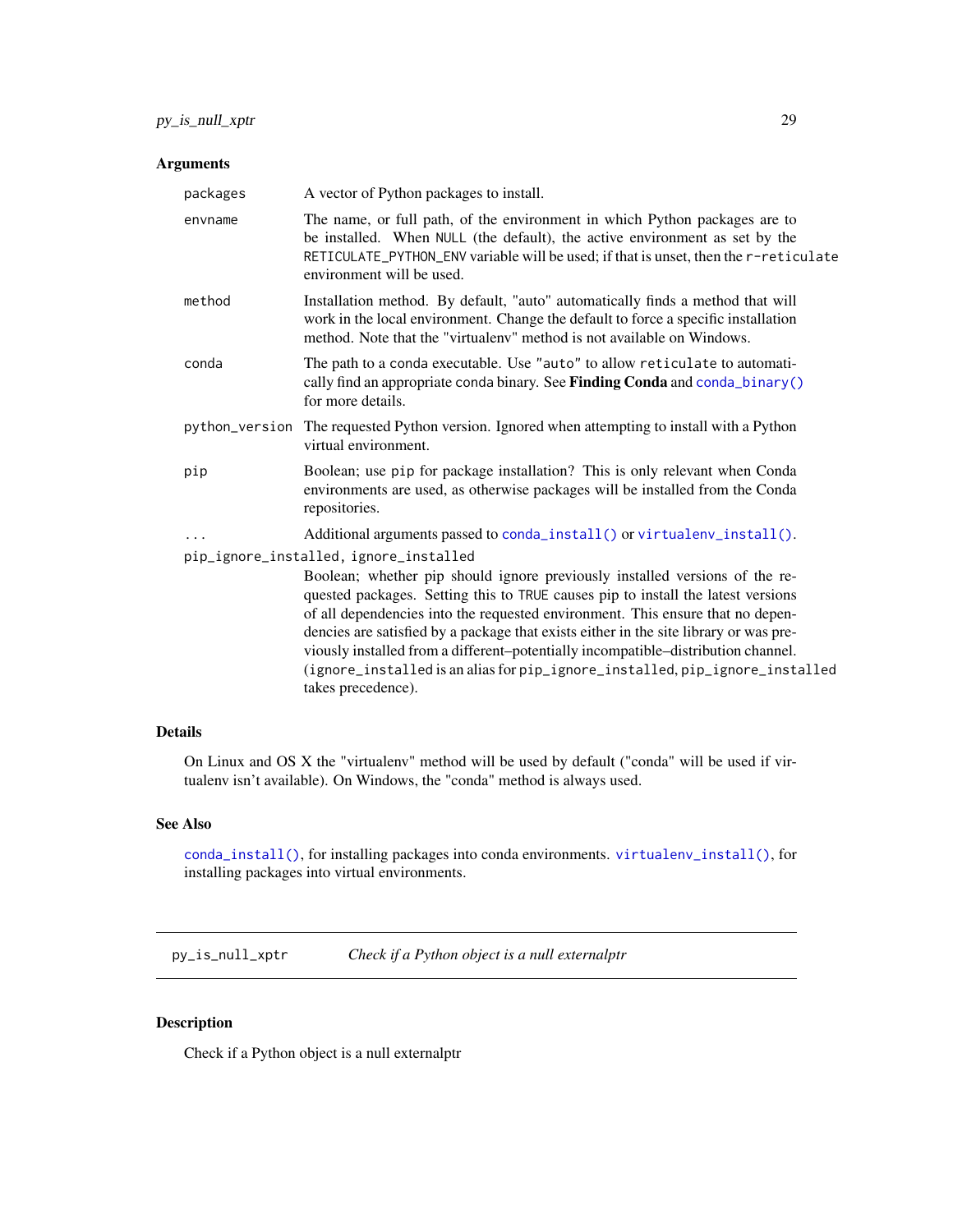#### Usage

py\_is\_null\_xptr(x)

py\_validate\_xptr(x)

#### Arguments

x Python object

#### Details

When Python objects are serialized within a persisted R environment (e.g. .RData file) they are deserialized into null externalptr objects (since the Python session they were originally connected to no longer exists). This function allows you to safely check whether whether a Python object is a null externalptr.

The py\_validate function is a convenience function which calls py\_is\_null\_xptr and throws an error in the case that the xptr is NULL.

#### Value

Logical indicating whether the object is a null externalptr

py\_iterator *Create a Python iterator from an R function*

#### Description

Create a Python iterator from an R function

#### Usage

py\_iterator(fn, completed = NULL)

#### Arguments

| fn        | R function with no arguments.                                                                  |
|-----------|------------------------------------------------------------------------------------------------|
| completed | Special sentinel return value which indicates that iteration is complete (defaults<br>to NULL) |

#### Details

Python generators are functions that implement the Python iterator protocol. In Python, values are returned using the yield keyword. In R, values are simply returned from the function.

In Python, the yield keyword enables successive iterations to use the state of previous iterations. In R, this can be done by returning a function that mutates its enclosing environment via the  $\le$ operator. For example:

<span id="page-29-0"></span>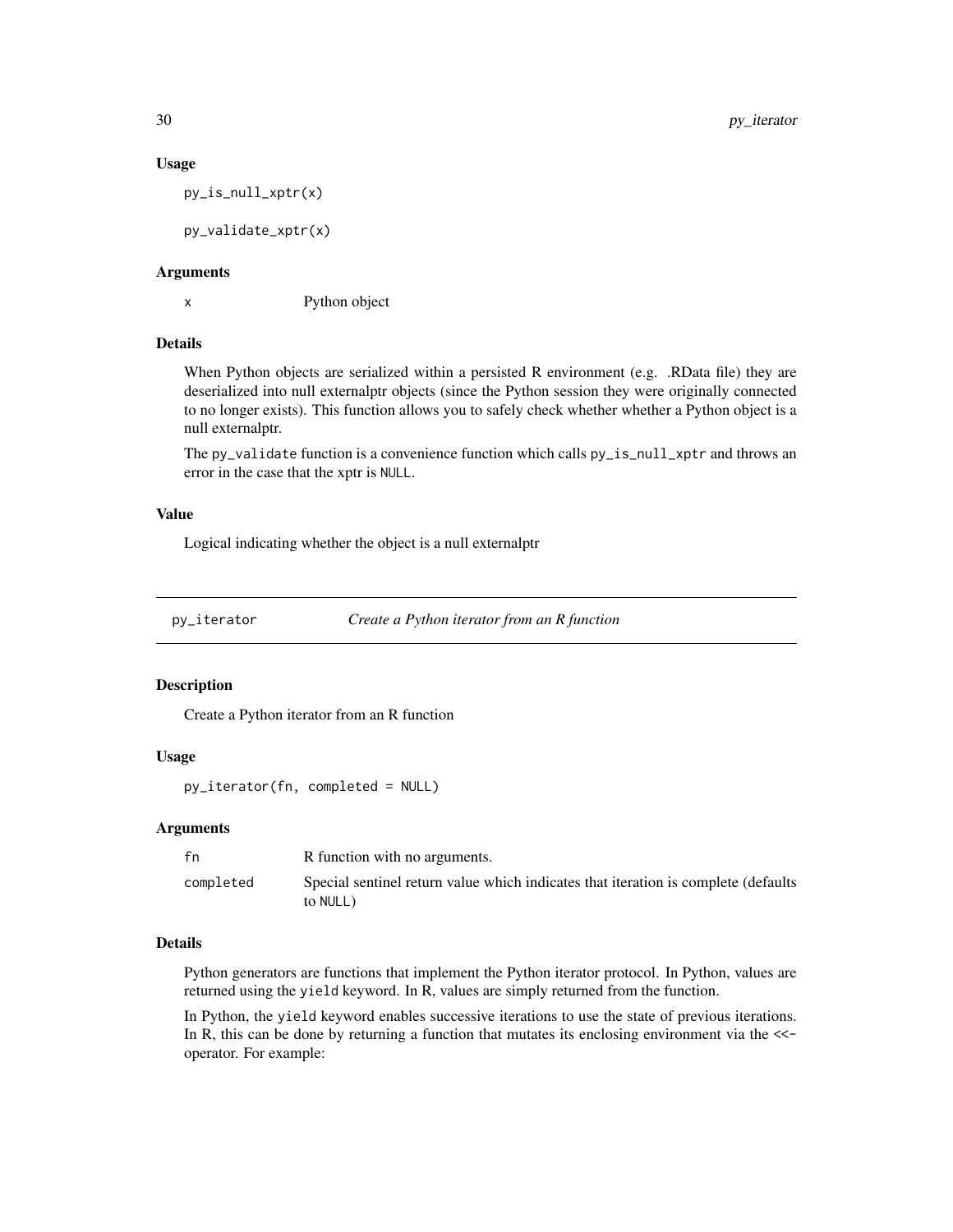<span id="page-30-0"></span>py\_len 31

```
sequence_generator <- function(start) {
  value <- start
  function() {
    value <<- value + 1
    value
  }
}
```
Then create an iterator using py\_iterator():

```
g <- py_iterator(sequence_generator(10))
```
#### Value

Python iterator which calls the R function for each iteration.

#### Ending Iteration

In Python, returning from a function without calling yield indicates the end of the iteration. In R however, return is used to yield values, so the end of iteration is indicated by a special return value (NULL by default, however this can be changed using the completed parameter). For example:

```
sequence_generator <-function(start) {
  value <- start
  function() {
    value <<- value + 1
    if (value < 100)
      value
    else
      NULL
  }
}
```
#### Threading

Some Python APIs use generators to parallellize operations by calling the generator on a background thread and then consuming its results on the foreground thread. The py\_iterator() function creates threadsafe iterators by ensuring that the R function is always called on the main thread (to be compatible with R's single-threaded runtime) even if the generator is run on a background thread.

py\_len *Length of Python object*

#### **Description**

Get the length of a Python object. This is equivalent to calling the Python builtin len() function on the object.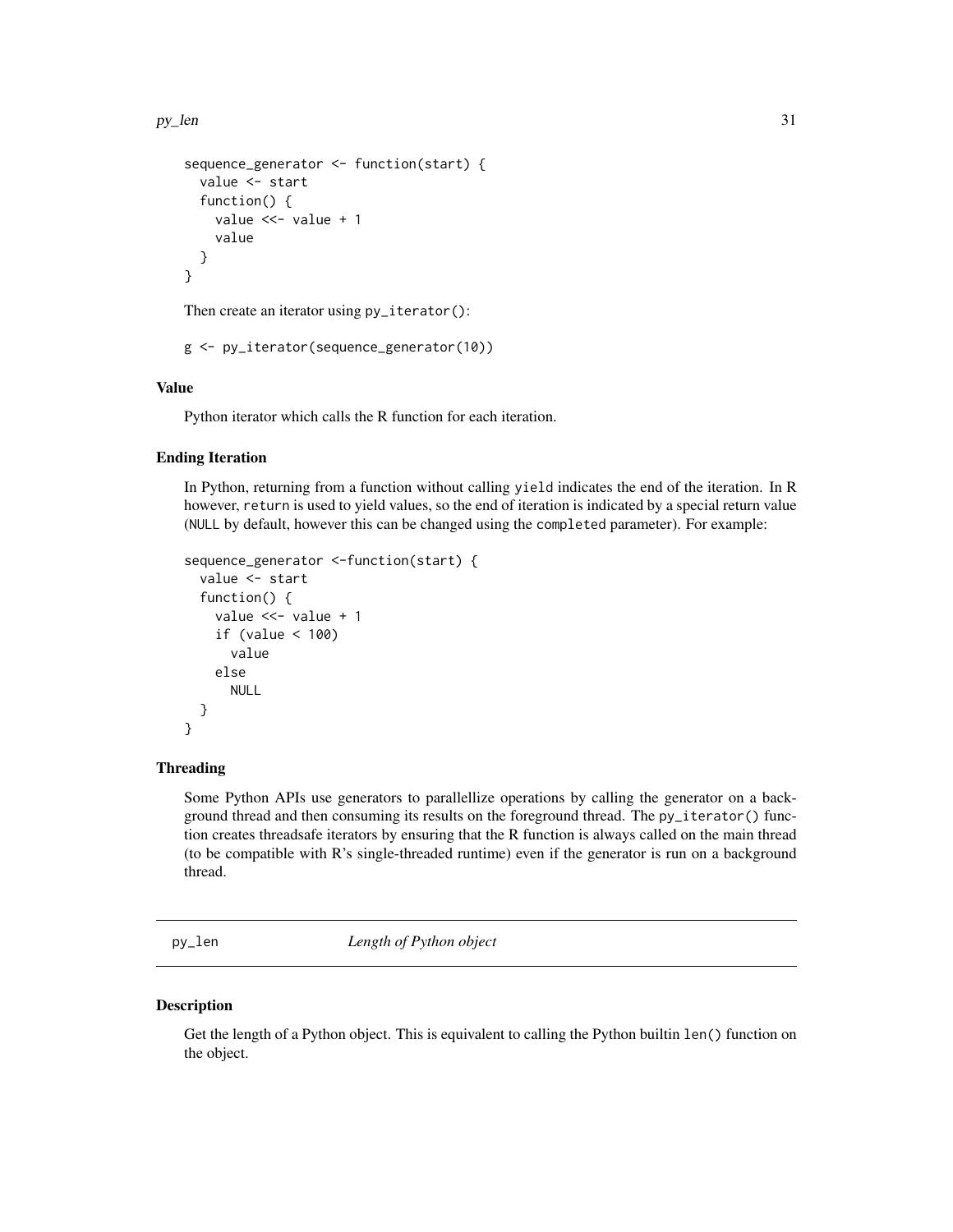#### <span id="page-31-0"></span>Usage

py\_len(x, default = NULL)

#### Arguments

|         | A Python object.                                                                                                                                              |
|---------|---------------------------------------------------------------------------------------------------------------------------------------------------------------|
| default | The default length value to return, in the case that the associated Python object<br>has no len method. When NULL (the default), an error is emitted instead. |

#### Details

Not all Python objects have a defined length. For objects without a defined length, calling py\_len() will throw an error. If you'd like to instead infer a default length in such cases, you can set the default argument to e.g. 1L, to treat Python objects without a \_\_len\_\_ method as having length one.

#### Value

The length of the object, as a numeric value.

py\_list\_attributes *List all attributes of a Python object*

#### Description

List all attributes of a Python object

#### Usage

```
py_list_attributes(x)
```
#### Arguments

x Python object

#### Value

Character vector of attributes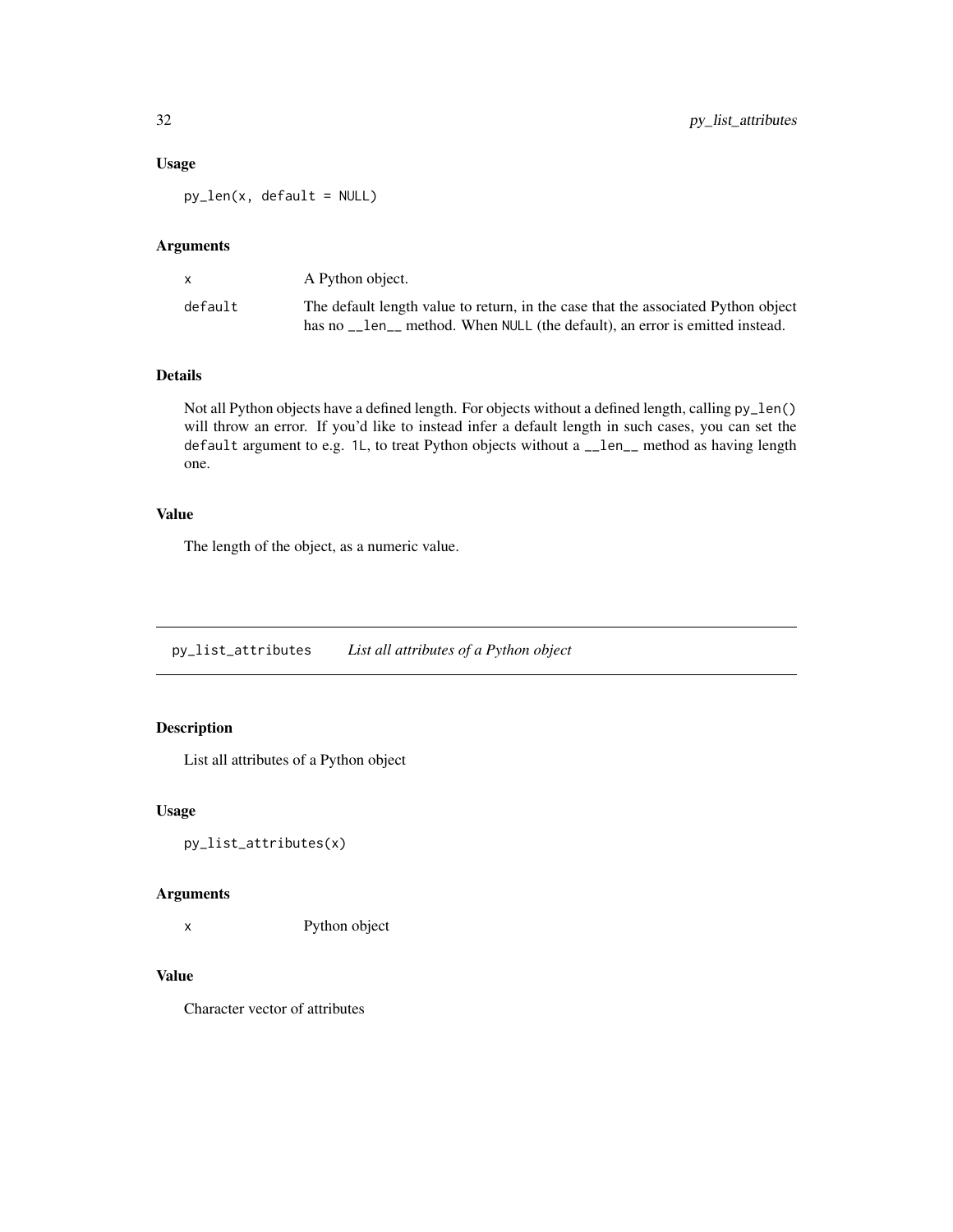<span id="page-32-0"></span>List the Python packages that are installed in the requested Python environment.

#### Usage

```
py_list_packages(
  envname = NULL,
  type = c("auto", "virtualenv", "conda"),
  python = NULL
)
```
#### Arguments

| envname | The name of, or path to, a Python virtual environment. Ignored when python is<br>non-NULL.                                                                                  |
|---------|-----------------------------------------------------------------------------------------------------------------------------------------------------------------------------|
| type    | The virtual environment type. Useful if you have both virtual environments<br>and Conda environments of the same name on your system, and you need to<br>disambiguate them. |
| python  | The path to a Python executable.                                                                                                                                            |

#### Details

When envname is NULL, reticulate will use the "default" version of Python, as reported by [py\\_exe\(\)](#page-22-1). This implies that you can call py\_list\_packages() without arguments in order to list the installed Python packages in the version of Python currently used by reticulate.

#### Value

An R data.frame, with columns:

package The package name.

version The package version.

requirement The package requirement.

channel (Conda only) The channel associated with this package.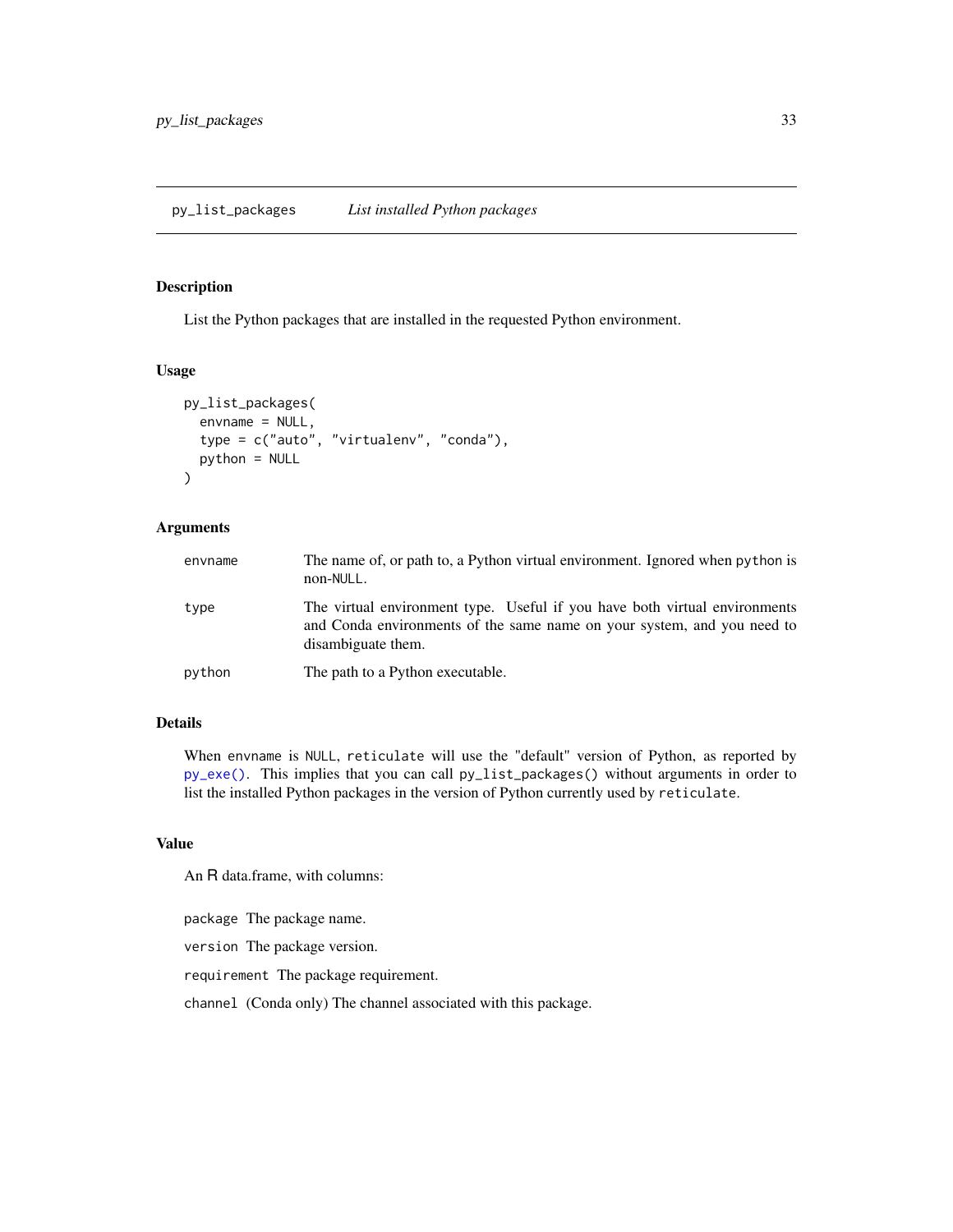<span id="page-33-0"></span>py\_main\_thread\_func *Create a Python function that will always be called on the main thread*

#### Description

This function is helpful when you need to provide a callback to a Python library which may invoke the callback on a background thread. As R functions must run on the main thread, wrapping the R function with py\_main\_thread\_func() will ensure that R code is only executed on the main thread.

#### Usage

```
py_main_thread_func(f)
```
#### **Arguments**

f An R function with arbitrary arguments

#### Value

A Python function that delegates to the passed R function, which is guaranteed to always be called on the main thread.

py\_module\_available *Check if a Python module is available on this system.*

#### Description

Note that this function will also attempt to initialize Python before checking if the requested module is available.

#### Usage

```
py_module_available(module)
```
#### Arguments

module The name of the module.

#### Value

TRUE if the module is available and can be loaded; FALSE otherwise.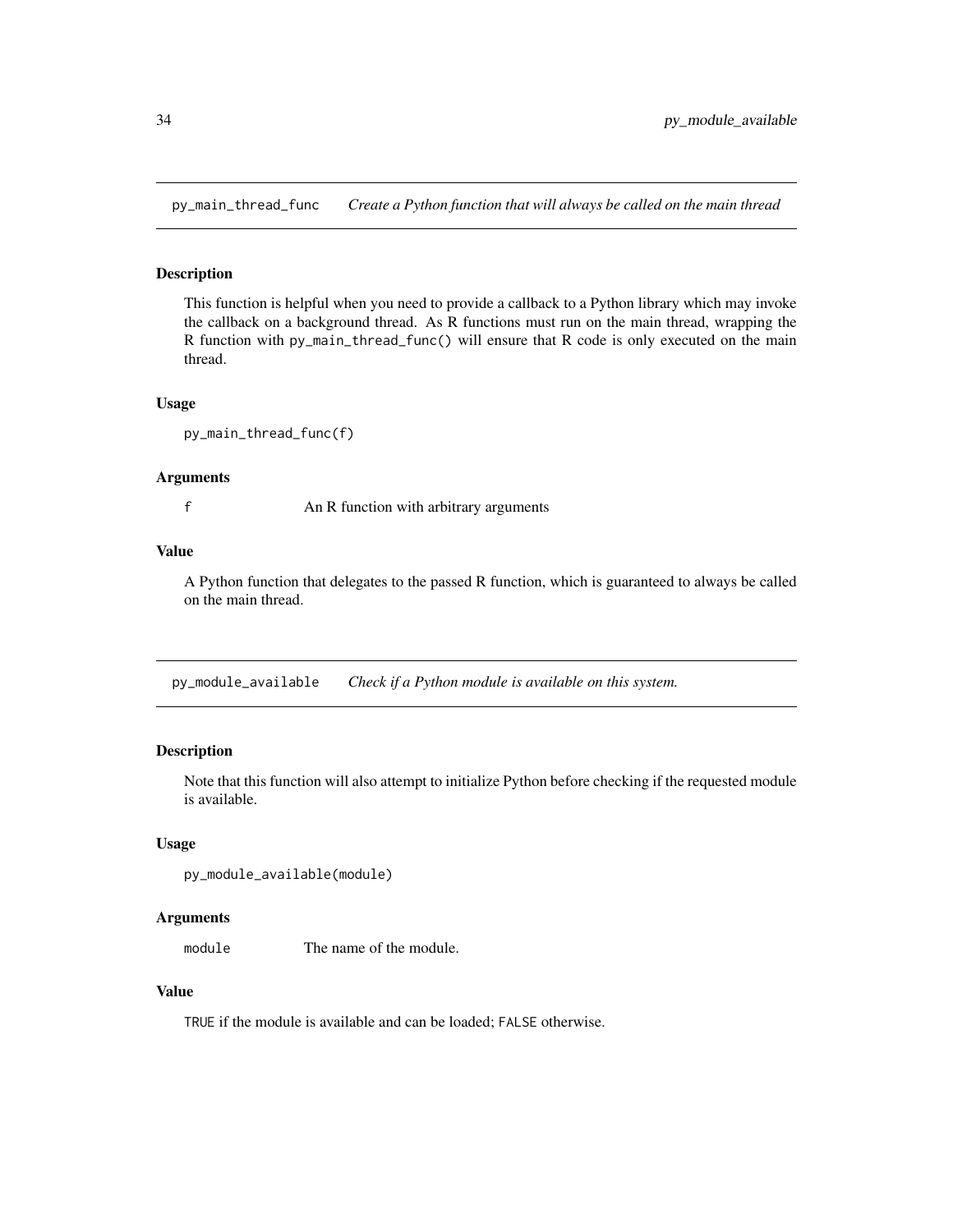<span id="page-34-0"></span>

Get a reference to the Python None object.

#### Usage

py\_none()

py\_repr *String representation of a python object.*

#### Description

This is equivalent to calling str(object) or repr(object) in Python.

#### Usage

```
py_repr(object)
```
py\_str(object, ...)

#### Arguments

object Python object ... Unused

#### Details

In Python, calling print() invokes the builtin str(), while auto-printing an object at the REPL invokes the builtin repr().

In R, the default print method for python objects invokes py\_repr(), and the default format() and as.character() methods invoke py\_str().

For historical reasons, py\_str() is also an R S3 method that allows R authors to customize the the string representation of a Python object from R. New code is recommended to provide a format() and/or print() S3 R method for python objects instead.

The default implementation will call PyObject\_Str on the object.

#### Value

Character vector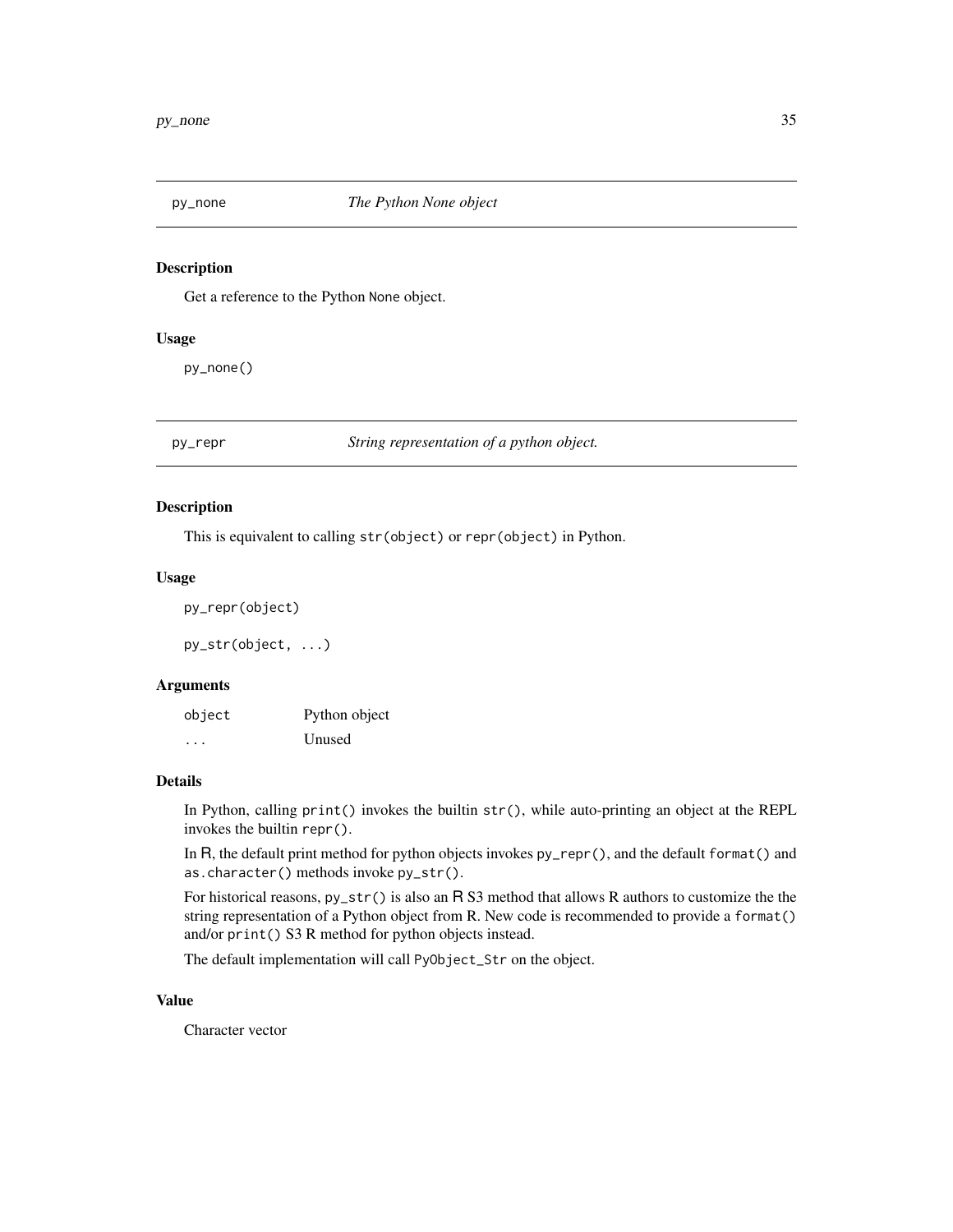<span id="page-35-1"></span><span id="page-35-0"></span>

Execute code within the scope of the \_\_main\_\_ Python module.

#### Usage

```
py_run_string(code, local = FALSE, convert = TRUE)
```
py\_run\_file(file, local = FALSE, convert = TRUE)

#### Arguments

| code    | The Python code to be executed.                                                                                                                                                            |
|---------|--------------------------------------------------------------------------------------------------------------------------------------------------------------------------------------------|
| local   | Boolean; should Python objects be created as part of a local / private dictionary?<br>If FALSE, objects will be created within the scope of the Python main module.                        |
| convert | Boolean; should Python objects be automatically converted to their R equiva-<br>lent? If set to FALSE, you can still manually convert Python objects to R via the<br>$py_to_r()$ function. |
| file    | The Python script to be executed.                                                                                                                                                          |

#### Value

A Python dictionary of objects. When local is FALSE, this dictionary captures the state of the Python main module after running the provided code. Otherwise, only the variables defined and used are captured.

py\_save\_object *Save and Load Python Objects*

#### Description

Save and load Python objects.

#### Usage

```
py_save_object(object, filename, pickle = "pickle", ...)
```

```
py_load_object(filename, pickle = "pickle", ...)
```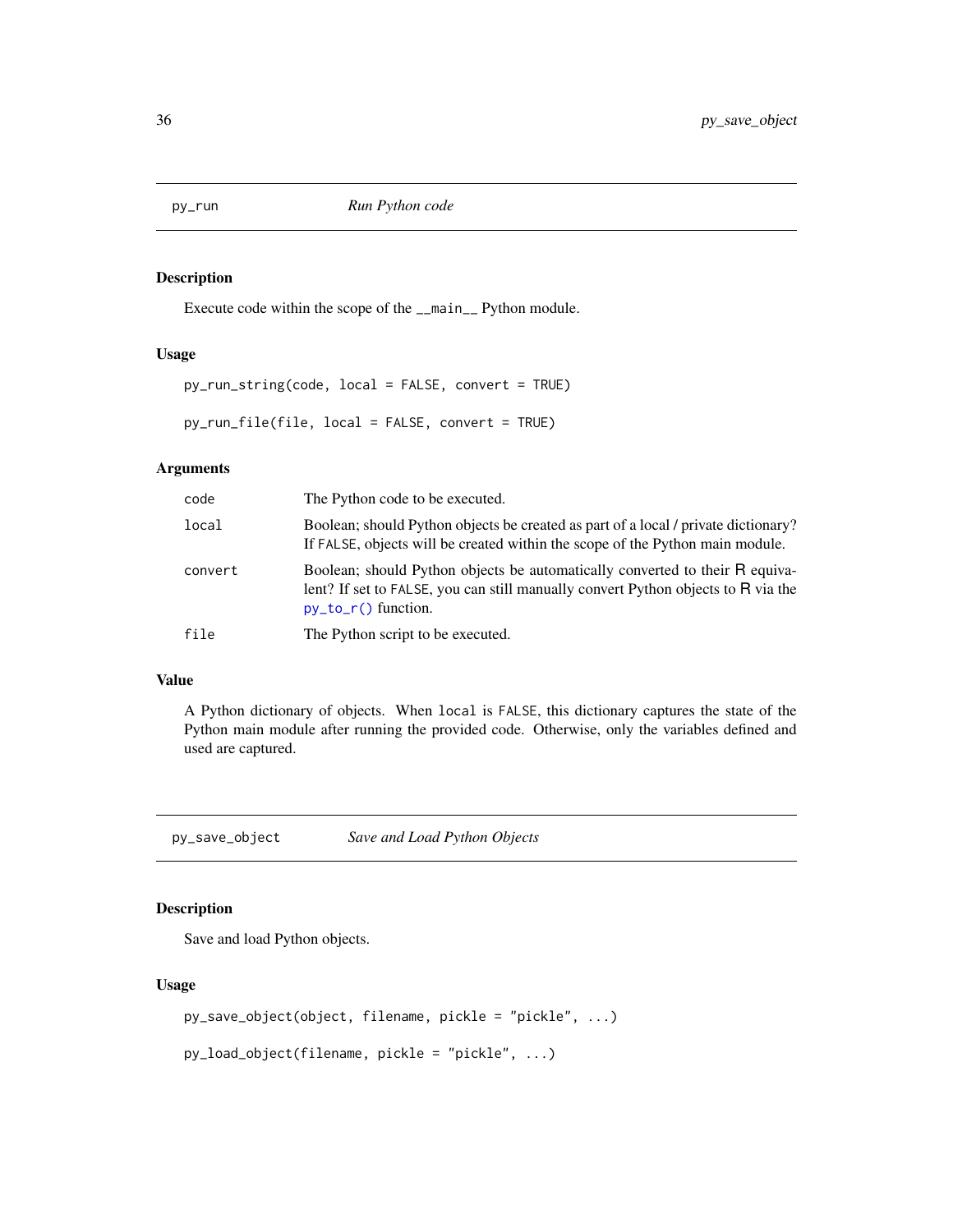#### <span id="page-36-0"></span>py\_set\_attr 37

#### Arguments

| object                  | A Python object.                                                                                                                                                      |
|-------------------------|-----------------------------------------------------------------------------------------------------------------------------------------------------------------------|
| filename                | The output file name. Note that the file extension pickle is considered the<br>"standard" extension for serialized Python objects as created by the pickle<br>module. |
| pickle                  | The "pickle" implementation to use. Defaults to "pickle", but other compatible<br>Python "pickle" implementations (e.g. "cPickle") could be used as well.             |
| $\cdot$ $\cdot$ $\cdot$ | Optional arguments, to be passed to the pickle module's dump() and load()<br>functions.                                                                               |

#### Details

Python objects are serialized using the pickle module – see [https://docs.python.org/3/librar](https://docs.python.org/3/library/pickle.html)y/ [pickle.html](https://docs.python.org/3/library/pickle.html) for more details.

| py_set_attr | Set an attribute of a Python object |  |  |
|-------------|-------------------------------------|--|--|
|             |                                     |  |  |

#### Description

Set an attribute of a Python object

#### Usage

py\_set\_attr(x, name, value)

#### Arguments

| X     | Python object   |
|-------|-----------------|
| name  | Attribute name  |
| value | Attribute value |

<span id="page-36-1"></span>py\_set\_item *Set an item for a Python object*

#### Description

Set an item on a Python object, similar to how x[name] = value might be used in Python code to set an item called name with value value on object x. The object's \_\_setitem\_\_ method will be called.

#### Usage

py\_set\_item(x, name, value)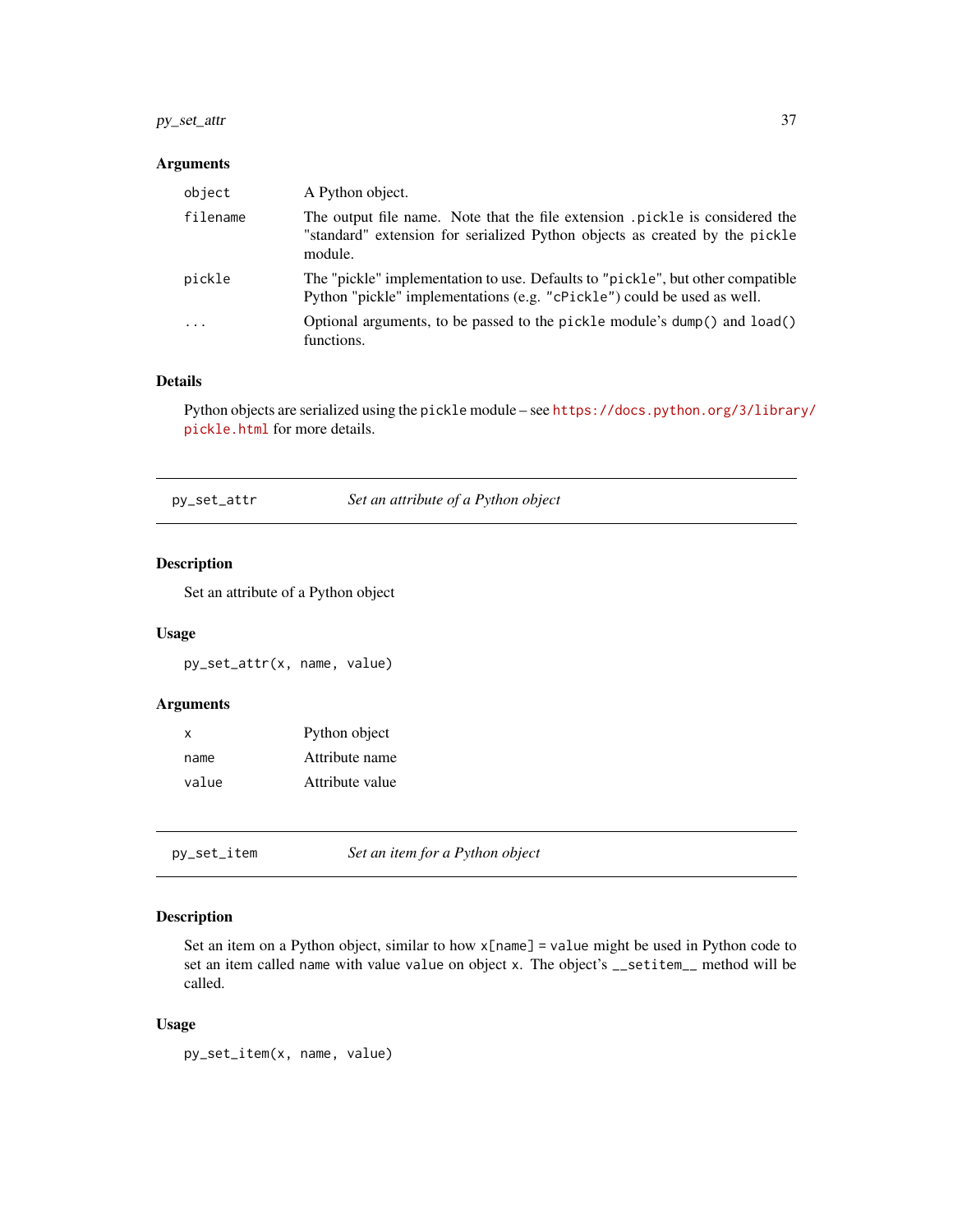#### Arguments

| $\mathsf{x}$ | A Python object. |
|--------------|------------------|
| name         | The item name.   |
| value        | The item value.  |

#### Value

The (mutated) object x, invisibly.

#### See Also

Other item-related APIs: [py\\_del\\_item\(](#page-20-2)), [py\\_get\\_item\(](#page-25-1))

py\_set\_seed *Set Python and NumPy random seeds*

#### Description

Set various random seeds required to ensure reproducible results. The provided seed value will establish a new random seed for Python and NumPy, and will also (by default) disable hash randomization.

#### Usage

py\_set\_seed(seed, disable\_hash\_randomization = TRUE)

#### Arguments

seed A single value, interpreted as an integer

disable\_hash\_randomization

Disable hash randomization, which is another common source of variable results. See <https://docs.python.org/3.4/using/cmdline.html#envvar-PYTHONHASHSEED>

#### Details

This function does not set the R random seed, for that you should call set. seed().

<span id="page-37-0"></span>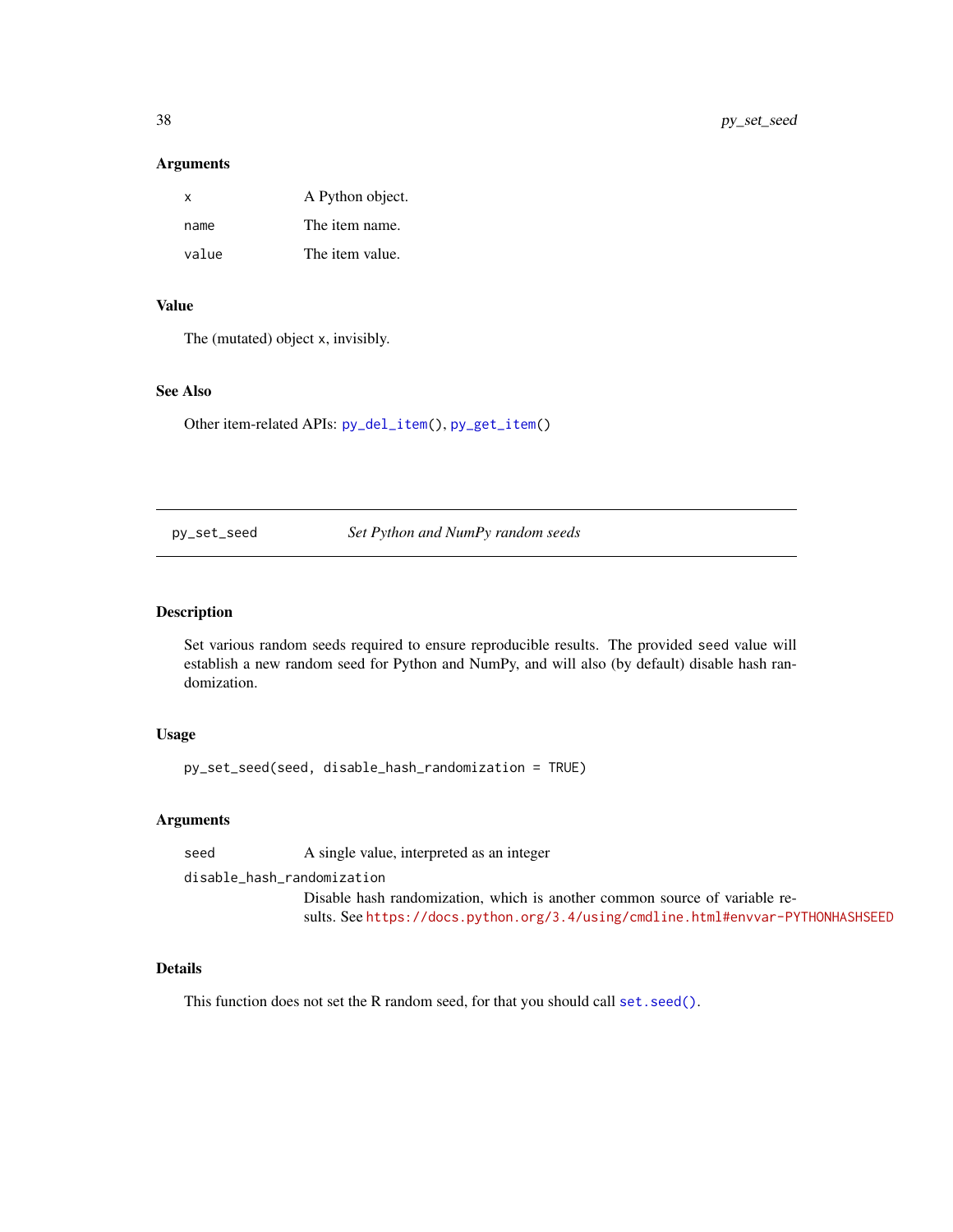<span id="page-38-0"></span>py\_suppress\_warnings *Suppress Python warnings for an expression*

#### Description

Suppress Python warnings for an expression

#### Usage

```
py_suppress_warnings(expr)
```
#### Arguments

expr Expression to suppress warnings for

#### Value

Result of evaluating expression

py\_unicode *Convert to Python Unicode Object*

#### Description

Convert to Python Unicode Object

#### Usage

```
py_unicode(str)
```
#### Arguments

str Single element character vector to convert

#### Details

By default R character vectors are converted to Python strings. In Python 3 these values are unicode objects however in Python 2 they are 8-bit string objects. This function enables you to obtain a Python unicode object from an R character vector when running under Python 2 (under Python 3 a standard Python string object is returned).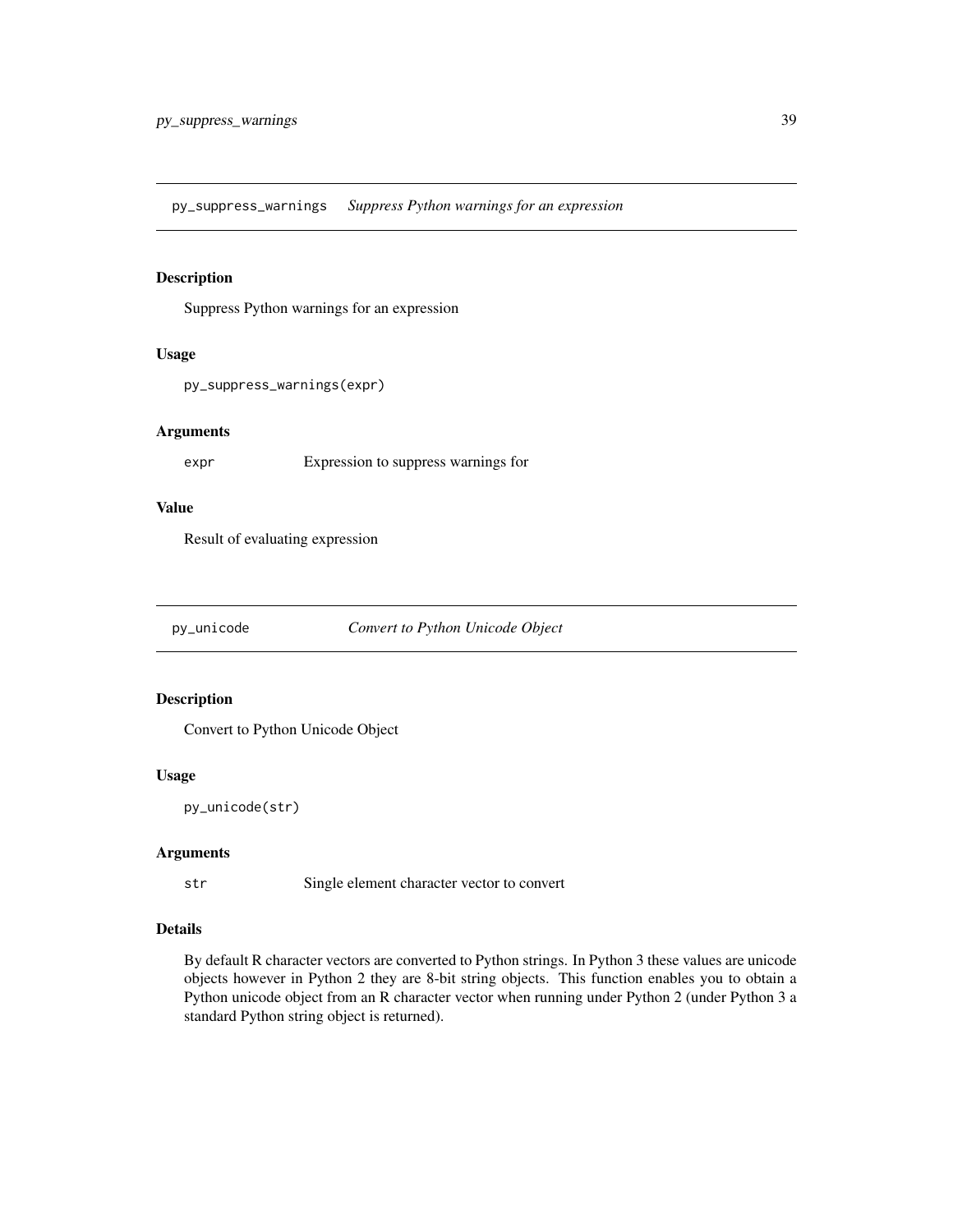<span id="page-39-0"></span>

Get the version of Python currently being used by reticulate.

#### Usage

```
py_version()
```
#### Value

The version of Python currently used, or NULL if Python has not yet been initialized by reticulate.

r-py-conversion *Convert between Python and R objects*

#### <span id="page-39-1"></span>Description

Convert between Python and R objects

#### Usage

 $r_to.py(x, convert = FALSE)$ 

 $py_to_r(x)$ 

#### Arguments

| $\mathsf{x}$ | A Python object.                                                                                                                                                                           |
|--------------|--------------------------------------------------------------------------------------------------------------------------------------------------------------------------------------------|
| convert      | Boolean; should Python objects be automatically converted to their R equiva-<br>lent? If set to FALSE, you can still manually convert Python objects to R via the<br>$py_to_r()$ function. |

#### Value

An R object, as converted from the Python object.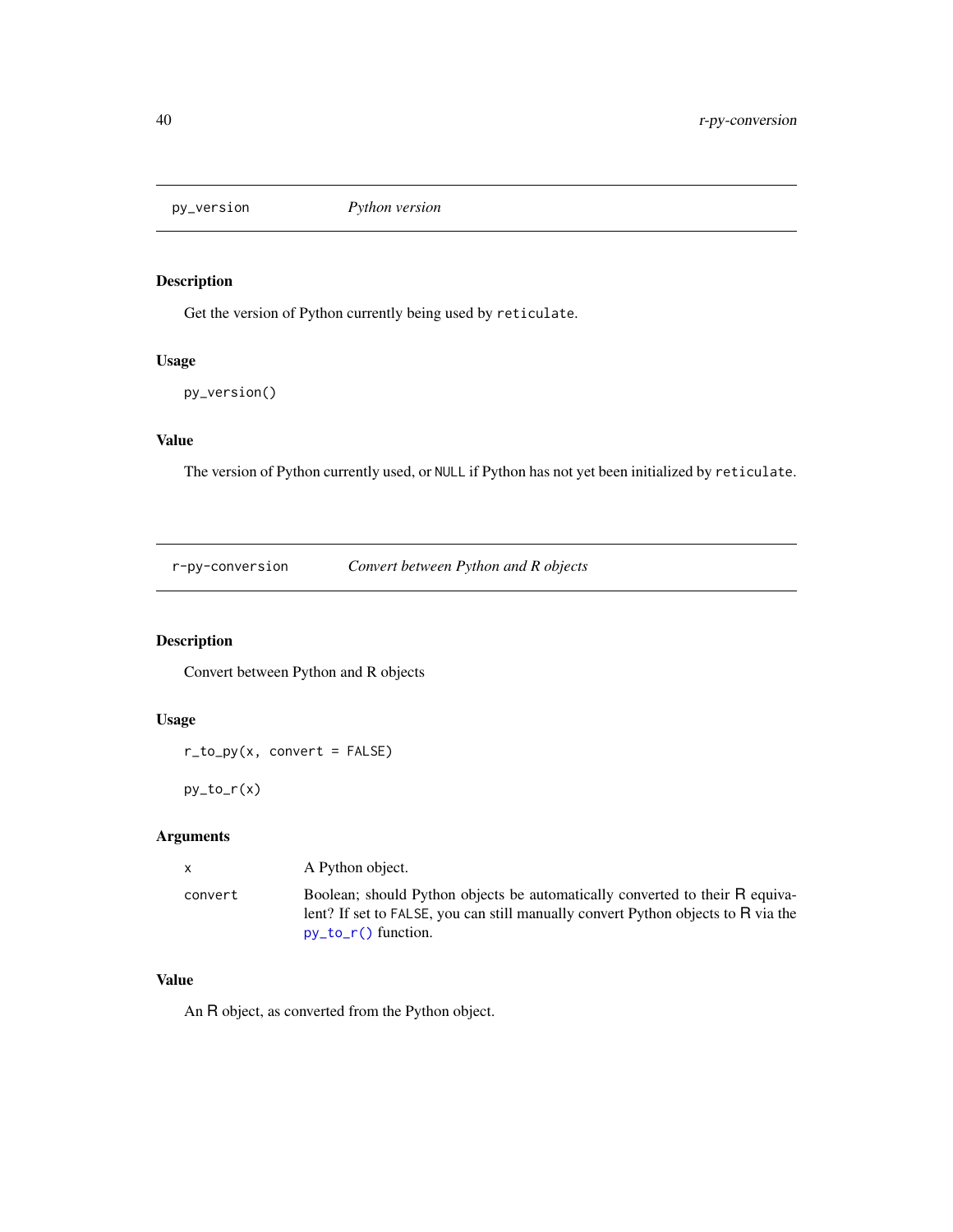<span id="page-40-0"></span>

This function provides a Python REPL in the R session, which can be used to interactively run Python code. All code executed within the REPL is run within the Python main module, and any generated Python objects will persist in the Python session after the REPL is detached.

#### Usage

```
repl_python(
  module = NULL,
  quiet = getOption("reticulate.repl.quiet", default = FALSE),
  input = NULL)
```
#### Arguments

| module | An (optional) Python module to be imported before the REPL is launched.                                                       |
|--------|-------------------------------------------------------------------------------------------------------------------------------|
| auiet  | Boolean; print a startup banner when launching the REPL? If TRUE, the banner<br>will be suppressed.                           |
| input  | Python code to be run within the REPL. Setting this can be useful if you'd like<br>to drive the Python REPL programmatically. |

#### Details

When working with R and Python scripts interactively, one can activate the Python REPL with repl\_python(), run Python code, and later run exit to return to the R console.

#### Magics

A handful of magics are supported in repl\_python():

Lines prefixed with ! are executed as system commands:

• !cmd --arg1 --arg2: Execute arbitrary system commands

Magics start with a % prefix. Supported magics include:

- %conda ... executes a conda command in the active conda environment
- %pip ... executes pip for the active python.
- %load, %loadpy, %run executes a python file.
- %system, !! executes a system command and capture output
- %env: read current environment variables.
	- %env name: read environment variable 'name'.
	- %env name=val, %env name val: set environment variable 'name' to 'val'. val elements in {} are interpolated using f-strings (required Python >= 3.6).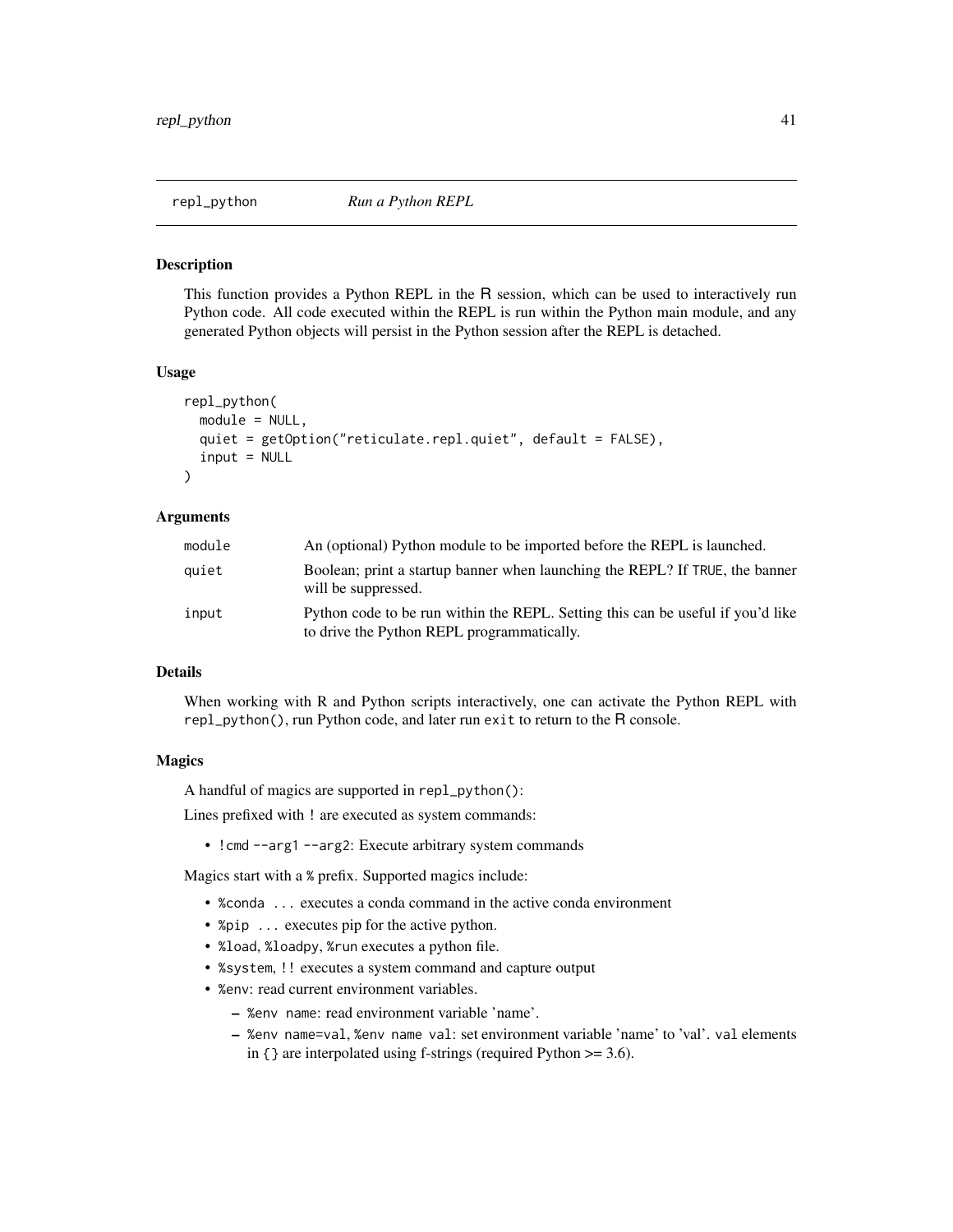- <span id="page-41-0"></span>• %cd <dir>change working directory.
	- %cd -: change to previous working directory (as set by %cd).
	- %cd -3: change to 3rd most recent working directory (as set by %cd).
	- %cd -foo/bar: change to most recent working directory matching "foo/bar" regex (in history of directories set via %cd).
- %pwd: print current working directory.
- %dhist: print working directory history.

Additionally, the output of system commands can be captured in a variable, e.g.:

•  $x = 11s$ 

where x will be a list of strings, consisting of stdout output split in " $\ln$ " (stderr is not captured).

#### Example

```
# enter the Python REPL, create a dictionary, and exit
repl_python()
dictionary = \{ 'alpha': 1, 'beta': 2 \}exit
# access the created dictionary from R
py$dictionary
# $alpha
# [1] 1
#
# $beta
# [1] 2
```
#### See Also

[py,](#page-15-1) for accessing objects created using the Python REPL.

source\_python *Read and evaluate a Python script*

#### Description

Evaluate a Python script within the Python main module, then make all public (non-module) objects within the main Python module available within the specified R environment.

#### Usage

```
source_python(file, envir = parent.frame(), convert = TRUE)
```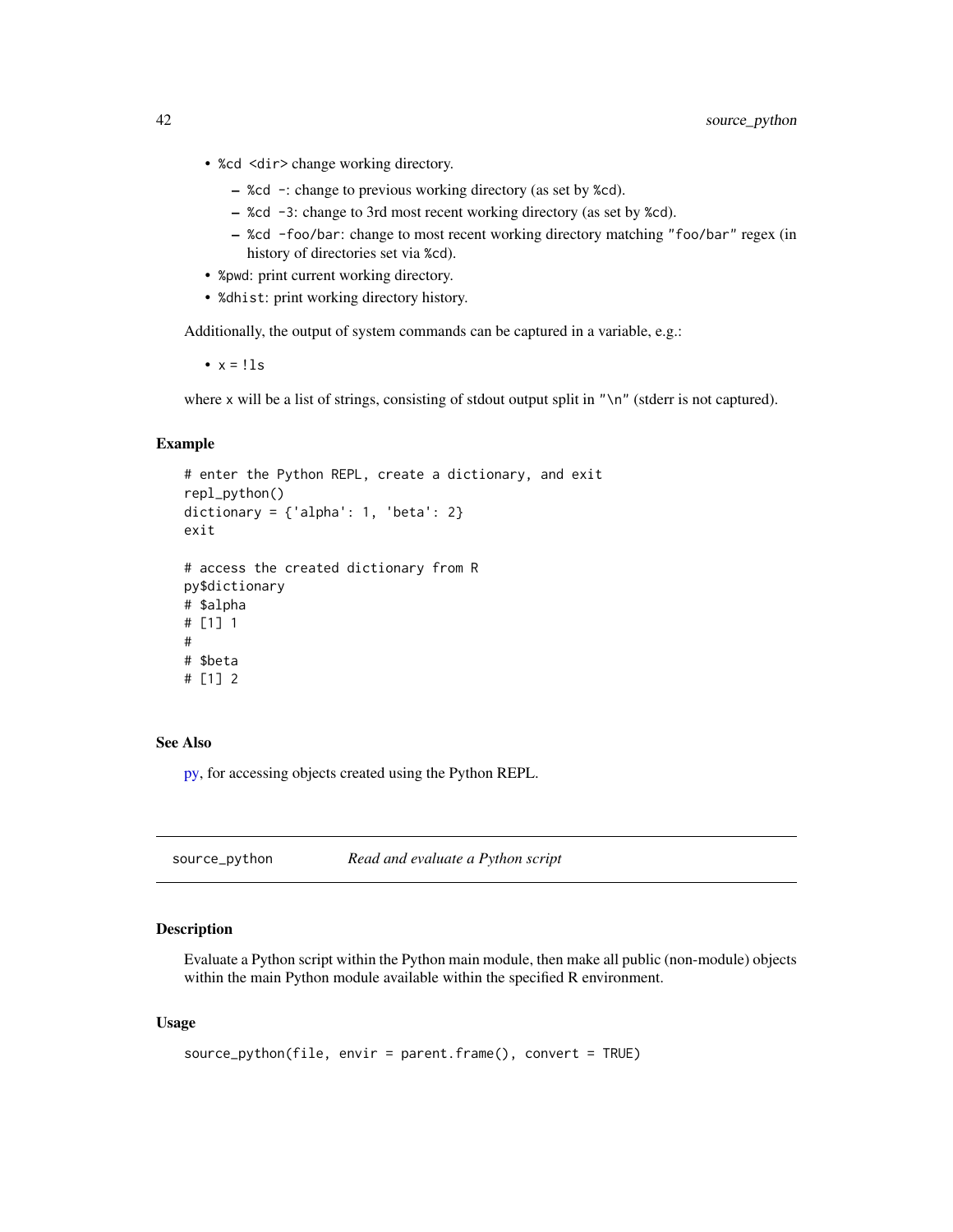#### <span id="page-42-0"></span>tuple that the contract of the contract of the contract of the contract of the contract of the contract of the contract of the contract of the contract of the contract of the contract of the contract of the contract of the

#### Arguments

| file    | The Python script to be executed.                                                                                                                                                          |
|---------|--------------------------------------------------------------------------------------------------------------------------------------------------------------------------------------------|
| envir   | The environment to assign Python objects into (for example, parent. frame()<br>or globaleny ()). Specify NULL to not assign Python objects.                                                |
| convert | Boolean; should Python objects be automatically converted to their R equiva-<br>lent? If set to FALSE, you can still manually convert Python objects to R via the<br>$py_to_r()$ function. |

#### Details

To prevent assignment of objects into R, pass NULL for the envir parameter.

tuple *Create Python tuple*

#### Description

Create a Python tuple object

#### Usage

tuple(..., convert = FALSE)

#### Arguments

| $\cdot$ $\cdot$ $\cdot$ | Values for tuple (or a single list to be converted to a tuple).                 |
|-------------------------|---------------------------------------------------------------------------------|
| convert                 | TRUE to automatically convert Python objects to their R equivalent. If you pass |
|                         | FALSE you can do manual conversion using the $py_to_r()$ function.              |

#### Value

A Python tuple

#### Note

The returned tuple will not automatically convert its elements from Python to R. You can do manual conversion with the  $py_to_r()$  function or pass convert = TRUE to request automatic conversion.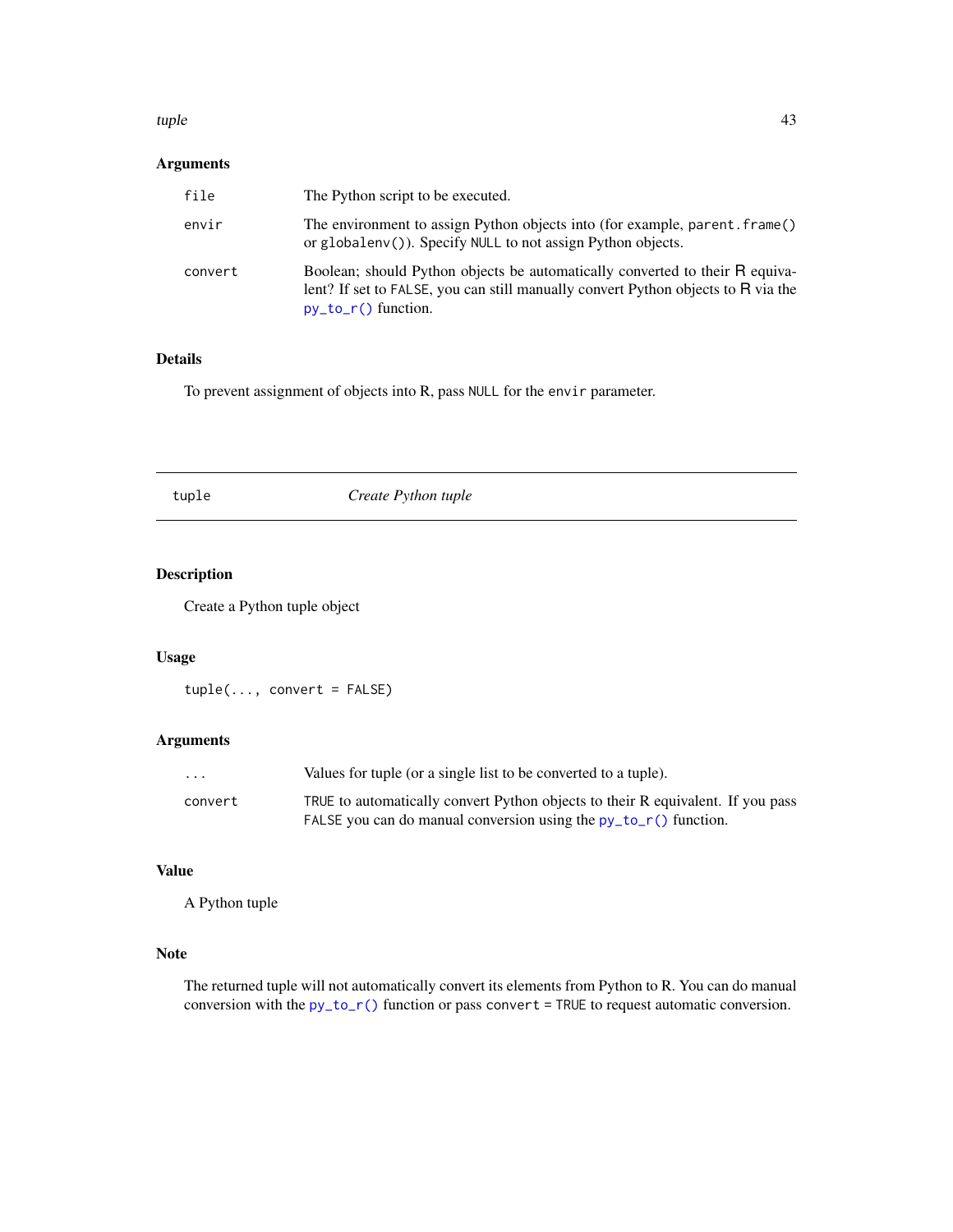<span id="page-43-0"></span>use\_python *Use Python*

#### Description

Select the version of Python to be used by reticulate.

#### Usage

```
use_python(python, required = NULL)
use_python_version(version, required = NULL)
use_virtualenv(virtualenv = NULL, required = NULL)
use_condaenv(condaenv = NULL, conda = "auto", required = NULL)
use_miniconda(condaenv = NULL, required = NULL)
```
#### Arguments

| python     | The path to a Python binary.                                                                                                                                                                                                          |
|------------|---------------------------------------------------------------------------------------------------------------------------------------------------------------------------------------------------------------------------------------|
| required   | Is the requested copy of Python required? If TRUE, an error will be emitted if<br>the requested copy of Python does not exist. Otherwise, the request is taken as<br>a hint only, and scanning for other versions will still proceed. |
| version    | The version of Python to use. reticulate will search for versions of Python as<br>installed by the install_python() helper function.                                                                                                  |
| virtualenv | Either the name of, or the path to, a Python virtual environment.                                                                                                                                                                     |
| condaenv   | The conda environment to use. This can be the name, the absolute prefix path<br>or the absolute path to the python binary. If the name is ambiguous, the first<br>environment is used and a warning is issued.                        |
| conda      | The path to a conda executable. By default, reticulate will check the PATH,<br>as well as other standard locations for Anaconda installations.                                                                                        |

#### Details

The reticulate package initializes its Python bindings lazily – that is, it does not initialize its Python bindings until an API that explicitly requires Python to be loaded is called. This allows users and package authors to request particular versions of Python by calling use\_python() or one of the other helper functions documented in this help file.

#### RETICULATE\_PYTHON

The RETICULATE\_PYTHON environment variable can also be used to control which copy of Python reticulate chooses to bind to. It should be set to the path to a Python interpreter, and that interpreter can either be: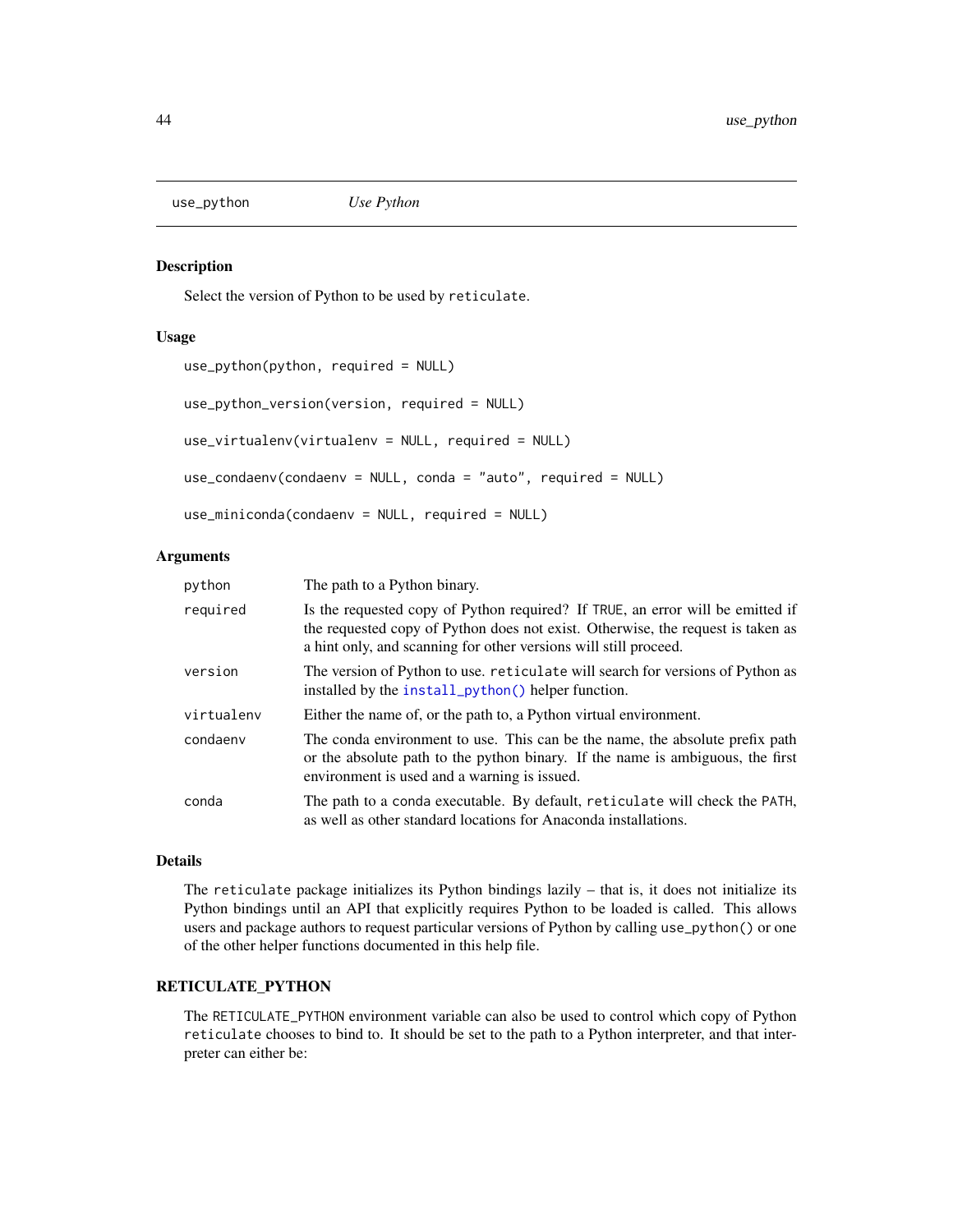#### <span id="page-44-0"></span>virtualenv-tools 45

- A standalone system interpreter,
- Part of a virtual environment,
- Part of a Conda environment.

When set, this will override any other requests to use a particular copy of Python. Setting this in ~/.Renviron (or optionally, a project .Renviron) can be a useful way of forcing reticulate to use a particular version of Python.

#### **Caveats**

Note that the requests for a particular version of Python via use\_python() and friends only persist for the active session; they must be re-run in each new R session as appropriate.

If use\_python() (or one of the other use\_ $*($ ) functions) are called multiple times, the most recently-requested version of Python will be used. Note that any request to use\_python() will always be overridden by the RETICULATE\_PYTHON environment variable, if set.

The [py\\_config\(\)](#page-19-1) function will also provide a short note describing why reticulate chose to select the version of Python that was ultimately activated.

virtualenv-tools *Interface to Python Virtual Environments*

#### <span id="page-44-1"></span>**Description**

R functions for managing Python [virtual environments.](https://virtualenv.pypa.io/en/stable/)

#### Usage

```
virtualenv_create(
  envname = NULL,
 python = NULL,
  ...,
  version = NULL,
  packages = "numpy",
 module = getOption("reticulate.virtualenv.module"),
 system_site_packages = getOption("reticulate.virtualenv.system_site_packages",
    default = FALSE,
 pip_version = getOption("reticulate.virtualenv.pip_version", default = NULL),
 setuptools_version = getOption("reticulate.virtualenv.setuptools_version", default =
    NULL),
  extra = getOption("reticulate.virtualenv.extra", default = NULL)
)
virtualenv_install(
  envname = NULL,
  packages,
  ignore_installed = FALSE,
```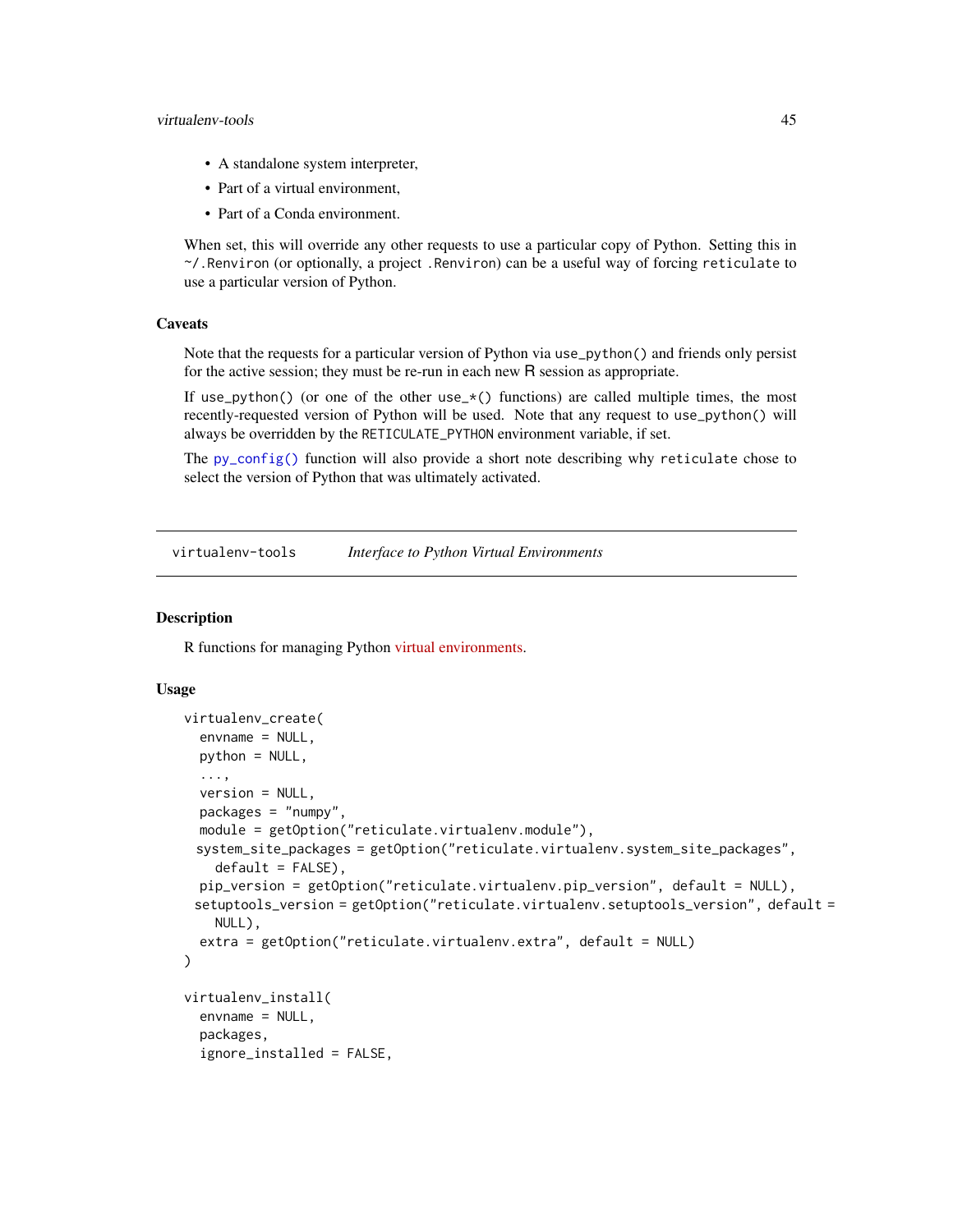```
pip_options = character(),
  ...
\mathcal{L}virtualenv_remove(envname = NULL, packages = NULL, confirm = interactive())
virtualenv_list()
virtualenv_root()
virtualenv_python(envname = NULL)
virtualenv_exists(envname = NULL)
```

| envname              | The name of, or path to, a Python virtual environment. If this name contains<br>any slashes, the name will be interpreted as a path; if the name does not contain<br>slashes, it will be treated as a virtual environment within virtualenv_root().<br>When NULL, the virtual environment as specified by the RETICULATE_PYTHON_ENV<br>environment variable will be used instead. To refer to a virtual environment in<br>the current working directory, you can prefix the path with . / <name>.</name> |
|----------------------|----------------------------------------------------------------------------------------------------------------------------------------------------------------------------------------------------------------------------------------------------------------------------------------------------------------------------------------------------------------------------------------------------------------------------------------------------------------------------------------------------------|
| python               | The path to a Python interpreter, to be used with the created virtual environment.<br>When NULL, the Python interpreter associated with the current session will be<br>used.                                                                                                                                                                                                                                                                                                                             |
| $\cdots$             | Optional arguments; currently ignored and reserved for future expansion.                                                                                                                                                                                                                                                                                                                                                                                                                                 |
| version              | The version of Python to be used with the newly-created virtual environment.<br>Python installations as installed via install_python() will be used.                                                                                                                                                                                                                                                                                                                                                     |
| packages             | A set of Python packages to install (via pip install) into the virtual envi-<br>ronment, after it has been created. By default, the "numpy" package will be<br>installed, and the pip, setuptools and wheel packages will be updated. Set<br>this to FALSE to avoid installing any packages after the virtual environment has<br>been created.                                                                                                                                                           |
| module               | The Python module to be used when creating the virtual environment – typically,<br>virtualenv or venv. When NULL (the default), venv will be used if available<br>with Python $>=$ 3.6; otherwise, the virtualenv module will be used.                                                                                                                                                                                                                                                                   |
| system_site_packages |                                                                                                                                                                                                                                                                                                                                                                                                                                                                                                          |
|                      | Boolean; create new virtual environments with the --system-site-packages<br>flag, thereby allowing those virtual environments to access the system's site<br>packages? Defaults to FALSE.                                                                                                                                                                                                                                                                                                                |
| pip_version          | The version of pip to be installed in the virtual environment. Relevant only<br>when module $==$ "virtualenv". Set this to FALSE to disable installation of pip<br>altogether.                                                                                                                                                                                                                                                                                                                           |
| setuptools_version   |                                                                                                                                                                                                                                                                                                                                                                                                                                                                                                          |
|                      | The version of setuptools to be installed in the virtual environment. Relevant<br>only when module == "virtualenv". Set this to FALSE to disable installation<br>of setuptools altogether.                                                                                                                                                                                                                                                                                                               |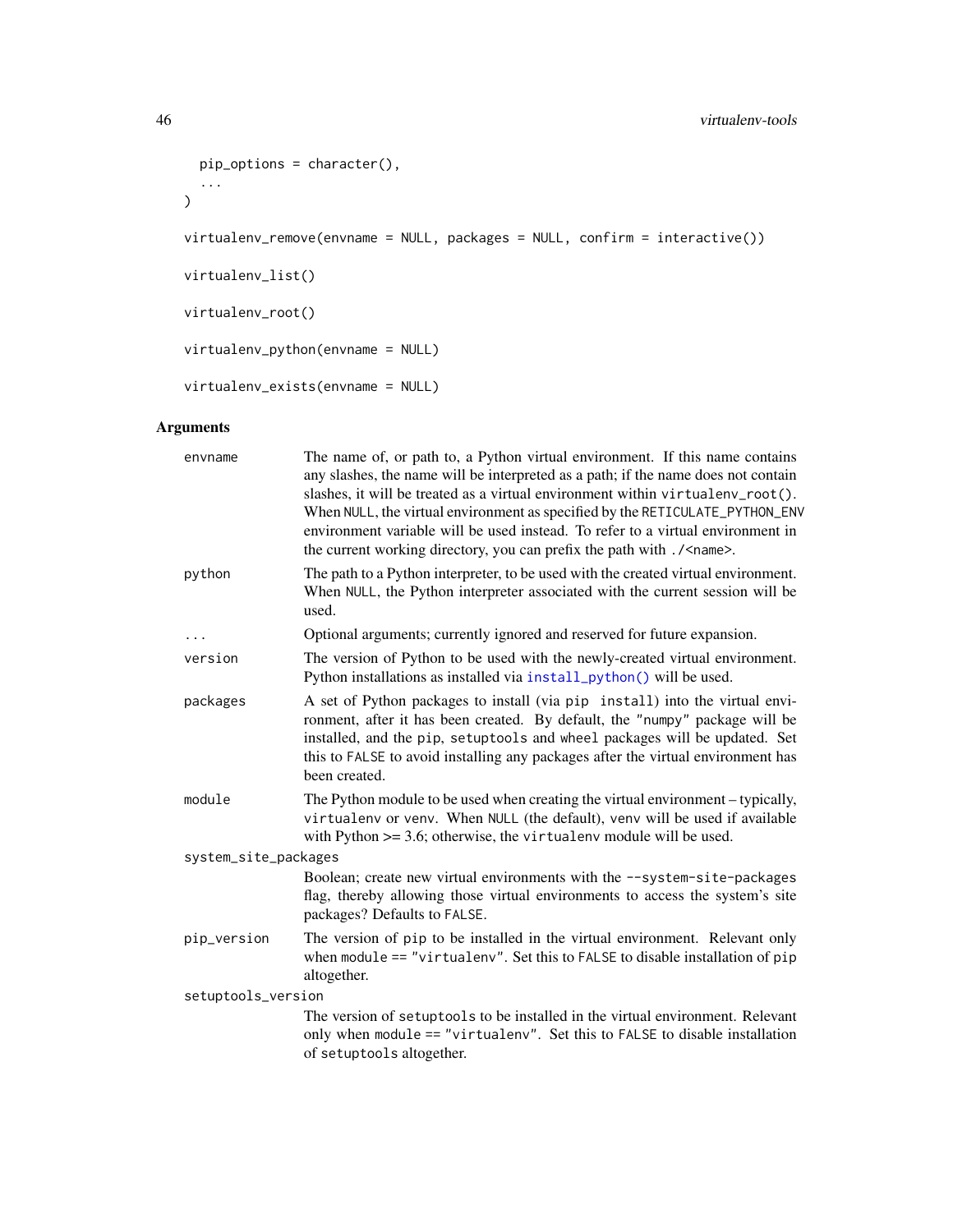<span id="page-46-0"></span>

| extra            | An optional set of extra command line arguments to be passed. Arguments                                                                                                                                                                                       |  |
|------------------|---------------------------------------------------------------------------------------------------------------------------------------------------------------------------------------------------------------------------------------------------------------|--|
|                  | should be quoted via shQuote() when necessary.                                                                                                                                                                                                                |  |
| ignore_installed |                                                                                                                                                                                                                                                               |  |
|                  | Boolean; ignore previously-installed versions of the requested packages? (This<br>should normally be TRUE, so that pre-installed packages available in the site<br>libraries are ignored and hence packages are installed into the virtual environ-<br>ment.) |  |
| pip_options      | An optional character vector of additional command line arguments to be passed<br>to pip.                                                                                                                                                                     |  |
| confirm          | Boolean; confirm before removing packages or virtual environments?                                                                                                                                                                                            |  |

#### Details

Virtual environments are by default located at  $\gamma$ . virtualenvs (accessed with the virtualenv\_root() function). You can change the default location by defining the WORKON\_HOME environment variable.

with.python.builtin.object

*Evaluate an expression within a context.*

#### Description

The with method for objects of type python.builtin.object implements the context manager protocol used by the Python with statement. The passed object must implement the [context man](https://docs.python.org/2/reference/datamodel.html#context-managers)[ager](https://docs.python.org/2/reference/datamodel.html#context-managers) (\_\_enter\_\_ and \_\_exit\_\_ methods.

#### Usage

## S3 method for class 'python.builtin.object' with(data, expr, as = NULL, ...)

| data      | Context to enter and exit                                                                              |
|-----------|--------------------------------------------------------------------------------------------------------|
| expr      | Expression to evaluate within the context                                                              |
| as        | Name of variable to assign context to for the duration of the expression's evalu-<br>ation (optional). |
| $\ddotsc$ | Unused                                                                                                 |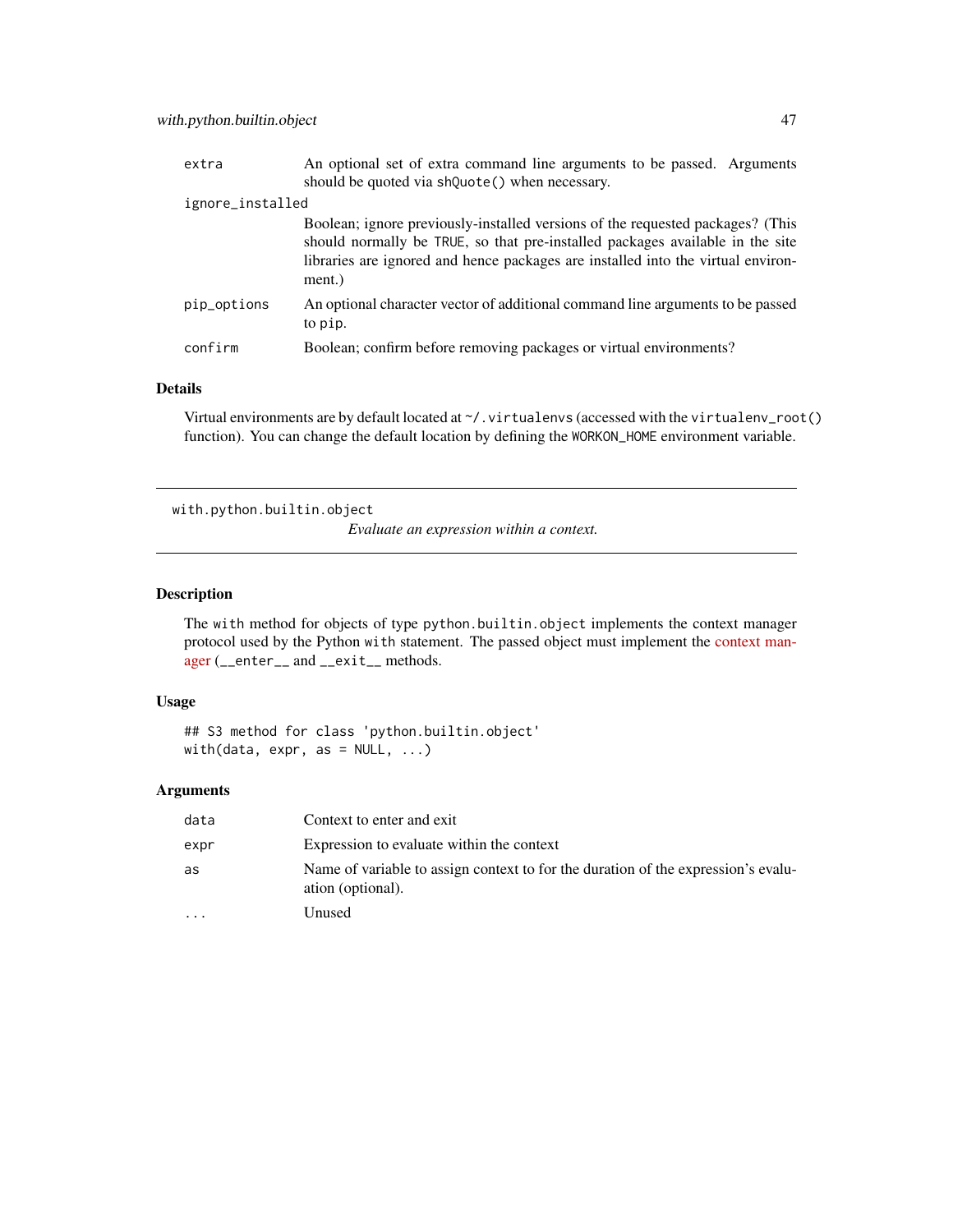# <span id="page-47-0"></span>**Index**

∗ datasets py, [16](#page-15-0) ∗ item-related APIs py\_del\_item, [21](#page-20-0) py\_get\_item, [26](#page-25-0) py\_set\_item, [37](#page-36-0) ∗ miniconda-tools install\_miniconda, [11](#page-10-0) miniconda\_uninstall, [14](#page-13-0) miniconda\_update, [15](#page-14-0) ∗ miniconda miniconda\_path, [14](#page-13-0) array\_reshape, [3](#page-2-0) as.character.python.builtin.bytes, [4](#page-3-0) as\_iterator *(*iterate*)*, [13](#page-12-0) conda-tools, [5](#page-4-0) conda\_binary *(*conda-tools*)*, [5](#page-4-0) conda\_binary(), *[6](#page-5-0)*, *[29](#page-28-0)* conda\_clone *(*conda-tools*)*, [5](#page-4-0) conda\_create *(*conda-tools*)*, [5](#page-4-0) conda\_exe *(*conda-tools*)*, [5](#page-4-0) conda\_export *(*conda-tools*)*, [5](#page-4-0) conda\_export(), *[6](#page-5-0)* conda\_install *(*conda-tools*)*, [5](#page-4-0) conda\_install(), *[29](#page-28-0)* conda\_list *(*conda-tools*)*, [5](#page-4-0) conda\_python *(*conda-tools*)*, [5](#page-4-0) conda\_remove *(*conda-tools*)*, [5](#page-4-0) conda\_update *(*conda-tools*)*, [5](#page-4-0) conda\_version *(*conda-tools*)*, [5](#page-4-0)

#### dict, [8](#page-7-0)

eng\_python, [9](#page-8-0)

import, [10](#page-9-0) import\_builtins *(*import*)*, [10](#page-9-0) import\_from\_path *(*import*)*, [10](#page-9-0)

configure\_environment, [7](#page-6-0)

import\_main *(*import*)*, [10](#page-9-0) install\_miniconda, [11,](#page-10-0) *[14,](#page-13-0) [15](#page-14-0)* install\_python, [12](#page-11-0) install\_python(), *[12,](#page-11-0) [13](#page-12-0)*, *[44](#page-43-0)*, *[46](#page-45-0)* iter\_next *(*iterate*)*, [13](#page-12-0) iterate, [13](#page-12-0) miniconda\_path, *[12](#page-11-0)*, [14,](#page-13-0) *[15](#page-14-0)* miniconda\_path(), *[7](#page-6-0)* miniconda\_uninstall, *[12](#page-11-0)*, [14,](#page-13-0) *[15](#page-14-0)* miniconda\_update, *[12](#page-11-0)*, *[14](#page-13-0)*, [15](#page-14-0) np\_array, [15](#page-14-0) py, [16,](#page-15-0) *[42](#page-41-0)* py\_available, [17](#page-16-0) py\_bool, [17](#page-16-0) py\_capture\_output, [18](#page-17-0) py\_clear\_last\_error, [19](#page-18-0) py\_config, [20](#page-19-0) py\_config(), *[45](#page-44-0)* py\_del\_attr, [20](#page-19-0) py\_del\_item, [21,](#page-20-0) *[26](#page-25-0)*, *[38](#page-37-0)* py\_dict *(*dict*)*, [8](#page-7-0) py\_discover\_config, [21](#page-20-0) py\_discover\_config(), *[20](#page-19-0)* py\_ellipsis, [22](#page-21-0) py\_eval, [22](#page-21-0) py\_exe, [23](#page-22-0) py\_exe(), *[33](#page-32-0)* py\_func, [23](#page-22-0) py\_function\_custom\_scaffold, [24](#page-23-0) py\_function\_docs(), *[24](#page-23-0)* py\_get\_attr, [25](#page-24-0) py\_get\_attr(), *[10](#page-9-0)* py\_get\_item, *[21](#page-20-0)*, [26,](#page-25-0) *[38](#page-37-0)* py\_has\_attr, [27](#page-26-0) py\_help, [27](#page-26-0) py\_id, [28](#page-27-0) py\_install, [28](#page-27-0)